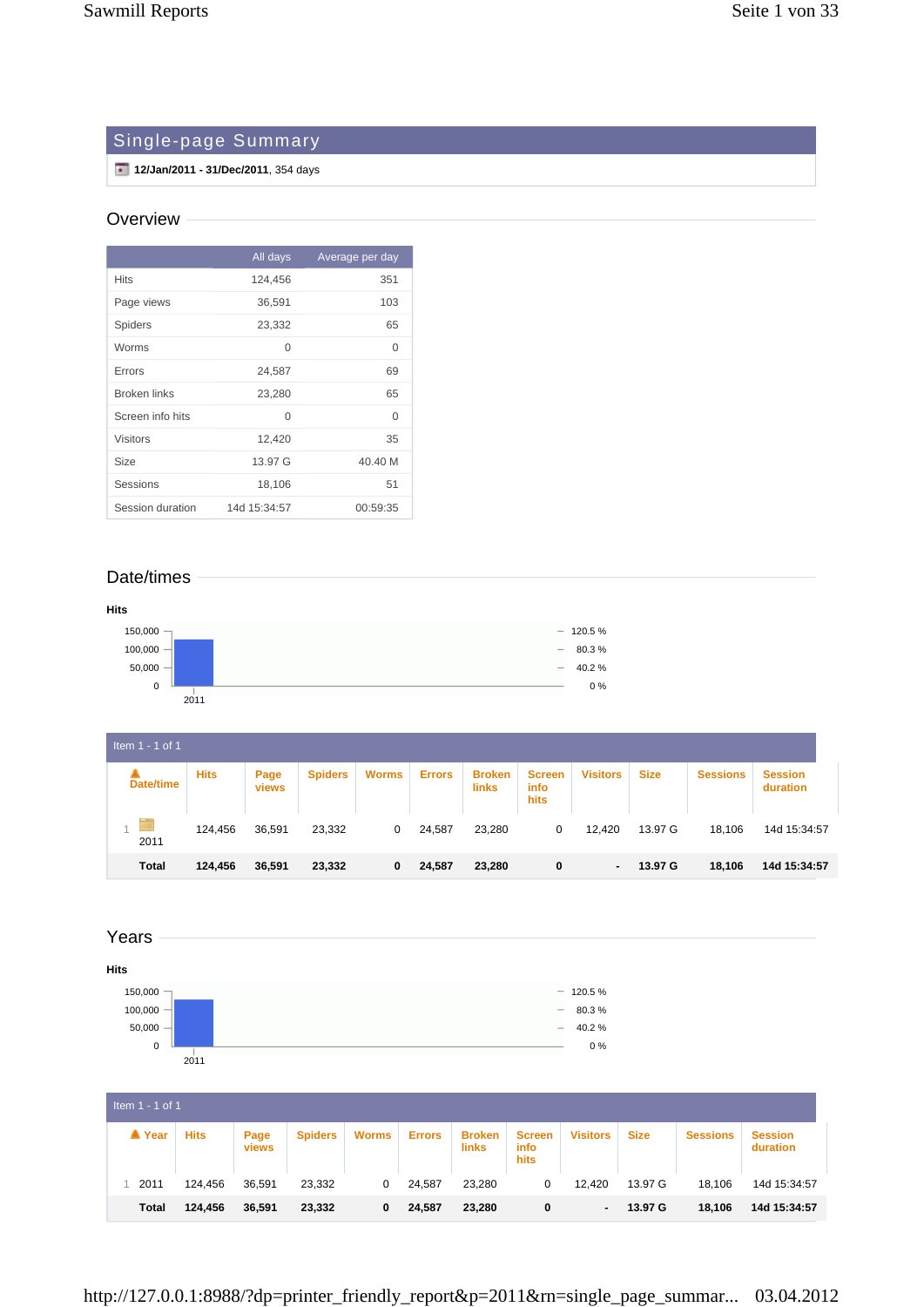#### Months



|    | Item 1 - 12 of 12 |             |               |                |              |               |                               |                               |                 |                   |                 |                            |  |  |
|----|-------------------|-------------|---------------|----------------|--------------|---------------|-------------------------------|-------------------------------|-----------------|-------------------|-----------------|----------------------------|--|--|
|    | ▲ Month           | <b>Hits</b> | Page<br>views | <b>Spiders</b> | <b>Worms</b> | <b>Errors</b> | <b>Broken</b><br><b>links</b> | <b>Screen</b><br>info<br>hits | <b>Visitors</b> | <b>Size</b>       | <b>Sessions</b> | <b>Session</b><br>duration |  |  |
| 1. | Jan/2011          | 8,305       | 1,927         | 1,830          | 0            | 1,842         | 1,797                         | 0                             | 1,051           | 960.24 M          | 1,042           | 1d 18:50:                  |  |  |
| 2  | Feb/2011          | 10,963      | 2,510         | 2,373          | 0            | 2,625         | 2,526                         | $\mathbf 0$                   | 1,438           | 1.02 <sub>G</sub> | 1,515           | 1d 00:03:                  |  |  |
| 3  | Mar/2011          | 14,213      | 4,844         | 2,548          | 0            | 2,582         | 2,311                         | 0                             | 1,665           | 1.55 G            | 2,209           | 1d 13:16:                  |  |  |
| 4  | Apr/2011          | 12,064      | 3,764         | 2,826          | 0            | 2,316         | 2,079                         | 0                             | 1,442           | 1011.79 M         | 1,859           | 2d 07:59:                  |  |  |
| 5  | May/2011          | 13,139      | 3,475         | 2,236          | 0            | 2,289         | 2,033                         | 0                             | 1,659           | 2.10G             | 1,996           | 1d 12:53:                  |  |  |
| 6  | Jun/2011          | 8,414       | 2,903         | 2,006          | 0            | 1,369         | 1,320                         | 0                             | 957             | 883.13 M          | 1,075           | 15:26:                     |  |  |
| 7  | Jul/2011          | 7,389       | 2,541         | 2,062          | 0            | 1,185         | 1,169                         | 0                             | 752             | 666.14 M          | 847             | 21:24:                     |  |  |
| 8  | Aug/2011          | 5,158       | 1,728         | 1,147          | $\mathbf 0$  | 932           | 906                           | 0                             | 750             | 642.66 M          | 858             | 08:55:                     |  |  |
| 9  | Sep/2011          | 7,772       | 2,236         | 1,331          | 0            | 1,397         | 1,314                         | 0                             | 952             | 817.56 M          | 1,154           | 1d 06:21:                  |  |  |
| 10 | Oct/2011          | 14,263      | 3,891         | 2,073          | 0            | 3,135         | 2,985                         | 0                             | 1,707           | 1.64 G            | 2,030           | 1d 05:43:                  |  |  |
| 11 | Nov/2011          | 11,220      | 3,482         | 1,768          | 0            | 1,853         | 1,801                         | 0                             | 1,477           | 1.56 G            | 1,771           | 22:50:                     |  |  |
| 12 | Dec/2011          | 11,556      | 3,290         | 1,132          | 0            | 3,062         | 3,039                         | 0                             | 1,457           | 1.22 G            | 1,751           | 1d 01:50:                  |  |  |
|    | <b>Total</b>      | 124,456     | 36,591        | 23,332         | $\mathbf 0$  | 24,587        | 23,280                        | 0                             | ٠               | 13.97 G           | 18,107          | 14d 15:34:                 |  |  |

#### Days



Item 1 - 306 of 306

|                 | $\triangle$ Day | <b>Hits</b> | Page<br>views | <b>Spiders</b> | <b>Worms</b> | <b>Errors</b> | <b>Broken</b><br>links | <b>Screen</b><br>info<br>hits | <b>Visitors</b> | <b>Size</b> | <b>Sessions</b> | <b>Session</b><br>duration |
|-----------------|-----------------|-------------|---------------|----------------|--------------|---------------|------------------------|-------------------------------|-----------------|-------------|-----------------|----------------------------|
|                 | 12/Jan/2011     | 116         | 41            | 10             | 0            | 13            | 13                     | $\mathbf 0$                   | 21              | 10.91 M     | 19              | 00:0                       |
| 2               | 13/Jan/2011     | 424         | 83            | 124            | $\mathbf 0$  | 69            | 65                     | $\mathbf 0$                   | 84              | 99.63 M     | 51              | 00:3                       |
| 3               | 14/Jan/2011     | 338         | 64            | 98             | $\mathbf 0$  | 76            | 76                     | $\mathbf 0$                   | 65              | 30.54 M     | 55              | 00:0                       |
| 4               | 15/Jan/2011     | 328         | 59            | 95             | $\mathbf 0$  | 79            | 78                     | $\mathbf 0$                   | 60              | 81.94 M     | 42              | 00:2                       |
| 5               | 16/Jan/2011     | 566         | 174           | 86             | $\mathbf 0$  | 100           | 100                    | $\mathbf 0$                   | 62              | 75.88 M     | 52              | 02:0                       |
| 6               | 17/Jan/2011     | 533         | 83            | 83             | $\mathbf 0$  | 204           | 200                    | $\mathbf 0$                   | 74              | 36.91 M     | 62              | 00:1                       |
|                 | 18/Jan/2011     | 481         | 120           | 73             | $\mathbf 0$  | 77            | 76                     | $\mathbf 0$                   | 83              | 56.52 M     | 63              | 01:3                       |
| 8               | 19/Jan/2011     | 349         | 65            | 60             | $\mathbf 0$  | 65            | 65                     | $\mathbf 0$                   | 66              | 37.43 M     | 53              | 00:0                       |
| 9               | 20/Jan/2011     | 453         | 98            | 94             | $\mathbf 0$  | 87            | 86                     | $\mathbf 0$                   | 85              | 91.90 M     | 65              | 00:2                       |
| 10 <sup>1</sup> | 21/Jan/2011     | 349         | 64            | 111            | $\mathbf 0$  | 56            | 55                     | $\mathbf 0$                   | 57              | 30.13 M     | 46              | 00:1                       |
| 11              | 22/Jan/2011     | 360         | 51            | 73             | $\mathbf 0$  | 136           | 125                    | 0                             | 56              | 26.92 M     | 42              | 00:0                       |
| 12              | 23/Jan/2011     | 328         | 54            | 87             | 0            | 79            | 77                     | $\mathbf 0$                   | 61              | 24.72 M     | 42              | 00:2                       |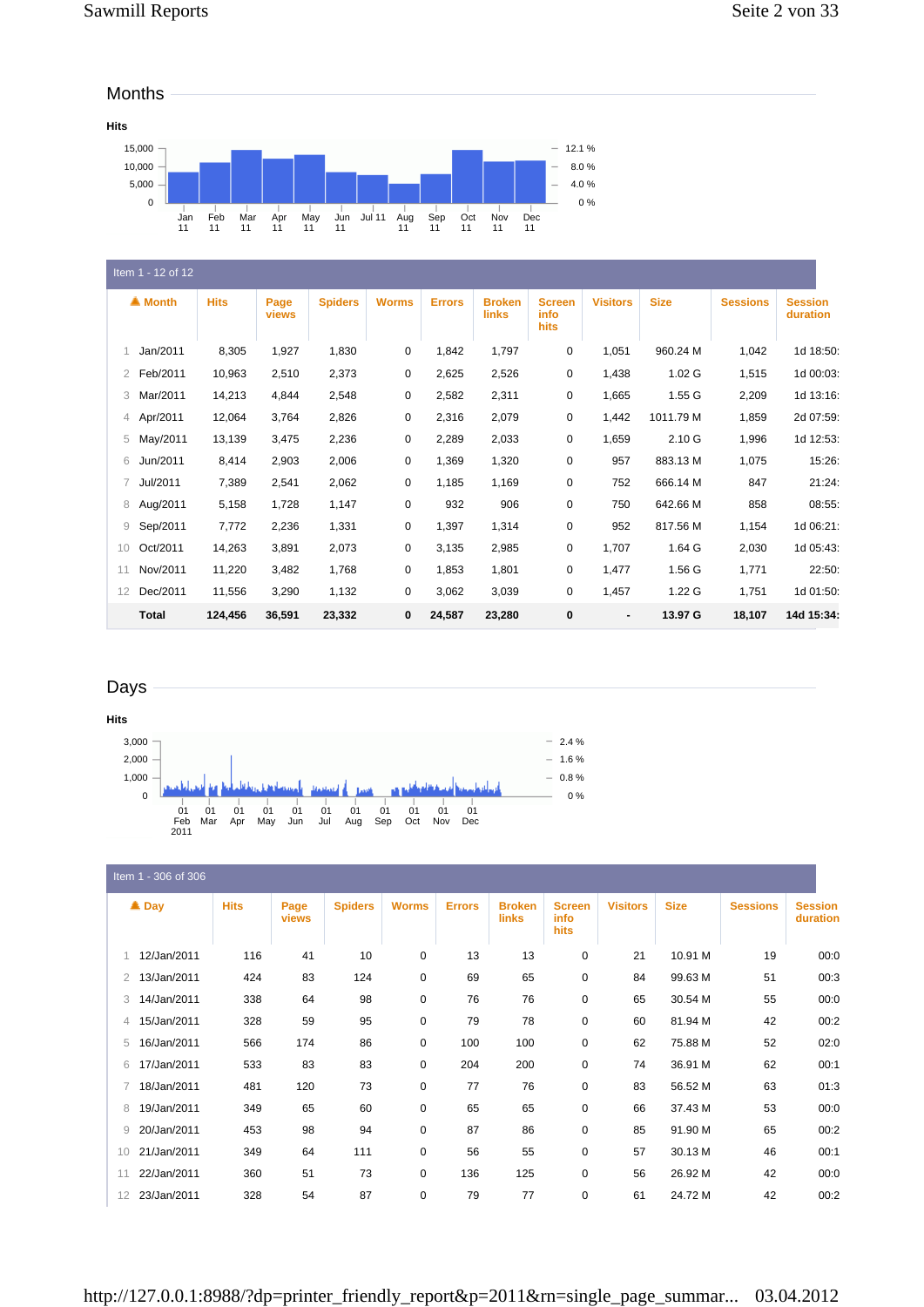| $\triangle$ Day   | <b>Hits</b> | Page<br>views | <b>Spiders</b> | <b>Worms</b> | <b>Errors</b> | <b>Broken</b><br><b>links</b> | Screen<br>info<br>hits | <b>Visitors</b> | <b>Size</b> | <b>Sessions</b> | <b>Session</b><br>duration |
|-------------------|-------------|---------------|----------------|--------------|---------------|-------------------------------|------------------------|-----------------|-------------|-----------------|----------------------------|
| 24/Jan/2011<br>13 | 463         | 74            | 153            | 0            | 73            | 67                            | 0                      | 73              | 45.14 M     | 58              | 00:2                       |
| 25/Jan/2011<br>14 | 388         | 61            | 139            | 0            | 76            | 74                            | 0                      | 66              | 35.36 M     | 50              | 00:5                       |
| 26/Jan/2011<br>15 | 532         | 105           | 142            | 0            | 100           | 90                            | 0                      | 82              | 92.27 M     | 67              | 00:2                       |
| 27/Jan/2011<br>16 | 514         | 114           | 95             | 0            | 81            | 80                            | 0                      | 84              | 45.82 M     | 71              | 01:0                       |
| 28/Jan/2011<br>17 | 332         | 72            | 107            | 0            | 64            | 64                            | 0                      | 55              | 29.29 M     | 52              | 01:1                       |
| 29/Jan/2011<br>18 | 346         | 146           | 65             | 0            | 49            | 49                            | 0                      | 56              | 30.29 M     | 50              | 22:4                       |
| 30/Jan/2011<br>19 | 281         | 89            | 70             | 0            | 54            | 53                            | 0                      | 50              | 23.46 M     | 46              | 08:4                       |
| 31/Jan/2011<br>20 | 824         | 310           | 65             | 0            | 304           | 304                           | 0                      | 67              | 55.19 M     | 58              | 00:5                       |
| 01/Feb/2011<br>21 | 677         | 135           | 111            | 0            | 179           | 173                           | 0                      | 87              | 56.73 M     | 69              | 01:3                       |
| 02/Feb/2011<br>22 | 383         | 67            | 98             | 0            | 105           | 86                            | 0                      | 61              | 38.22 M     | 49              | 00:1                       |
| 03/Feb/2011<br>23 | 459         | 99            | 80             | 0            | 98            | 98                            | 0                      | 87              | 49.38 M     | 75              | 00:5                       |
| 04/Feb/2011<br>24 | 501         | 104           | 138            | 0            | 92            | 92                            | 0                      | 82              | 38.29 M     | 71              | 01:0                       |
| 05/Feb/2011<br>25 | 296         | 64            | 93             | 0            | 45            | 45                            | 0                      | 62              | 18.10 M     | 53              | 00:0                       |
| 06/Feb/2011<br>26 | 392         | 79            | 100            | 0            | 93            | 93                            | 0                      | 75              | 31.55 M     | 64              | 00:3                       |
| 07/Feb/2011<br>27 | 826         | 124           | 116            | 0            | 221           | 220                           | 0                      | 90              | 51.48 M     | 82              | 00:3                       |
| 08/Feb/2011<br>28 | 264         | 82            | 42             | 0            | 58            | 56                            | 0                      | 55              | 51.19 M     | 41              | 01:0                       |
| 09/Feb/2011<br>29 | 258         | 63            | 63             | 0            | 63            | 63                            | 0                      | 64              | 21.27 M     | 51              | 00:0                       |
| 10/Feb/2011<br>30 | 388         | 70            | 65             | 0            | 160           | 160                           | 0                      | 71              | 21.64 M     | 57              | 00:1                       |
| 11/Feb/2011<br>31 | 331         | 58            | 69             | 0            | 80            | 71                            | 0                      | 61              | 34.43 M     | 48              | 00:3                       |
| 12/Feb/2011<br>32 | 259         | 67            | 58             | 0            | 59            | 53                            | 0                      | 48              | 53.64 M     | 42              | 00:4                       |
| 13/Feb/2011<br>33 | 320         | 63            | 83             | 0            | 82            | 82                            | 0                      | 73              | 27.38 M     | 59              | 00:2                       |
| 14/Feb/2011<br>34 | 347         | 70            | 70             | 0            | 85            | 84                            | 0                      | 77              | 35.06 M     | 61              | 00:2                       |
| 15/Feb/2011<br>35 | 530         | 112           | 74             | 0            | 127           | 126                           | 0                      | 95              | 84.39 M     | 79              | 03:4                       |
| 16/Feb/2011<br>36 | 519         | 110           | 95             | 0            | 118           | 115                           | 0                      | 103             | 84.02 M     | 85              | 01:1                       |
| 17/Feb/2011<br>37 | 374         | 102           | 70             | 0            | 82            | 81                            | 0                      | 84              | 29.38 M     | 68              | 00:2                       |
| 18/Feb/2011<br>38 | 432         | 112           | 73             | 0            | 104           | 88                            | 0                      | 70              | 42.49 M     | 57              | 01:0                       |
| 19/Feb/2011<br>39 | 273         | 63            | 89             | 0            | 67            | 66                            | 0                      | 66              | 24.98 M     | 55              | 00:4                       |
| 20/Feb/2011<br>40 | 340         | 65            | 60             | 0            | 78            | 72                            | 0                      | 69              | 31.00 M     | 58              | 00:2                       |
| 21/Feb/2011<br>41 | 604         | 154           | 146            | 0            | 116           | 102                           | 0                      | 86              | 64.28 M     | 82              | 02:2                       |
| 22/Feb/2011<br>42 | 438         | 123           | 103            | 0            | 92            | 90                            | 0                      | 82              | 48.09 M     | 69              | 02:4                       |
| 23/Feb/2011<br>43 | 508         | 101           | 183            | 0            | 94            | 86                            | 0                      | 82              | 42.08 M     | 69              | 00:5                       |
| 24/Feb/2011<br>44 | 1,182       | 419           | 239            | 0            | 324           | 321                           | 0                      | 78              | 61.00 M     | 68              | 01:3                       |
| 25/Feb/2011<br>45 | 62          | 4             | 55             | 0            | 3             | 3                             | 0                      | 8               | 634.12K     | 3               | 00:00                      |
| 01/Mar/2011<br>46 | 449         | 88            | 144            | 0            | 57            | 57                            | 0                      | 71              | 75.90 M     | 60              | 00:4                       |
| 02/Mar/2011<br>47 | 677         | 81            | 433            | 0            | 68            | 67                            | 0                      | 69              | 50.19 M     | 63              | 00:2                       |
| 03/Mar/2011<br>48 | 436         | 100           | 155            | 0            | 67            | 67                            | 0                      | 72              | 41.42 M     | 58              | 00:3                       |
| 04/Mar/2011<br>49 | 518         | 105           | 106            | 0            | 123           | 122                           | 0                      | 94              | 40.25 M     | 78              | 01:3                       |
| 05/Mar/2011<br>50 | 292         | 60            | 125            | 0            | 50            | 50                            | 0                      | 65              | 14.79 M     | 56              | 00:3                       |
| 06/Mar/2011<br>51 | 330         | 78            | 91             | 0            | 74            | 74                            | 0                      | 76              | 88.41 M     | 62              | 00:3                       |
| 07/Mar/2011<br>52 | 480         | 108           | 91             | 0            | 108           | 103                           | 0                      | 93              | 77.53 M     | 83              | 00:2                       |
| 08/Mar/2011<br>53 | 570         | 142           | 82             | 0            | 128           | 111                           | 0                      | 112             | 148.84 M    | 103             | 01:2                       |
| 09/Mar/2011<br>54 | 547         | 147           | 85             | 0            | 131           | 114                           | 0                      | 110             | 35.83 M     | 98              | 00:1                       |
| 10/Mar/2011<br>55 | 42          | 9             | 29             | 0            | 4             | 4                             | 0                      | 13              | 829.36 K    | 9               | 00:0                       |
| 14/Mar/2011<br>56 | 331         | 58            | 100            | 0            | 41            | 41                            | 0                      | 46              | 23.08 M     | 41              | 00:4                       |
| 15/Mar/2011<br>57 | 774         | 190           | 170            | 0            | 159           | 137                           | 0                      | 123             | 160.04 M    | 117             | 02:2                       |
| 16/Mar/2011<br>58 | 702         | 254           | 75             | 0            | 127           | 125                           | 0                      | 132             | 64.20 M     | 132             | 01:0                       |
| 17/Mar/2011<br>59 | 520         | 137           | 34             | 0            | 109           | 97                            | 0                      | 102             | 46.09 M     | 100             | 01:1                       |
| 18/Mar/2011<br>60 | 531         | 179           | 77             | 0            | 119           | 85                            | 0                      | 115             | 37.28 M     | 111             | 01:1                       |
| 19/Mar/2011<br>61 | 374         | 105           | 59             | 0            | 124           | 106                           | 0                      | 91              | 65.41 M     | 84              | 01:2                       |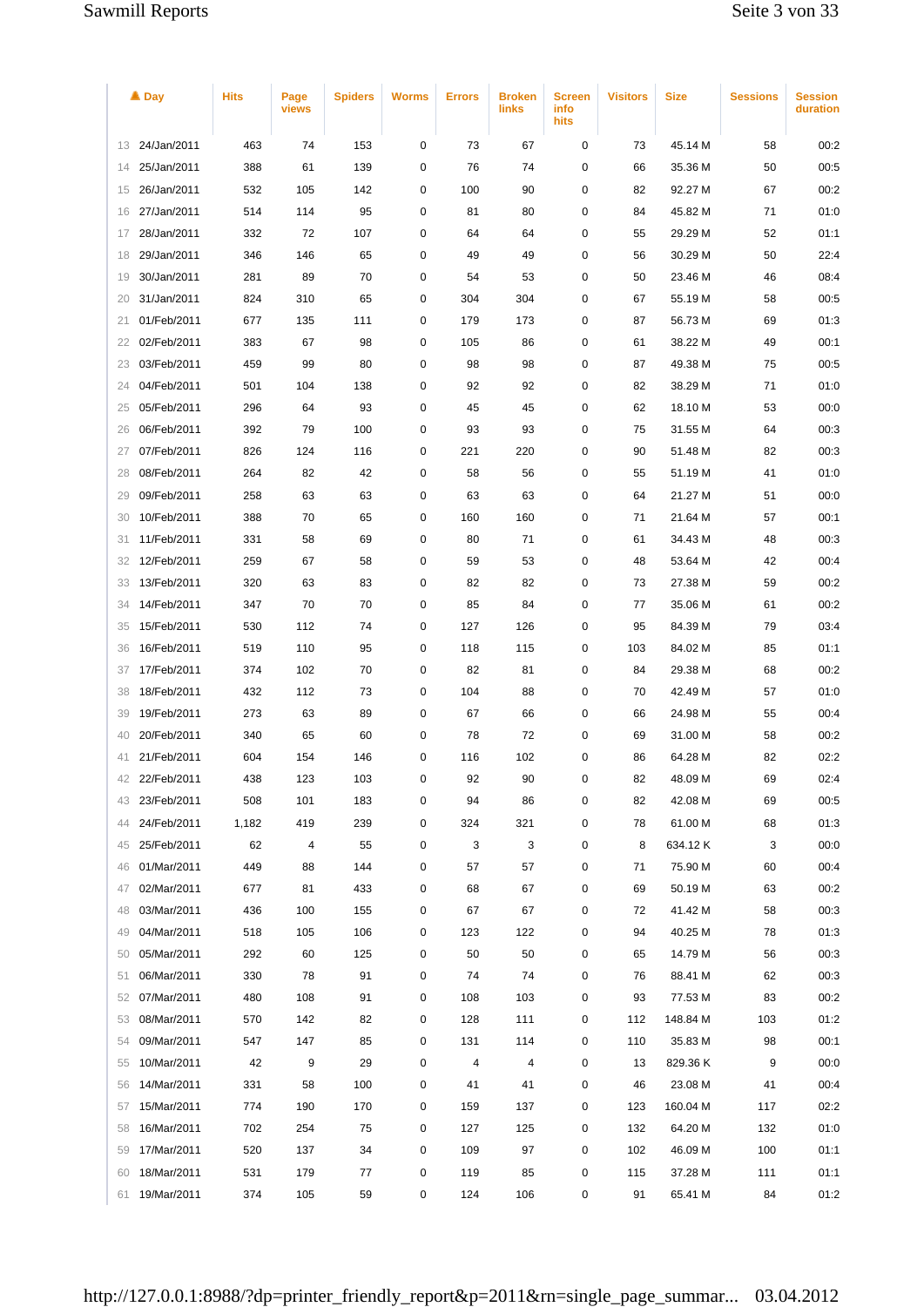|     | $\triangle$ Day | <b>Hits</b> | Page<br>views | <b>Spiders</b> | <b>Worms</b> | <b>Errors</b> | <b>Broken</b><br>links | <b>Screen</b><br>info<br>hits | <b>Visitors</b> | <b>Size</b> | <b>Sessions</b> | <b>Session</b><br>duration |
|-----|-----------------|-------------|---------------|----------------|--------------|---------------|------------------------|-------------------------------|-----------------|-------------|-----------------|----------------------------|
| 62  | 20/Mar/2011     | 443         | 200           | 49             | 0            | 101           | 93                     | 0                             | 92              | 64.45 M     | 89              | 01:5                       |
| 63  | 21/Mar/2011     | 287         | 85            | 51             | 0            | 72            | 71                     | 0                             | 88              | 33.07 M     | 73              | 00:2                       |
| 64  | 22/Mar/2011     | 463         | 115           | 35             | 0            | 97            | 89                     | 0                             | 92              | 54.07 M     | 81              | 01:1                       |
| 65  | 23/Mar/2011     | 443         | 137           | 77             | 0            | 93            | 75                     | 0                             | 86              | 42.82 M     | 72              | 00:2                       |
| 66  | 24/Mar/2011     | 2,190       | 1,592         | 74             | 0            | 121           | 100                    | 0                             | 97              | 126.76 M    | 88              | 02:3                       |
| 67  | 25/Mar/2011     | 641         | 208           | 58             | 0            | 127           | 120                    | 0                             | 116             | 55.86 M     | 117             | 05:0                       |
| 68  | 26/Mar/2011     | 339         | 87            | 55             | 0            | 68            | 55                     | 0                             | 82              | 24.81 M     | 76              | 00:4                       |
| 69  | 27/Mar/2011     | 264         | 85            | 33             | 0            | 79            | 61                     | 0                             | 68              | 50.60 M     | 66              | 01:1                       |
| 70  | 28/Mar/2011     | 339         | 117           | 48             | 0            | 91            | 86                     | 0                             | 86              | 30.74 M     | 73              | 01:5                       |
| 71  | 29/Mar/2011     | 384         | 109           | 54             | 0            | 86            | 77                     | 0                             | 77              | 31.53 M     | 78              | 03:3                       |
| 72  | 30/Mar/2011     | 464         | 161           | 62             | 0            | 81            | 54                     | 0                             | 74              | 68.98 M     | 65              | 01:3                       |
| 73  | 31/Mar/2011     | 383         | 107           | 96             | 0            | 77            | 70                     | 0                             | 86              | 34.75 M     | 80              | 01:2                       |
| 74  | 01/Apr/2011     | 333         | 102           | 32             | 0            | 86            | 78                     | 0                             | 70              | 20.87 M     | 65              | 00:5                       |
| 75  | 02/Apr/2011     | 355         | 96            | 70             | 0            | 145           | 142                    | 0                             | 54              | 16.29 M     | 57              | 02:2                       |
| 76  | 03/Apr/2011     | 817         | 590           | 70             | 0            | 74            | 57                     | 0                             | 64              | 36.70 M     | 56              | 01:2                       |
| 77  | 04/Apr/2011     | 386         | 113           | 78             | 0            | 83            | 65                     | 0                             | 77              | 49.62 M     | 80              | 00:1                       |
| 78  | 05/Apr/2011     | 620         | 256           | 109            | 0            | 80            | 75                     | 0                             | 80              | 73.53 M     | 82              | 05:2                       |
| 79  | 06/Apr/2011     | 521         | 171           | 121            | 0            | 87            | 75                     | 0                             | 76              | 42.25 M     | 68              | 02:0                       |
| 80  | 07/Apr/2011     | 679         | 210           | 154            | 0            | 164           | 152                    | 0                             | 64              | 46.39 M     | 56              | 04:1                       |
| 81  | 08/Apr/2011     | 352         | 85            | 95             | 0            | 68            | 67                     | 0                             | 71              | 28.18 M     | 61              | 00:2                       |
| 82  | 09/Apr/2011     | 326         | 67            | 136            | 0            | 51            | 51                     | 0                             | 61              | 15.44 M     | 46              | 02:1                       |
| 83  | 10/Apr/2011     | 472         | 80            | 224            | 0            | 70            | 65                     | 0                             | 68              | 25.31 M     | 62              | 00:1                       |
| 84  | 11/Apr/2011     | 750         | 120           | 365            | 0            | 118           | 89                     | 0                             | 77              | 45.78 M     | 80              | 00:4                       |
| 85  | 12/Apr/2011     | 493         | 123           | 119            | 0            | 112           | 93                     | 0                             | 82              | 47.76 M     | 84              | 03:2                       |
| 86  | 13/Apr/2011     | 452         | 111           | 53             | 0            | 95            | 94                     | 0                             | 82              | 41.71 M     | 78              | 01:4                       |
| 87  | 14/Apr/2011     | 338         | 98            | 114            | 0            | 53            | 51                     | 0                             | 58              | 22.70 M     | 69              | 03:0                       |
| 88  | 15/Apr/2011     | 483         | 130           | 113            | 0            | 97            | 60                     | 0                             | 58              | 38.68 M     | 60              | 04:0                       |
| 89  | 16/Apr/2011     | 260         | 65            | 91             | 0            | 39            | 39                     | 0                             | 48              | 16.21 M     | 45              | 00:0                       |
| 90  | 17/Apr/2011     | 217         | 63            | 56             | 0            | 68            | 68                     | $\mathbf 0$                   | 44              | 40.23 M     | 46              | 01:3                       |
| 91  | 18/Apr/2011     | 464         | 112           | 51             | 0            | 128           | 128                    | 0                             | 86              | 50.97 M     | 79              | 02:1                       |
| 92  | 19/Apr/2011     | 201         | 74            | 41             | 0            | 46            | 46                     | 0                             | 49              | 20.05 M     | 46              | 00:3                       |
| 93  | 20/Apr/2011     | 331         | 154           | 57             | 0            | 60            | 59                     | 0                             | 71              | 28.08 M     | 61              | 01:5                       |
| 94  | 21/Apr/2011     | 342         | 70            | 73             | 0            | 104           | 66                     | 0                             | 61              | 22.18 M     | 56              | 00:1                       |
| 95  | 22/Apr/2011     | 247         | 89            | 80             | 0            | 58            | 51                     | 0                             | 60              | 15.19 M     | 61              | 01:0                       |
| 96  | 23/Apr/2011     | 229         | 94            | 45             | 0            | 40            | 40                     | 0                             | 49              | 12.05 M     | 62              | 01:0                       |
| 97  | 24/Apr/2011     | 182         | 56            | 30             | 0            | 37            | 37                     | 0                             | 39              | 15.66 M     | 41              | 01:1                       |
| 98  | 25/Apr/2011     | 267         | 62            | 42             | 0            | 61            | 61                     | 0                             | 49              | 25.85 M     | 42              | 01:1                       |
| 99  | 26/Apr/2011     | 644         | 137           | 73             | 0            | 75            | 66                     | 0                             | 70              | 42.63 M     | 59              | 04:3                       |
| 100 | 27/Apr/2011     | 472         | 192           | 99             | 0            | 69            | 58                     | 0                             | 99              | 36.70 M     | 73              | 03:0                       |
| 101 | 28/Apr/2011     | 292         | 80            | 82             | 0            | 56            | 54                     | 0                             | 70              | 60.80 M     | 64              | 00:5                       |
| 102 | 29/Apr/2011     | 286         | 91            | 66             | 0            | 50            | 50                     | 0                             | 63              | 19.58 M     | 65              | 02:2                       |
| 103 | 30/Apr/2011     | 253         | 73            | 87             | 0            | 42            | 42                     | 0                             | 53              | 54.40 M     | 58              | 01:0                       |
| 104 | 01/May/2011     | 369         | 84            | 78             | 0            | 60            | 59                     | 0                             | 64              | 50.29 M     | 63              | 00:4                       |
| 105 | 02/May/2011     | 598         | 144           | 56             | 0            | 126           | 103                    | 0                             | 98              | 92.58 M     | 92              | 02:0                       |
| 106 | 03/May/2011     | 562         | 150           | 47             | 0            | 105           | 84                     | 0                             | 94              | 96.19 M     | 90              | 03:0                       |
| 107 | 04/May/2011     | 523         | 129           | 88             | 0            | 108           | 80                     | 0                             | 94              | 66.75 M     | 84              | 02:2                       |
| 108 | 05/May/2011     | 548         | 139           | 63             | 0            | 84            | 78                     | 0                             | 89              | 59.92 M     | 82              | 02:2                       |
| 109 | 06/May/2011     | 496         | 219           | 53             | 0            | 76            | 65                     | 0                             | 76              | 68.95 M     | 68              | 00:5                       |
| 110 | 07/May/2011     | 269         | 47            | 94             | 0            | 61            | 43                     | 0                             | 50              | 19.99 M     | 39              | 00:3                       |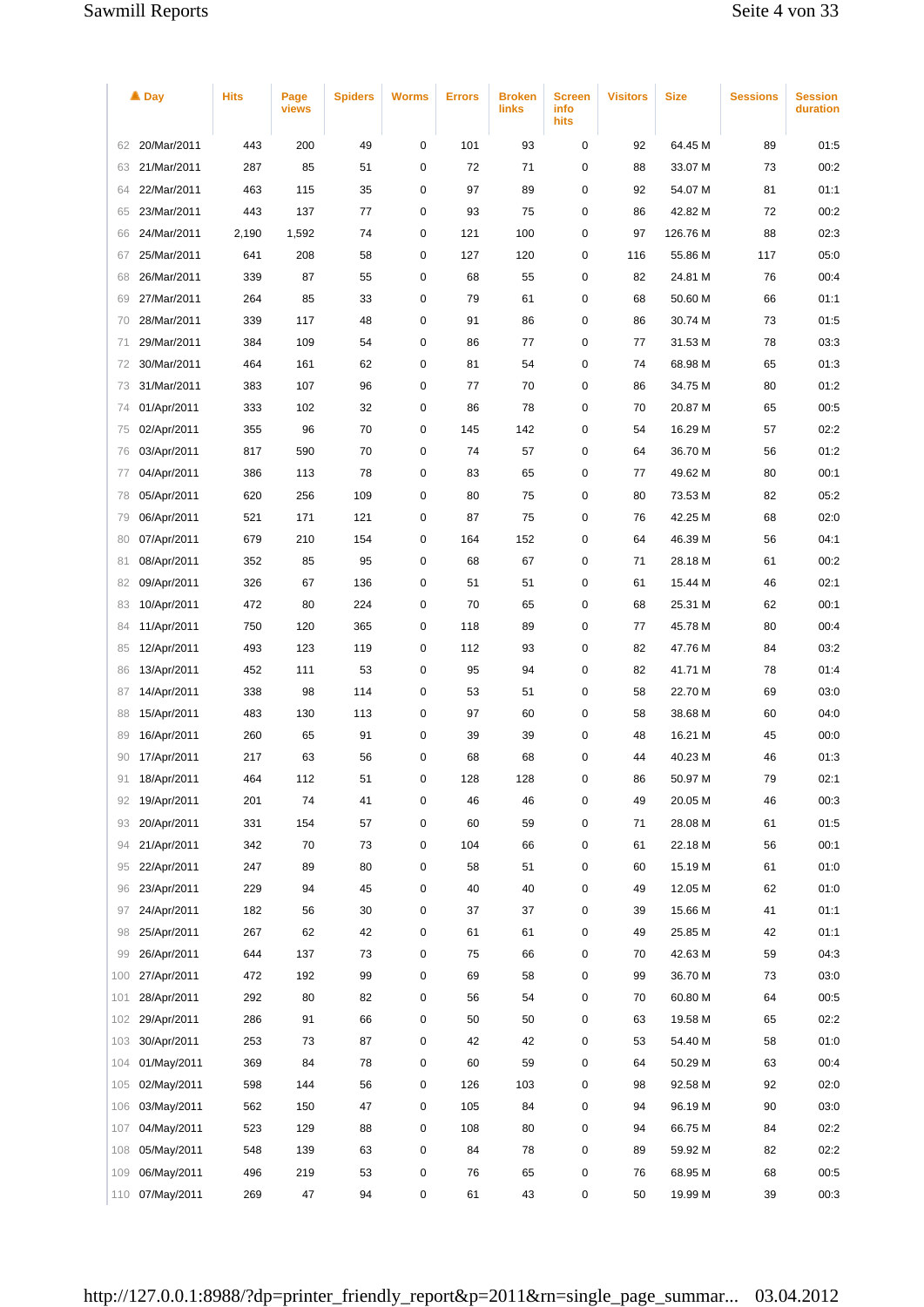|     | $\triangle$ Day | <b>Hits</b> | Page<br>views | <b>Spiders</b> | <b>Worms</b> | <b>Errors</b> | <b>Broken</b><br>links | <b>Screen</b><br>info<br>hits | <b>Visitors</b> | <b>Size</b> | <b>Sessions</b> | <b>Session</b><br>duration |
|-----|-----------------|-------------|---------------|----------------|--------------|---------------|------------------------|-------------------------------|-----------------|-------------|-----------------|----------------------------|
| 111 | 08/May/2011     | 233         | 59            | 66             | 0            | 41            | 41                     | 0                             | 51              | 15.98 M     | 42              | 00:1                       |
| 112 | 09/May/2011     | 543         | 123           | 107            | 0            | 92            | 80                     | 0                             | 90              | 86.00 M     | 83              | 01:1                       |
| 113 | 10/May/2011     | 507         | 165           | 56             | 0            | 107           | 106                    | 0                             | 100             | 63.14 M     | 91              | 02:4                       |
| 114 | 11/May/2011     | 778         | 221           | 57             | 0            | 89            | 79                     | 0                             | 81              | 153.11 M    | 74              | 01:4                       |
| 115 | 12/May/2011     | 399         | 92            | 57             | 0            | 56            | 55                     | 0                             | 75              | 60.97 M     | 64              | 00:5                       |
| 116 | 13/May/2011     | 372         | 68            | 131            | 0            | 66            | 42                     | 0                             | 61              | 15.73 M     | 49              | 00:1                       |
| 117 | 14/May/2011     | 417         | 126           | 76             | 0            | 58            | 58                     | 0                             | 64              | 91.95 M     | 63              | 02:5                       |
| 118 | 15/May/2011     | 462         | 190           | 87             | 0            | 64            | 62                     | 0                             | 71              | 121.56 M    | 63              | 01:1                       |
| 119 | 16/May/2011     | 470         | 143           | 34             | 0            | 110           | 79                     | 0                             | 94              | 167.32 M    | 92              | 01:2                       |
| 120 | 17/May/2011     | 484         | 119           | 90             | 0            | 99            | 83                     | 0                             | 80              | 160.14 M    | 65              | 01:0                       |
| 121 | 18/May/2011     | 288         | 65            | 62             | 0            | 55            | 55                     | 0                             | 61              | 66.60 M     | 53              | 00:1                       |
| 122 | 19/May/2011     | 525         | 136           | 62             | 0            | 74            | 66                     | 0                             | 74              | 57.90 M     | 62              | 00:2                       |
| 123 | 20/May/2011     | 414         | 66            | 137            | 0            | 62            | 62                     | 0                             | 70              | 45.61 M     | 49              | 00:4                       |
| 124 | 21/May/2011     | 302         | 62            | 119            | 0            | 55            | 49                     | 0                             | 58              | 44.51 M     | 49              | 00:4                       |
| 125 | 22/May/2011     | 324         | 57            | 96             | 0            | 60            | 55                     | 0                             | 53              | 37.24 M     | 39              | 00:4                       |
| 126 | 23/May/2011     | 446         | 136           | 60             | 0            | 74            | 72                     | 0                             | 73              | 74.24 M     | 64              | 00:5                       |
| 127 | 24/May/2011     | 298         | 102           | 48             | 0            | 55            | 54                     | 0                             | 79              | 21.66 M     | 69              | 00:5                       |
| 128 | 25/May/2011     | 434         | 104           | 76             | 0            | 82            | 77                     | 0                             | 81              | 75.40 M     | 73              | 00:5                       |
| 129 | 26/May/2011     | 338         | 80            | 53             | 0            | 82            | 75                     | 0                             | 65              | 74.74 M     | 52              | 00:1                       |
| 130 | 27/May/2011     | 392         | 91            | 70             | 0            | 71            | 65                     | 0                             | 75              | 49.22 M     | 61              | 00:5                       |
| 131 | 28/May/2011     | 211         | 57            | 50             | 0            | 39            | 34                     | 0                             | 44              | 21.84 M     | 48              | 00:0                       |
| 132 | 29/May/2011     | 364         | 80            | 65             | 0            | 64            | 64                     | 0                             | 67              | 63.59 M     | 59              | 01:0                       |
| 133 | 30/May/2011     | 384         | 119           | 53             | 0            | 58            | 53                     | 0                             | 66              | 80.87 M     | 61              | 01:1                       |
| 134 | 31/May/2011     | 389         | 102           | 45             | 0            | 56            | 55                     | 0                             | 61              | 50.07 M     | 54              | 01:1                       |
| 135 | 01/Jun/2011     | 363         | 86            | 59             | 0            | 72            | 72                     | 0                             | 61              | 36.47 M     | 50              | 00:5                       |
| 136 | 02/Jun/2011     | 209         | 46            | 71             | 0            | 61            | 56                     | 0                             | 54              | 16.64 M     | 43              | 00:1                       |
| 137 | 03/Jun/2011     | 801         | 542           | 87             | 0            | 69            | 69                     | 0                             | 74              | 48.47 M     | 64              | 00:2                       |
| 138 | 04/Jun/2011     | 890         | 624           | 74             | 0            | 75            | 75                     | 0                             | 60              | 64.37 M     | 50              | 00:3                       |
| 139 | 05/Jun/2011     | 332         | 91            | 50             | 0            | 76            | 75                     | 0                             | 71              | 61.72 M     | 62              | 00:3                       |
| 140 | 06/Jun/2011     | 444         | 106           | 51             | 0            | 103           | 97                     | 0                             | 81              | 95.46 M     | 73              | 00:4                       |
| 141 | 07/Jun/2011     | 26          | 12            | 6              | 0            | 8             | 8                      | 0                             | 13              | 1.29 M      | 10              | 00:0                       |
| 142 | 16/Jun/2011     | 281         | 56            | 87             | 0            | 67            | 67                     | 0                             | 58              | 33.45 M     | 48              | 00:1                       |
| 143 | 17/Jun/2011     | 300         | 65            | 79             | 0            | 64            | 64                     | 0                             | 64              | 30.37 M     | 53              | 00:5                       |
| 144 | 18/Jun/2011     | 577         | 379           | 69             | 0            | 58            | 58                     | 0                             | 57              | 17.35 M     | 43              | 00:1                       |
| 145 | 19/Jun/2011     | 270         | 57            | 90             | 0            | 66            | 66                     | 0                             | 44              | 16.46 M     | 40              | 00:4                       |
| 146 | 20/Jun/2011     | 369         | 99            | 92             | 0            | 62            | 62                     | 0                             | 57              | 39.91 M     | 48              | 04:0                       |
| 147 | 21/Jun/2011     | 521         | 94            | 197            | 0            | 68            | 68                     | 0                             | 62              | 38.56 M     | 54              | 02:2                       |
| 148 | 22/Jun/2011     | 262         | 53            | 86             | 0            | 48            | 47                     | 0                             | 54              | 55.35 M     | 45              | 00:3                       |
| 149 | 23/Jun/2011     | 332         | 96            | 91             | 0            | 50            | 50                     | 0                             | 43              | 26.47 M     | 31              | 00:2                       |
| 150 | 24/Jun/2011     | 391         | 67            | 124            | 0            | 60            | 60                     | 0                             | 54              | 60.71 M     | 45              | 00:2                       |
| 151 | 25/Jun/2011     | 327         | 48            | 189            | 0            | 34            | 34                     | 0                             | 46              | 21.26 M     | 36              | 00:1                       |
| 152 | 26/Jun/2011     | 252         | 47            | 92             | 0            | 49            | 44                     | 0                             | 54              | 21.43 M     | 45              | 00:1                       |
| 153 | 27/Jun/2011     | 297         | 75            | 85             | 0            | 66            | 56                     | 0                             | 67              | 22.75 M     | 54              | 00:1                       |
| 154 | 28/Jun/2011     | 443         | 83            | 132            | 0            | 82            | 74                     | 0                             | 70              | 75.01 M     | 58              | 00:1                       |
| 155 | 29/Jun/2011     | 365         | 91            | 114            | 0            | 72            | 60                     | 0                             | 69              | 32.13 M     | 64              | 00:2                       |
| 156 | 30/Jun/2011     | 362         | 86            | 81             | 0            | 59            | 58                     | 0                             | 64              | 67.52 M     | 60              | 00:2                       |
| 157 | 01/Jul/2011     | 505         | 212           | 105            | 0            | 59            | 54                     | 0                             | 54              | 31.50 M     | 57              | 00:3                       |
| 158 | 02/Jul/2011     | 311         | 48            | 88             | 0            | 161           | 161                    | 0                             | 51              | 8.52 M      | 45              | 00:2                       |
| 159 | 03/Jul/2011     | 342         | 133           | 81             | 0            | 52            | 52                     | 0                             | 56              | 32.26 M     | 52              | 00:1                       |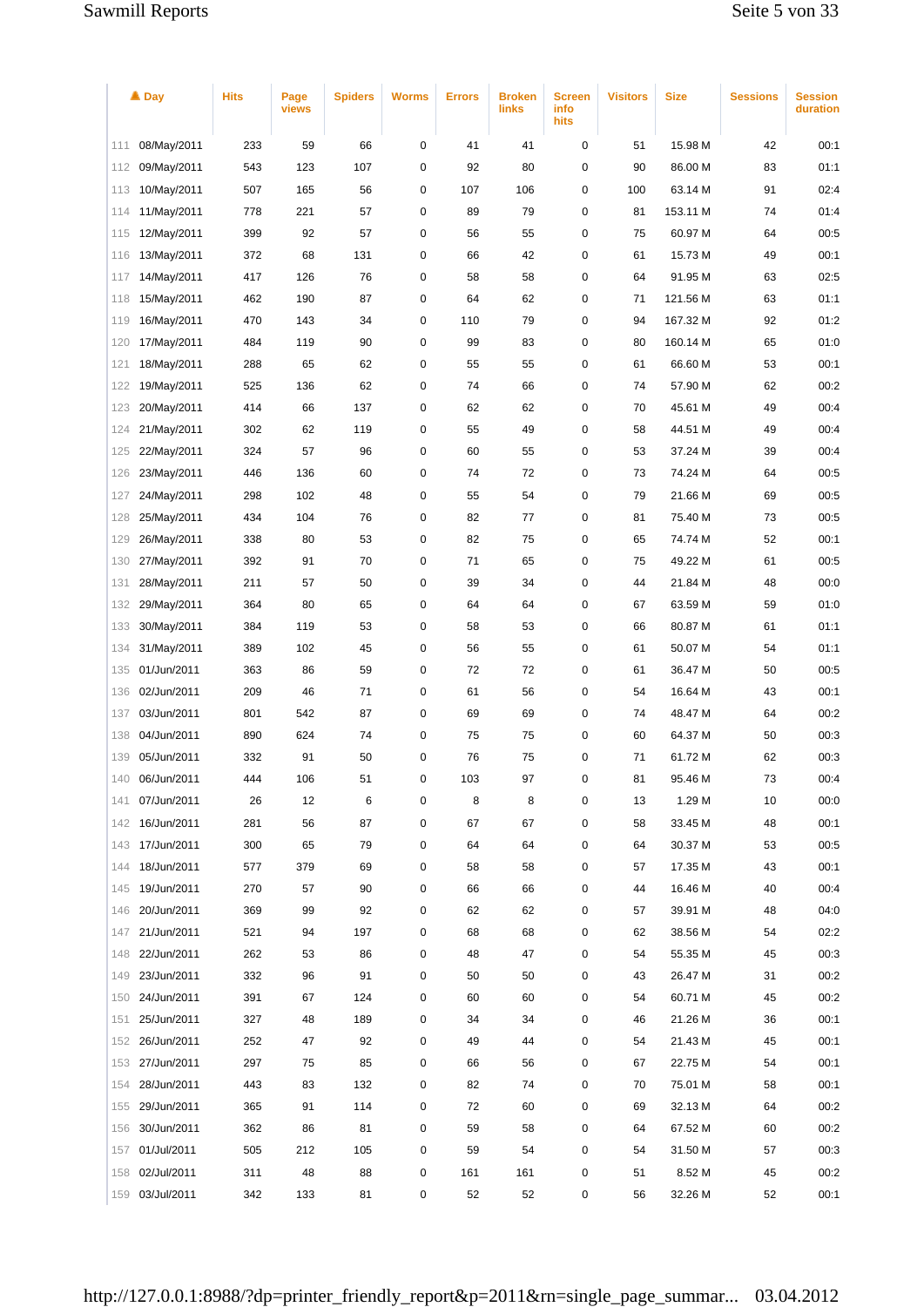|     | $\triangle$ Day | <b>Hits</b> | Page<br>views | <b>Spiders</b> | Worms | <b>Errors</b> | <b>Broken</b><br>links | <b>Screen</b><br>info<br>hits | <b>Visitors</b> | <b>Size</b> | <b>Sessions</b> | <b>Session</b><br>duration |
|-----|-----------------|-------------|---------------|----------------|-------|---------------|------------------------|-------------------------------|-----------------|-------------|-----------------|----------------------------|
| 160 | 04/Jul/2011     | 327         | 87            | 82             | 0     | 65            | 64                     | 0                             | 66              | 34.20 M     | 62              | 01:0                       |
| 161 | 05/Jul/2011     | 252         | 69            | 51             | 0     | 65            | 65                     | 0                             | 59              | 26.70 M     | 56              | 00:1                       |
| 162 | 06/Jul/2011     | 370         | 92            | 99             | 0     | 94            | 92                     | 0                             | 80              | 67.09 M     | 73              | 00:5                       |
| 163 | 07/Jul/2011     | 332         | 72            | 104            | 0     | 44            | 44                     | 0                             | 56              | 64.64 M     | 49              | 01:3                       |
| 164 | 08/Jul/2011     | 219         | 44            | 63             | 0     | 41            | 41                     | 0                             | 45              | 54.45 M     | 36              | 00:1                       |
| 165 | 09/Jul/2011     | 456         | 308           | 80             | 0     | 44            | 44                     | 0                             | 43              | 16.12 M     | 31              | 00:0                       |
| 166 | 10/Jul/2011     | 223         | 69            | 72             | 0     | 38            | 38                     | 0                             | 55              | 26.31 M     | 43              | 00:0                       |
| 167 | 11/Jul/2011     | 233         | 55            | 57             | 0     | 41            | 39                     | 0                             | 57              | 20.15 M     | 46              | 00:3                       |
| 168 | 12/Jul/2011     | 286         | 57            | 86             | 0     | 49            | 49                     | 0                             | 54              | 32.04 M     | 43              | 00:4                       |
| 169 | 13/Jul/2011     | 400         | 57            | 76             | 0     | 173           | 172                    | 0                             | 60              | 25.90 M     | 48              | 00:1                       |
| 170 | 14/Jul/2011     | 580         | 551           | 9              | 0     | 20            | 20                     | 0                             | 8               | 6.51 M      | 5               | 00:1                       |
| 171 | 19/Jul/2011     | 365         | 37            | 261            | 0     | 35            | 35                     | 0                             | 45              | 25.23 M     | 34              | 00:0                       |
| 172 | 20/Jul/2011     | 428         | 35            | 278            | 0     | 48            | 48                     | 0                             | 44              | 25.50 M     | 28              | 00:3                       |
| 173 | 21/Jul/2011     | 640         | 303           | 231            | 0     | 52            | 52                     | 0                             | 70              | 53.86 M     | 56              | 01:2                       |
| 174 | 22/Jul/2011     | 852         | 243           | 130            | 0     | 58            | 55                     | 0                             | 49              | 96.03 M     | 44              | 08:1                       |
| 175 | 23/Jul/2011     | 217         | 62            | 81             | 0     | 39            | 37                     | 0                             | 47              | 16.85 M     | 32              | 03:5                       |
| 176 | 24/Jul/2011     | 51          | 7             | 28             | 0     | 7             | 7                      | 0                             | 10              | 2.27 M      | 7               | 00:0                       |
| 177 | 02/Aug/2011     | 94          | 23            | 17             | 0     | 26            | 21                     | 0                             | 22              | 6.70 M      | 17              | 00:0                       |
| 178 | 03/Aug/2011     | 446         | 157           | 82             | 0     | 60            | 59                     | 0                             | 61              | 34.34 M     | 55              | 01:3                       |
| 179 | 04/Aug/2011     | 450         | 151           | 100            | 0     | 81            | 68                     | 0                             | 76              | 28.34 M     | 58              | 01:0                       |
| 180 | 05/Aug/2011     | 152         | 48            | 50             | 0     | 37            | 35                     | 0                             | 52              | 11.38 M     | 39              | 00:0                       |
| 181 | 06/Aug/2011     | 192         | 48            | 50             | 0     | 55            | 55                     | 0                             | 53              | 44.70 M     | 38              | 00:0                       |
| 182 | 07/Aug/2011     | 303         | 178           | 35             | 0     | 41            | 41                     | 0                             | 48              | 54.33 M     | 28              | 00:1                       |
| 183 | 08/Aug/2011     | 291         | 68            | 47             | 0     | 81            | 79                     | 0                             | 69              | 61.80 M     | 47              | 00:2                       |
| 184 | 09/Aug/2011     | 205         | 53            | 46             | 0     | 49            | 49                     | 0                             | 52              | 27.49 M     | 39              | 00:5                       |
| 185 | 10/Aug/2011     | 322         | 102           | 56             | 0     | 76            | 73                     | 0                             | 70              | 27.31 M     | 52              | 00:1                       |
| 186 | 11/Aug/2011     | 289         | 61            | 43             | 0     | 65            | 65                     | 0                             | 60              | 32.62 M     | 46              | 00:2                       |
| 187 | 12/Aug/2011     | 210         | 55            | 75             | 0     | 37            | 37                     | 0                             | 52              | 20.72 M     | 44              | 00:5                       |
| 188 | 13/Aug/2011     | 352         | 173           | 62             | 0     | 36            | 36                     | 0                             | 52              | 23.01 M     | 52              | 00:0                       |
| 189 | 14/Aug/2011     | 224         | 59            | 84             | 0     | 40            | 40                     | 0                             | 47              | 32.21 M     | 38              | 00:0                       |
| 190 | 15/Aug/2011     | 389         | 144           | 67             | 0     | 57            | 57                     | 0                             | 72              | 56.82 M     | 83              | 00:5                       |
| 191 | 16/Aug/2011     | 348         | 109           | 66             | 0     | 57            | 57                     | 0                             | 71              | 49.86 M     | 84              | 00:1                       |
| 192 | 17/Aug/2011     | 445         | 181           | 73             | 0     | 62            | 62                     | 0                             | 72              | 65.09 M     | 74              | 00:4                       |
| 193 | 18/Aug/2011     | 330         | 64            | 145            | 0     | 60            | 60                     | 0                             | 66              | 55.51 M     | 54              | 00:2                       |
| 194 | 19/Aug/2011     | 116         | 54            | 49             | 0     | 12            | 12                     | 0                             | 19              | 10.42 M     | 10              | 00:0                       |
| 195 | 08/Sep/2011     | 350         | 77            | 43             | 0     | 69            | 57                     | 0                             | 62              | 40.21 M     | 56              | 01:2                       |
| 196 | 09/Sep/2011     | 316         | 101           | 61             | 0     | 50            | 50                     | 0                             | 63              | 70.36 M     | 61              | 01:2                       |
| 197 | 10/Sep/2011     | 355         | 178           | 126            | 0     | 37            | 32                     | 0                             | 34              | 16.69 M     | 44              | 01:5                       |
| 198 | 11/Sep/2011     | 231         | 58            | 71             | 0     | 50            | 50                     | 0                             | 50              | 17.90 M     | 38              | 00:0                       |
| 199 | 12/Sep/2011     | 432         | 102           | 66             | 0     | 109           | 89                     | 0                             | 87              | 53.51 M     | 70              | 00:5                       |
| 200 | 13/Sep/2011     | 423         | 192           | 72             | 0     | 71            | 71                     | 0                             | 62              | 72.05 M     | 61              | 01:1                       |
| 201 | 14/Sep/2011     | 454         | 100           | 45             | 0     | 83            | 77                     | 0                             | 71              | 58.62 M     | 63              | 01:0                       |
| 202 | 15/Sep/2011     | 365         | 79            | 61             | 0     | 68            | 67                     | 0                             | 63              | 36.32 M     | 52              | 00:5                       |
| 203 | 16/Sep/2011     | 16          | 5             | 7              | 0     | 3             | 3                      | 0                             | 7               | 348.47 K    | 5               | 00:0                       |
| 204 | 19/Sep/2011     | 465         | 87            | 75             | 0     | 97            | 97                     | 0                             | 66              | 38.23 M     | 65              | 01:5                       |
| 205 | 20/Sep/2011     | 471         | 100           | 63             | 0     | 84            | 72                     | 0                             | 67              | 41.02 M     | 67              | 00:5                       |
| 206 | 21/Sep/2011     | 447         | 176           | 52             | 0     | 65            | 64                     | 0                             | 65              | 36.49 M     | 60              | 01:4                       |
| 207 | 22/Sep/2011     | 283         | 62            | 64             | 0     | 51            | 48                     | 0                             | 58              | 33.83 M     | 53              | 00:4                       |
| 208 | 23/Sep/2011     | 347         | 115           | 42             | 0     | 52            | 52                     | 0                             | 59              | 32.18 M     | 61              | 04:5                       |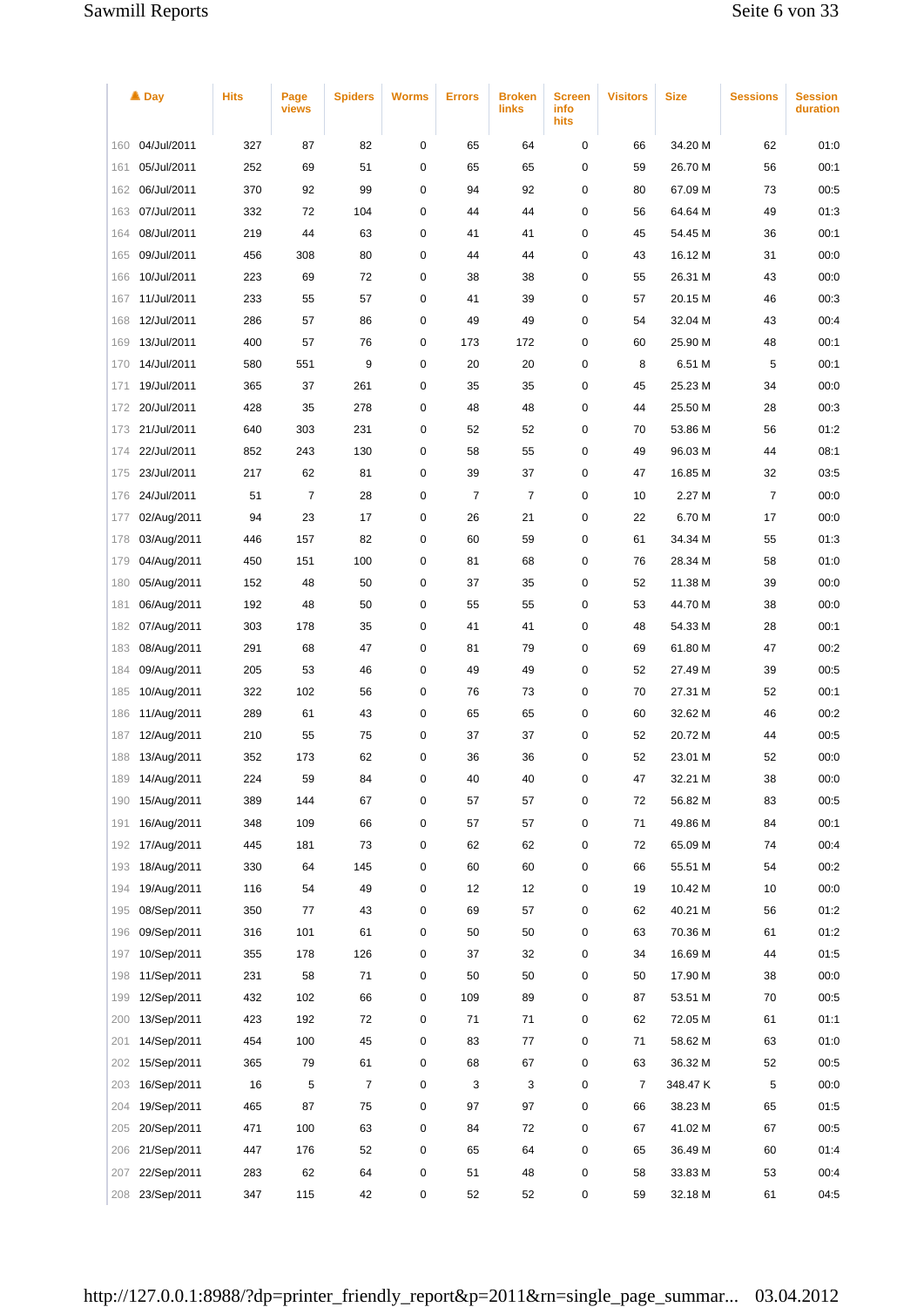|     | ▲ Day           | <b>Hits</b> | Page<br>views | <b>Spiders</b> | <b>Worms</b> | <b>Errors</b> | <b>Broken</b><br>links | Screen<br>info<br>hits | <b>Visitors</b> | <b>Size</b> | <b>Sessions</b> | <b>Session</b><br>duration |
|-----|-----------------|-------------|---------------|----------------|--------------|---------------|------------------------|------------------------|-----------------|-------------|-----------------|----------------------------|
| 209 | 24/Sep/2011     | 278         | 118           | 59             | 0            | 35            | 35                     | 0                      | 41              | 19.06 M     | 38              | 00:0                       |
| 210 | 25/Sep/2011     | 204         | 41            | 68             | 0            | 49            | 49                     | 0                      | 36              | 18.75 M     | 37              | 00:0                       |
| 211 | 26/Sep/2011     | 321         | 73            | 53             | 0            | 75            | 75                     | 0                      | 63              | 36.11 M     | 61              | 00:2                       |
| 212 | 27/Sep/2011     | 640         | 228           | 42             | 0            | 95            | 88                     | 0                      | 81              | 63.43 M     | 81              | 03:4                       |
| 213 | 28/Sep/2011     | 445         | 115           | 36             | 0            | 86            | 81                     | 0                      | 63              | 41.54 M     | 68              | 05:3                       |
| 214 | 29/Sep/2011     | 414         | 132           | 52             | 0            | 82            | 81                     | 0                      | 65              | 44.17 M     | 56              | 00:2                       |
| 215 | 30/Sep/2011     | 515         | 97            | 173            | 0            | 86            | 76                     | 0                      | 73              | 46.76 M     | 57              | 00:4                       |
| 216 | 01/Oct/2011     | 579         | 118           | 161            | 0            | 200           | 200                    | 0                      | 58              | 33.62 M     | 48              | 00:3                       |
| 217 | 02/Oct/2011     | 608         | 173           | 127            | 0            | 97            | 96                     | 0                      | 85              | 117.57 M    | 81              | 01:3                       |
| 218 | 03/Oct/2011     | 841         | 135           | 174            | 0            | 237           | 215                    | 0                      | 90              | 96.41 M     | 78              | 01:5                       |
| 219 | 04/Oct/2011     | 511         | 134           | 48             | 0            | 111           | 90                     | 0                      | 79              | 52.19 M     | 72              | 01:3                       |
| 220 | 05/Oct/2011     | 383         | 88            | 42             | 0            | 90            | 82                     | 0                      | 77              | 40.70 M     | 62              | 00:5                       |
| 221 | 06/Oct/2011     | 445         | 94            | 39             | 0            | 64            | 64                     | 0                      | 67              | 84.67 M     | 66              | 00:3                       |
| 222 | 07/Oct/2011     | 407         | 144           | 59             | 0            | 72            | 72                     | 0                      | 64              | 68.86 M     | 61              | 01:0                       |
| 223 | 08/Oct/2011     | 198         | 56            | 34             | 0            | 40            | 40                     | 0                      | 51              | 24.52 M     | 44              | 01:0                       |
| 224 | 09/Oct/2011     | 387         | 161           | 43             | 0            | 65            | 65                     | 0                      | 65              | 39.98 M     | 64              | 00:3                       |
| 225 | 10/Oct/2011     | 514         | 117           | 35             | 0            | 86            | 76                     | 0                      | 86              | 107.25 M    | 76              | 01:1                       |
| 226 | 11/Oct/2011     | 485         | 160           | 61             | 0            | 85            | 80                     | 0                      | 60              | 78.53 M     | 52              | 00:2                       |
| 227 | 12/Oct/2011     | 401         | 96            | 30             | 0            | 66            | 66                     | 0                      | 82              | 60.17 M     | 76              | 00:1                       |
| 228 | 13/Oct/2011     | 449         | 100           | 48             | 0            | 96            | 96                     | 0                      | 83              | 40.00 M     | 72              | 01:0                       |
| 229 | 14/Oct/2011     | 688         | 280           | 43             | 0            | 87            | 87                     | 0                      | 95              | 75.99 M     | 90              | 01:4                       |
| 230 | 15/Oct/2011     | 315         | 83            | 63             | 0            | 54            | 40                     | 0                      | 61              | 35.33 M     | 55              | 00:3                       |
| 231 | 16/Oct/2011     | 429         | 160           | 58             | 0            | 63            | 59                     | 0                      | 73              | 45.97 M     | 55              | 00:3                       |
| 232 | 17/Oct/2011     | 579         | 157           | 71             | 0            | 105           | 95                     | 0                      | 80              | 100.93 M    | 77              | 02:4                       |
| 233 | 18/Oct/2011     | 522         | 161           | 85             | 0            | 75            | 72                     | 0                      | 70              | 34.73 M     | 66              | 01:1                       |
| 234 | 19/Oct/2011     | 630         | 128           | 79             | 0            | 259           | 256                    | 0                      | 110             | 92.49 M     | 88              | 00:2                       |
| 235 | 20/Oct/2011     | 526         | 167           | 73             | 0            | 93            | 80                     | 0                      | 108             | 53.35 M     | 84              | 00:2                       |
| 236 | 21/Oct/2011     | 489         | 142           | 77             | 0            | 80            | 61                     | 0                      | 80              | 48.95 M     | 65              | 00:4                       |
| 237 | 22/Oct/2011     | 274         | 100           | 77             | 0            | 41            | 41                     | 0                      | 60              | 48.64 M     | 40              | 00:0                       |
| 238 | 23/Oct/2011     | 357         | 72            | 70             | 0            | 88            | 88                     | 0                      | 69              | 31.50 M     | 61              | 01:1                       |
| 239 | 24/Oct/2011     | 485         | 123           | 82             | 0            | 83            | 83                     | 0                      | 96              | 44.72 M     | 83              | 01:1                       |
| 240 | 25/Oct/2011     | 598         | 139           | 55             | 0            | 213           | 208                    | 0                      | 76              | 72.67 M     | 62              | 01:4                       |
| 241 | 26/Oct/2011     | 477         | 76            | 87             | 0            | 212           | 210                    | 0                      | 71              | 20.48 M     | 67              | 00:5                       |
| 242 | 27/Oct/2011     | 471         | 209           | 37             | 0            | 82            | 74                     | 0                      | 83              | 41.81 M     | 75              | 00:2                       |
| 243 | 28/Oct/2011     | 281         | 64            | 60             | 0            | 51            | 50                     | 0                      | 69              | 19.84 M     | 57              | 00:0                       |
| 244 | 29/Oct/2011     | 310         | 121           | 50             | 0            | 48            | 47                     | 0                      | 67              | 23.51 M     | 51              | 00:0                       |
| 245 | 30/Oct/2011     | 299         | 62            | 54             | 0            | 142           | 142                    | 0                      | 49              | 14.16 M     | 48              | 02:0                       |
| 246 | 31/Oct/2011     | 325         | 71            | 51             | 0            | 50            | 50                     | 0                      | 61              | 32.80 M     | 54              | 00:1                       |
| 247 | 01/Nov/2011     | 355         | 145           | 32             | 0            | 61            | 61                     | 0                      | 59              | 39.73 M     | 49              | 00:3                       |
| 248 | 02/Nov/2011     | 350         | 80            | 32             | 0            | 52            | 51                     | 0                      | 74              | 34.63 M     | 65              | 00:4                       |
| 249 | 03/Nov/2011     | 442         | 168           | 75             | 0            | 81            | 81                     | 0                      | 98              | 42.00 M     | 84              | 00:4                       |
| 250 | 04/Nov/2011     | 304         | 71            | 53             | 0            | 59            | 58                     | 0                      | 64              | 41.51 M     | 60              | 01:1                       |
| 251 | 05/Nov/2011     | 254         | 104           | 26             | 0            | 39            | 38                     | 0                      | 41              | 23.39 M     | 40              | 00:0                       |
| 252 | 06/Nov/2011     | 295         | 71            | 45             | 0            | 64            | 62                     | 0                      | 68              | 71.85 M     | 54              | 00:3                       |
| 253 | 07/Nov/2011     | 392         | 90            | 62             | 0            | 56            | 49                     | 0                      | 78              | 84.72 M     | 64              | 01:0                       |
| 254 | 08/Nov/2011     | 476         | 161           | 62             | 0            | 71            | 71                     | 0                      | 93              | 91.56 M     | 83              | 00:3                       |
| 255 | 09/Nov/2011     | 367         | 92            | 65             | 0            | 72            | 72                     | 0                      | 80              | 67.79 M     | 74              | 00:1                       |
| 256 | 10/Nov/2011     | 397         | 96            | 16             | 0            | 115           | 105                    | 0                      | 75              | 83.36 M     | 76              | 01:1                       |
|     | 257 11/Nov/2011 | 1,010       | 724           | 83             | 0            | 69            | 69                     | 0                      | 59              | 47.28 M     | 56              | 00:4                       |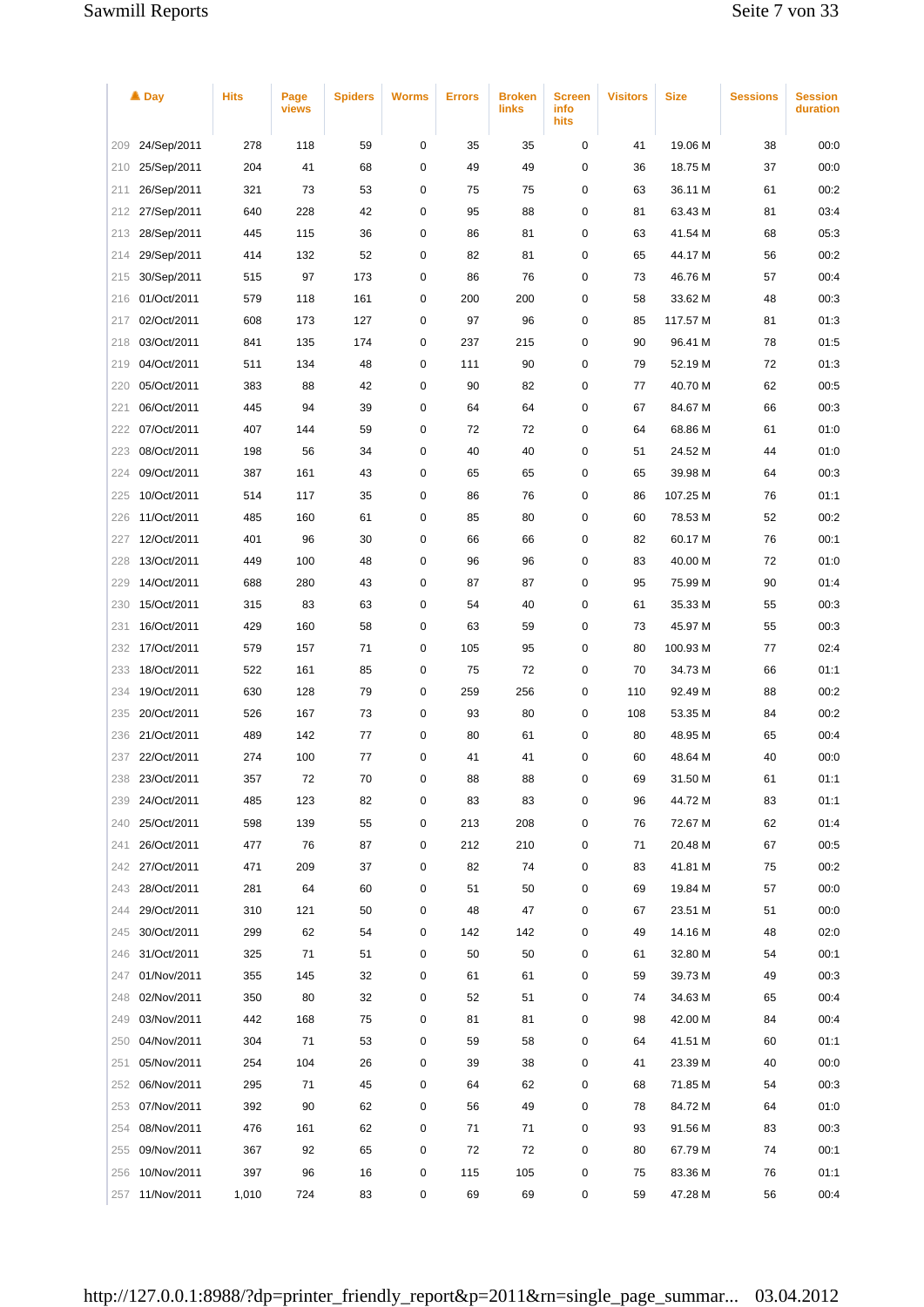|     | $\triangle$ Day | <b>Hits</b> | Page<br>views | <b>Spiders</b> | <b>Worms</b> | <b>Errors</b> | <b>Broken</b><br>links | <b>Screen</b><br>info<br>hits | <b>Visitors</b> | Size     | <b>Sessions</b> | <b>Session</b><br>duration |
|-----|-----------------|-------------|---------------|----------------|--------------|---------------|------------------------|-------------------------------|-----------------|----------|-----------------|----------------------------|
| 258 | 12/Nov/2011     | 22          | 11            | 3              | 0            | 1             | 1                      | 0                             | 6               | 36.09 M  | 5               | 00:2                       |
| 259 | 14/Nov/2011     | 718         | 132           | 204            | 0            | 80            | 74                     | 0                             | 85              | 95.18 M  | 85              | 02:2                       |
| 260 | 15/Nov/2011     | 569         | 113           | 141            | 0            | 83            | 77                     | 0                             | 73              | 145.46 M | 72              | 00:3                       |
| 261 | 16/Nov/2011     | 503         | 149           | 140            | 0            | 49            | 48                     | 0                             | 61              | 45.74 M  | 53              | 00:1                       |
| 262 | 17/Nov/2011     | 451         | 120           | 61             | 0            | 82            | 79                     | 0                             | 74              | 51.29 M  | 77              | 00:4                       |
| 263 | 18/Nov/2011     | 285         | 75            | 37             | 0            | 50            | 47                     | 0                             | 61              | 70.36 M  | 57              | 00:4                       |
| 264 | 19/Nov/2011     | 373         | 146           | 85             | 0            | 63            | 61                     | 0                             | 49              | 27.81 M  | 48              | 00:5                       |
| 265 | 20/Nov/2011     | 257         | 57            | 69             | 0            | 44            | 44                     | 0                             | 56              | 28.47 M  | 52              | 00:1                       |
| 266 | 21/Nov/2011     | 358         | 100           | 13             | 0            | 70            | 65                     | 0                             | 70              | 52.36 M  | 78              | 01:0                       |
| 267 | 22/Nov/2011     | 466         | 159           | 38             | 0            | 65            | 65                     | 0                             | 75              | 57.25 M  | 73              | 01:2                       |
| 268 | 23/Nov/2011     | 338         | 70            | 44             | 0            | 65            | 65                     | 0                             | 77              | 69.57 M  | 61              | 00:2                       |
| 269 | 24/Nov/2011     | 342         | 69            | 45             | 0            | 66            | 66                     | 0                             | 70              | 44.33 M  | 58              | 00:4                       |
| 270 | 25/Nov/2011     | 327         | 132           | 45             | 0            | 67            | 65                     | 0                             | 85              | 37.66 M  | 63              | 01:3                       |
| 271 | 26/Nov/2011     | 251         | 55            | 42             | 0            | 36            | 36                     | 0                             | 64              | 56.08 M  | 46              | 00:2                       |
| 272 | 27/Nov/2011     | 296         | 52            | 47             | 0            | 116           | 116                    | 0                             | 57              | 27.39 M  | 47              | 00:0                       |
| 273 | 28/Nov/2011     | 326         | 76            | 32             | 0            | 57            | 57                     | 0                             | 76              | 33.85 M  | 62              | 01:2                       |
| 274 | 29/Nov/2011     | 361         | 69            | 120            | 0            | 52            | 52                     | 0                             | 75              | 29.54 M  | 54              | 00:5                       |
| 275 | 30/Nov/2011     | 335         | 95            | 51             | 0            | 68            | 66                     | 0                             | 90              | 64.14 M  | 76              | 00:5                       |
| 276 | 01/Dec/2011     | 289         | 72            | 47             | 0            | 43            | 43                     | 0                             | 73              | 29.15 M  | 57              | 00:2                       |
| 277 | 02/Dec/2011     | 366         | 84            | 45             | 0            | 109           | 108                    | 0                             | 79              | 44.46 M  | 63              | 00:4                       |
| 278 | 03/Dec/2011     | 197         | 57            | 31             | 0            | 47            | 46                     | 0                             | 61              | 24.82 M  | 47              | 00:4                       |
| 279 | 04/Dec/2011     | 306         | 71            | 16             | 0            | 103           | 102                    | 0                             | 65              | 33.41 M  | 58              | 00:3                       |
| 280 | 05/Dec/2011     | 695         | 237           | 32             | 0            | 276           | 271                    | 0                             | 96              | 45.47 M  | 79              | 01:1                       |
| 281 | 06/Dec/2011     | 405         | 97            | 33             | 0            | 80            | 80                     | 0                             | 80              | 59.34 M  | 65              | 00:5                       |
| 282 | 07/Dec/2011     | 438         | 87            | 55             | 0            | 74            | 73                     | 0                             | 81              | 59.40 M  | 72              | 00:3                       |
| 283 | 08/Dec/2011     | 455         | 112           | 34             | 0            | 101           | 99                     | 0                             | 76              | 41.86 M  | 63              | 01:1                       |
| 284 | 09/Dec/2011     | 326         | 70            | 26             | 0            | 83            | 83                     | 0                             | 64              | 44.95 M  | 50              | 01:1                       |
| 285 | 10/Dec/2011     | 198         | 67            | 25             | 0            | 51            | 49                     | 0                             | 63              | 14.75 M  | 62              | 00:1                       |
| 286 | 11/Dec/2011     | 266         | 83            | 30             | 0            | 52            | 52                     | 0                             | 62              | 54.97 M  | 69              | 00:3                       |
| 287 | 12/Dec/2011     | 442         | 96            | 31             | 0            | 73            | 73                     | 0                             | 83              | 45.58 M  | 69              | 01:3                       |
| 288 | 13/Dec/2011     | 291         | 72            | 42             | 0            | 62            | 62                     | 0                             | 71              | 31.05 M  | 61              | 01:2                       |
| 289 | 14/Dec/2011     | 559         | 107           | 40             | 0            | 97            | 95                     | 0                             | 94              | 56.81 M  | 77              | 01:5                       |
| 290 | 15/Dec/2011     | 354         | 75            | 26             | 0            | 56            | 55                     | 0                             | 59              | 39.61 M  | 54              | 01:2                       |
| 291 | 16/Dec/2011     | 324         | 117           | 29             | 0            | 73            | 73                     | 0                             | 70              | 64.39 M  | 66              | 01:4                       |
| 292 | 17/Dec/2011     | 834         | 590           | 31             | 0            | 66            | 66                     | 0                             | 70              | 66.58 M  | 56              | 01:1                       |
| 293 | 18/Dec/2011     | 203         | 54            | 15             | 0            | 56            | 56                     | 0                             | 64              | 21.17 M  | 49              | 00:1                       |
| 294 | 19/Dec/2011     | 360         | 121           | 39             | 0            | 71            | 71                     | 0                             | 66              | 31.45 M  | 58              | 00:3                       |
| 295 | 20/Dec/2011     | 356         | 60            | 64             | 0            | 187           | 187                    | 0                             | 62              | 21.10 M  | 51              | 00:2                       |
| 296 | 21/Dec/2011     | 325         | 66            | 15             | 0            | 160           | 160                    | 0                             | 64              | 21.84 M  | 54              | 00:5                       |
| 297 | 22/Dec/2011     | 294         | 59            | 21             | 0            | 126           | 125                    | 0                             | 54              | 30.08 M  | 50              | 00:1                       |
| 298 | 23/Dec/2011     | 331         | 56            | 27             | 0            | 197           | 197                    | 0                             | 61              | 24.32 M  | 50              | 00:4                       |
| 299 | 24/Dec/2011     | 147         | 33            | 60             | 0            | 29            | 29                     | 0                             | 34              | 18.25 M  | 29              | 00:0                       |
| 300 | 25/Dec/2011     | 212         | 32            | 29             | 0            | 100           | 100                    | 0                             | 37              | 9.74 M   | 30              | 00:0                       |
| 301 | 26/Dec/2011     | 468         | 45            | 22             | 0            | 362           | 362                    | 0                             | 59              | 18.53 M  | 38              | 00:5                       |
| 302 | 27/Dec/2011     | 276         | 82            | 55             | 0            | 77            | 77                     | 0                             | 57              | 30.96 M  | 57              | 00:0                       |
| 303 | 28/Dec/2011     | 561         | 278           | 21             | 0            | 98            | 93                     | 0                             | 71              | 68.29 M  | 61              | 00:1                       |
| 304 | 29/Dec/2011     | 738         | 164           | 30             | 0            | 50            | 50                     | 0                             | 71              | 144.81 M | 61              | 02:1                       |
| 305 | 30/Dec/2011     | 338         | 95            | 74             | 0            | 78            | 78                     | 0                             | 57              | 35.29 M  | 49              | 01:0                       |
| 306 | 31/Dec/2011     | 202         | 51            | 87             | 0            | 25            | 24                     | 0                             | 56              | 21.31 M  | 46              | 00:0                       |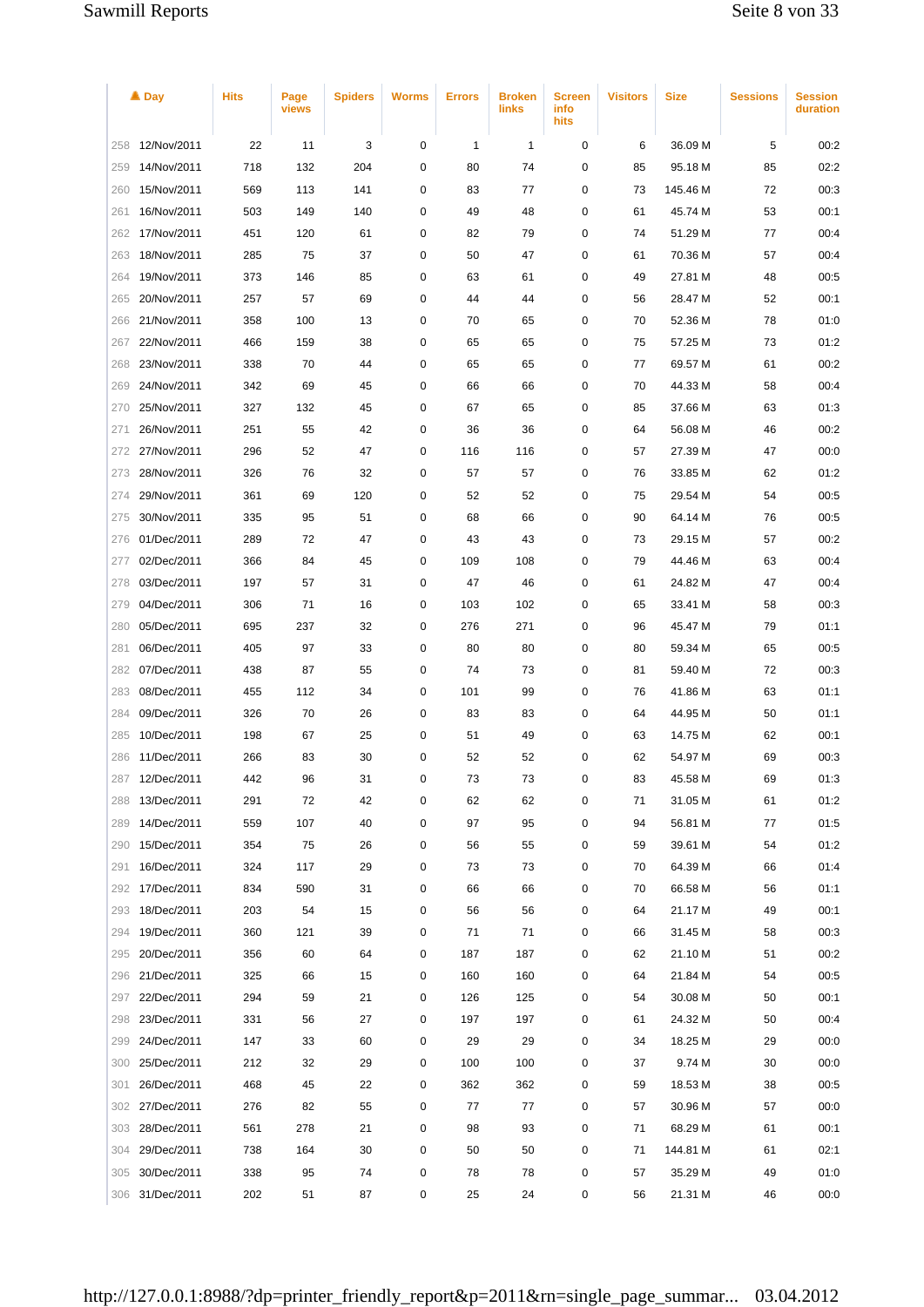| $\blacksquare$ Day | <b>Hits</b> | Page<br><b>views</b> | <b>Spiders</b> | Worms | <b>Errors</b> | <b>Broken</b><br>links | Screen  <br>info<br>hits | <b>Visitors</b> | <b>Size</b> | <b>Sessions</b> | <b>Session</b><br>duration |
|--------------------|-------------|----------------------|----------------|-------|---------------|------------------------|--------------------------|-----------------|-------------|-----------------|----------------------------|
| <b>Total</b>       | 124.456     | 36.591               | 23.332         | 0     | 24.587        | 23.280                 |                          |                 | 13.97 G     | 18.119          | 14d 15:3                   |

# Days of week



| Item $1 - 7$ of $7$ |             |                      |                |              |               |                               |                                      |                 |                   |                 |                            |  |
|---------------------|-------------|----------------------|----------------|--------------|---------------|-------------------------------|--------------------------------------|-----------------|-------------------|-----------------|----------------------------|--|
| ▲ Day of<br>week    | <b>Hits</b> | Page<br><b>views</b> | <b>Spiders</b> | <b>Worms</b> | <b>Errors</b> | <b>Broken</b><br><b>links</b> | <b>Screen</b><br>info<br><b>hits</b> | <b>Visitors</b> | <b>Size</b>       | <b>Sessions</b> | <b>Session</b><br>duration |  |
| Sunday              | 13,051      | 3,934                | 2,705          | 0            | 2,736         | 2,657                         | 0                                    | 1,885           | 1.57 G            | 2,067           | 1d 11:18:                  |  |
| Monday<br>2         | 19,413      | 4,651                | 3,292          | 0            | 4,527         | 4,264                         | 0                                    | 2,549           | 2.32 G            | 2,856           | 2d 01:24:0                 |  |
| Tuesday<br>3        | 19,361      | 5,114                | 3,530          | 0            | 3,782         | 3,567                         | 0                                    | 2,503           | 2.52 <sub>G</sub> | 2,871           | 2d 19:01:4                 |  |
| Wednesday<br>4      | 19,711      | 5,136                | 3,753          | 0            | 4,004         | 3,774                         | 0                                    | 2,687           | 2.25G             | 2,953           | 1d 21:05:0                 |  |
| Thursday<br>5       | 21,696      | 7,176                | 3,547          | 0            | 3,836         | 3,636                         | 0                                    | 2,557           | 2.27 G            | 2,839           | 1d 21:19:0                 |  |
| Friday<br>6         | 17,626      | 5,613                | 3,372          | 0            | 3,181         | 2,972                         | 0                                    | 2,259           | 1.74 G            | 2,540           | 2d 08:31:0                 |  |
| Saturday            | 13,598      | 4,967                | 3,133          | 0            | 2,521         | 2,410                         | 0                                    | 1,762           | 1.30 G            | 1,993           | 2d 04:55:                  |  |
| <b>Total</b>        | 124.456     | 36.591               | 23,332         | $\mathbf 0$  | 24.587        | 23,280                        | 0                                    | $\blacksquare$  | 13.97 G           | 18,119          | 14d 15:34:                 |  |

# Hours of day



|                | Item 1 - 24 of 24          |             |               |                |              |               |                               |                               |                 |             |                 |                            |
|----------------|----------------------------|-------------|---------------|----------------|--------------|---------------|-------------------------------|-------------------------------|-----------------|-------------|-----------------|----------------------------|
|                | $\triangle$ Hour of<br>day | <b>Hits</b> | Page<br>views | <b>Spiders</b> | <b>Worms</b> | <b>Errors</b> | <b>Broken</b><br><b>links</b> | <b>Screen</b><br>info<br>hits | <b>Visitors</b> | <b>Size</b> | <b>Sessions</b> | <b>Session</b><br>duration |
|                | midnight<br>$-1:00$<br>AM  | 4,377       | 1,711         | 879            | $\mathbf 0$  | 892           | 849                           | 0                             | 643             | 311.05 M    | 636             | 16:37:1                    |
| $\overline{2}$ | 1:00 AM<br>$-2:00$<br>AM   | 3,883       | 2,011         | 839            | $\mathbf 0$  | 577           | 572                           | $\mathbf 0$                   | 497             | 348.97 M    | 503             | 09:27:4                    |
| 3              | 2:00 AM<br>$-3:00$<br>AM   | 3,613       | 1,891         | 925            | $\mathbf 0$  | 435           | 431                           | $\mathbf 0$                   | 447             | 149.09 M    | 472             | 07:59:3                    |
| 4              | 3:00 AM<br>$-4:00$<br>AM   | 2,614       | 883           | 874            | $\mathbf 0$  | 685           | 679                           | $\mathbf 0$                   | 401             | 146.64 M    | 354             | 05:55:5                    |
| 5              | 4:00 AM<br>$-5:00$<br>AM   | 2,021       | 669           | 939            | 0            | 368           | 364                           | $\mathbf 0$                   | 380             | 98.61 M     | 346             | 09:49:5                    |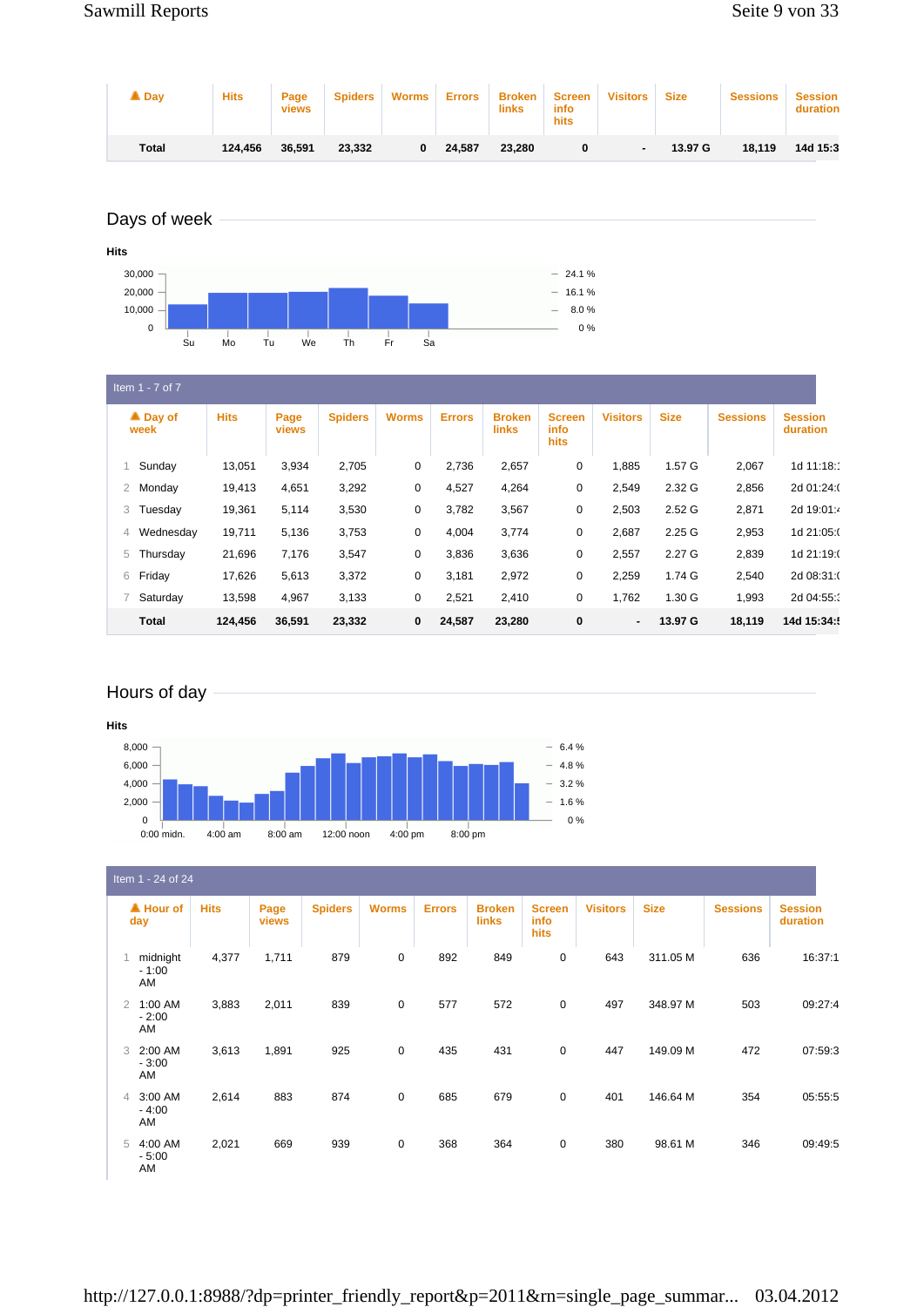|   | ▲ Hour of<br>day               | <b>Hits</b> | Page<br>views | <b>Spiders</b> | <b>Worms</b> | <b>Errors</b> | <b>Broken</b><br>links | <b>Screen</b><br>info<br>hits | <b>Visitors</b> | <b>Size</b> | <b>Sessions</b> | <b>Session</b><br>duration |
|---|--------------------------------|-------------|---------------|----------------|--------------|---------------|------------------------|-------------------------------|-----------------|-------------|-----------------|----------------------------|
|   | 6 5:00 AM<br>$-6:00$<br>AM     | 1,857       | 526           | 906            | $\pmb{0}$    | 341           | 332                    | 0                             | 355             | 104.49 M    | 321             | 06:42:4                    |
|   | 7 6:00 AM<br>$-7:00$<br>AM     | 2,780       | 1,013         | 1,033          | $\pmb{0}$    | 501           | 465                    | 0                             | 406             | 177.02 M    | 391             | 16:47:5                    |
| 8 | 7:00 AM<br>$-8:00$<br>AM       | 3,062       | 813           | 1,120          | $\pmb{0}$    | 609           | 560                    | 0                             | 494             | 355.16 M    | 435             | 09:40:5                    |
| 9 | 8:00 AM<br>$-9:00$<br>AM       | 5,093       | 1,187         | 997            | $\pmb{0}$    | 710           | 660                    | 0                             | 683             | 501.10 M    | 697             | 12:48:0                    |
|   | 10 9:00 AM<br>$-10:00$<br>AM   | 5,853       | 1,490         | 1,085          | 0            | 1,145         | 993                    | 0                             | 895             | 701.16 M    | 878             | 15:11:0                    |
|   | 11 10:00<br>AM-<br>11:00<br>AM | 6,727       | 2,079         | 1,077          | $\pmb{0}$    | 1,228         | 1,152                  | 0                             | 1,115           | 1004.06 M   | 1,051           | 16:55:4                    |
|   | 12 11:00<br>AM -<br>noon       | 7,242       | 1,826         | 1,018          | $\pmb{0}$    | 1,493         | 1,369                  | 0                             | 1,149           | 949.61 M    | 1,079           | 20:52:2                    |
|   | 13 noon -<br>1:00 PM           | 6,145       | 1,570         | 996            | $\pmb{0}$    | 1,139         | 1,081                  | 0                             | 1,089           | 952.60 M    | 1,008           | 16:40:3                    |
|   | 14 1:00 PM<br>$-2:00$<br>PM    | 6,747       | 1,677         | 986            | $\pmb{0}$    | 1,415         | 1,366                  | 0                             | 1,099           | 917.12 M    | 1,011           | 19:45:2                    |
|   | 15 2:00 PM<br>$-3:00$<br>PM    | 6,922       | 1,767         | 933            | $\pmb{0}$    | 1,427         | 1,371                  | 0                             | 1,201           | 1023.62 M   | 1,099           | 15:51:1                    |
|   | 16 3:00 PM<br>$-4:00$<br>PM    | 7,245       | 2,331         | 935            | $\pmb{0}$    | 1,294         | 1,229                  | 0                             | 1,132           | 905.63 M    | 1,027           | 19:36:5                    |
|   | 17 4:00 PM<br>$-5:00$<br>PM    | 6,801       | 1,643         | 945            | $\pmb{0}$    | 1,456         | 1,392                  | 0                             | 1,133           | 870.92 M    | 1,016           | 17:49:0                    |
|   | 18 5:00 PM<br>$-6:00$<br>PM    | 7,060       | 1,812         | 885            | $\pmb{0}$    | 1,504         | 1,426                  | 0                             | 1,154           | 1011.86 M   | 1,063           | 22:23:5                    |
|   | 19 6:00 PM<br>$-7:00$<br>PM    | 6,334       | 1,589         | 1,053          | $\pmb{0}$    | 1,410         | 1,319                  | 0                             | 1,024           | 776.57 M    | 911             | 19:22:4                    |
|   | 20 7:00 PM<br>$-8:00$<br>PM    | 5,854       | 1,356         | 1,101          | $\pmb{0}$    | 1,151         | 1,099                  | 0                             | 1,037           | 635.03 M    | 922             | 12:14:1                    |
|   | 21 8:00 PM<br>$-9:00$<br>PM    | 6,077       | 1,918         | 1,045          | $\pmb{0}$    | 1,125         | 1,060                  | 0                             | 955             | 740.99 M    | 836             | 13:30:0                    |
|   | 22 9:00 PM<br>$-10:00$<br>PM   | 5,960       | 1,828         | 866            | $\pmb{0}$    | 1,246         | 1,181                  | 0                             | 986             | 629.67 M    | 881             | 17:55:1                    |
|   | 23 10:00<br>PM-<br>11:00<br>PM | 6,273       | 2,009         | 992            | $\pmb{0}$    | 1,468         | 1,415                  | 0                             | 980             | 640.14 M    | 830             | 18:40:5                    |
|   | 24 11:00<br>PM-<br>midnight    | 3,916       | 992           | 903            | $\pmb{0}$    | 968           | 915                    | 0                             | 731             | 350.17 M    | 657             | 08:55:2                    |
|   | <b>Total</b>                   | 124,456     | 36,591        | 23,332         | 0            | 24,587        | 23,280                 | 0                             | $\blacksquare$  | 13.97 G     | 18,424          | 14d 15:34:5                |

## Hit types

Item  $1 - 5$  of  $5$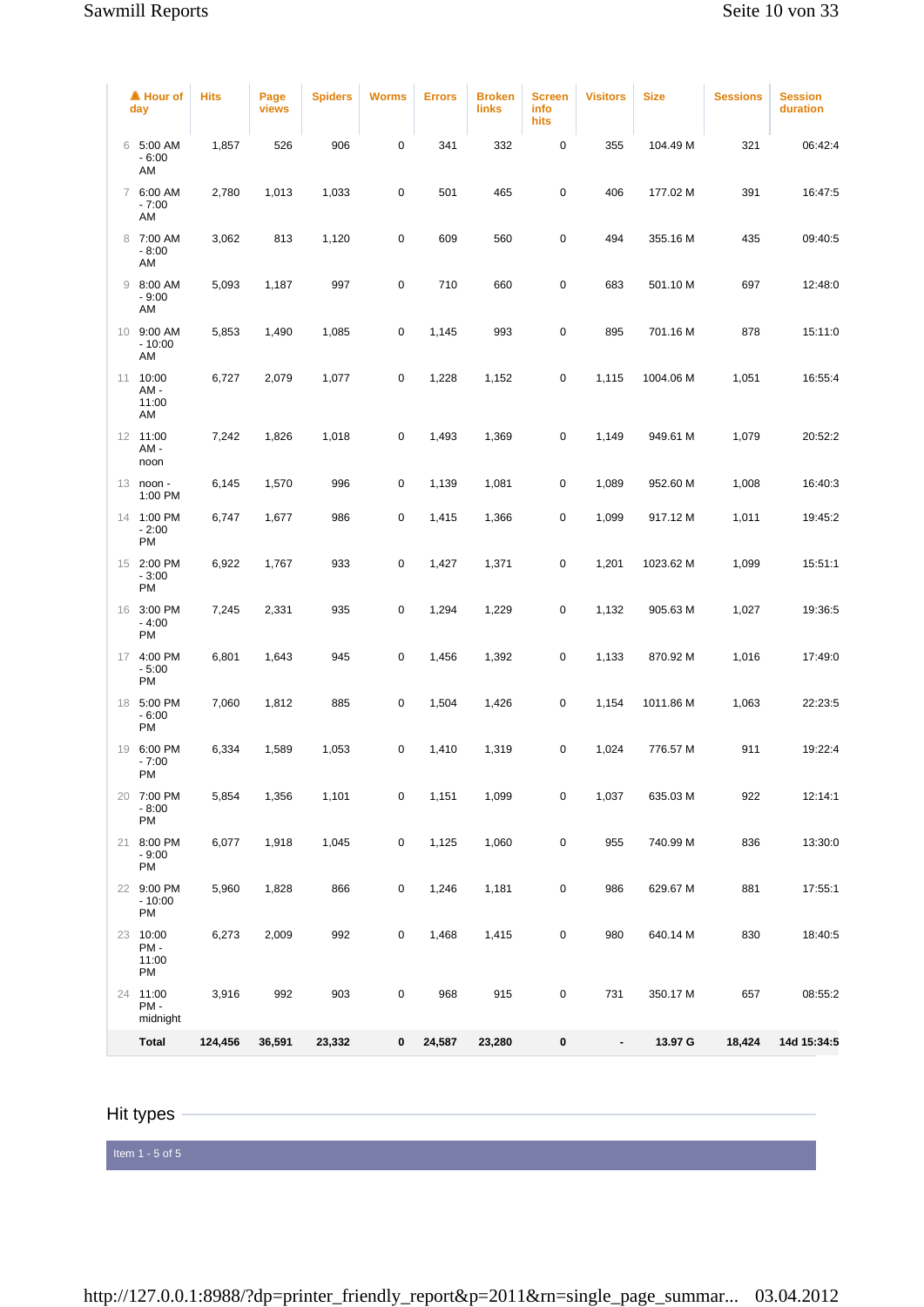| <b>Hit type</b>     | $\P$ Hits |        | Page<br>views | <b>Spiders</b> | <b>Worms</b> | <b>Errors</b> | <b>Broken</b><br><b>links</b> | <b>Screen</b><br>info<br>hits | <b>Visitors</b> | <b>Size</b> | <b>Se</b> |
|---------------------|-----------|--------|---------------|----------------|--------------|---------------|-------------------------------|-------------------------------|-----------------|-------------|-----------|
| hit                 | 39,946    | 32.1 % | 0             | 0              | 0            | 0             | 0                             | 0                             | 6,199           | 4.89 G      |           |
| 2<br>page<br>view   | 36,591    | 29.4 % | 36,591        | 0              | 0            | 0             | 0                             | 0                             | 10,424          | 7.47 G      |           |
| spider<br>3         | 23,332    | 18.7%  | $\mathbf 0$   | 23,332         | 0            | $\mathbf 0$   | $\mathbf 0$                   | 0                             | 323             | 1.59 G      |           |
| broken<br>4<br>link | 23,280    | 18.7%  | 0             | 0              | 0            | 23,280        | 23,280                        | 0                             | 7,253           | 19.85 M     |           |
| 5<br>error          | 1,307     | 1.1%   | $\mathbf 0$   | 0              | 0            | 1,307         | 0                             | 0                             | 256             | 1.09 M      |           |
| <b>Total</b>        | 124,456   | 100.0% | 36,591        | 23,332         | 0            | 24,587        | 23,280                        | 0                             | ۰.              | 13.97 G     |           |

# Pages/directories

|                | Item 1 - 100 of 689                               |               |       |               |                |              |               |           |
|----------------|---------------------------------------------------|---------------|-------|---------------|----------------|--------------|---------------|-----------|
|                | <b>Pages/directories</b>                          | <b>W</b> Hits |       | Page<br>views | <b>Spiders</b> | <b>Worms</b> | <b>Errors</b> | Bı<br>lir |
| 1              | /(nonpage)                                        | 46,965        | 37.7% | 0             | 4,063          | 0            | 18,633        | 11        |
| $\overline{2}$ | /Lehre/                                           | 42,369        | 34.0% | 16,537        | 10,457         | 0            | 1,026         |           |
| 3              | /Web-Statistik                                    | 12,150        | 9.8%  | 5,167         | 5,740          | 0            | 969           |           |
| 4              | (default page)                                    | 4,672         | 3.8%  | 4,672         | 0              | 0            | 0             |           |
| 5              | /OEGIF/                                           | 3,313         | 2.7%  | 1,671         | 1,436          | 0            | 129           |           |
| 6              | /FIL/                                             | 2,225         | 1.8%  | 1,088         | 867            | 0            | 13            |           |
| 7              | /Epsy97/                                          | 1,558         | 1.3%  | 606           | 391            | 0            | 6             |           |
| 8              | /Taetigkeiten.htm                                 | 774           | 0.6%  | 774           | 0              | 0            | 0             |           |
| 9              | /Scheidungs-Buch.htm                              | 628           | 0.5%  | 628           | 0              | 0            | 0             |           |
| 10             | /Publikationen.htm                                | 620           | 0.5%  | 620           | 0              | 0            | 0             |           |
| 11             | /Zitierung_DGPs.pdf                               | 550           | 0.4%  | 550           | 0              | 0            | 0             |           |
| 12             | /Familienpsychologie-Buch.htm                     | 505           | 0.4%  | 505           | 0              | 0            | 0             |           |
| 13             | /esf-workshop2010/                                | 444           | 0.4%  | 176           | 246            | 0            | 10            |           |
| 14             | /PEU-Artikel.htm                                  | 294           | 0.2%  | 294           | 0              | 0            | 0             |           |
| 15             | /Diplomarbeitsvoraussetzungen-Werneck.pdf         | 269           | 0.2%  | 269           | 0              | 0            | 0             |           |
| 16             | /Lebenslauf.htm                                   | 264           | 0.2%  | 264           | 0              | 0            | 0             |           |
| 17             | /Lehre.htm                                        | 232           | 0.2%  | 232           | 0              | 0            | 0             |           |
| 18             | /Diplompruefungsliteratur_Werneck_Erstpruefer.pdf | 189           | 0.2%  | 189           | 0              | 0            | 0             |           |
| 19             | http://                                           | 181           | 0.1%  | 145           | 0              | 0            | 36            |           |
| 20             | /wp-content/                                      | 171           | 0.1%  | $\mathbf 0$   | 0              | 0            | 171           |           |
| 21             | /Buch-Scheidungspsychologie.htm                   | 165           | 0.1%  | 165           | 0              | 0            | 0             |           |
| 22             | /Referat-Fribourg99.pdf                           | 160           | 0.1%  | 160           | 0              | 0            | 0             |           |
| 23             | /Familienforschung-links.html                     | 135           | 0.1%  | 135           | 0              | 0            | 0             |           |
| 24             | /Richtlinien_zur_Manuskriptgestaltung.pdf         | 131           | 0.1%  | 131           | 0              | 0            | 0             |           |
| 25             | /phpMyAdmin/                                      | 131           | 0.1%  | 4             | 0              | 0            | 127           |           |
| 26             | /Publikationen-Dateien/                           | 128           | 0.1%  | 71            | 35             | 0            | 22            |           |
| 27             | //phpmyadmin/                                     | 127           | 0.1 % | 37            | 0              | $\pmb{0}$    | $90\,$        |           |
| 28             | /icons/                                           | 127           | 0.1%  | $\pmb{0}$     | 44             | $\pmb{0}$    | $\pmb{0}$     |           |
| 29             | /Referat-NeueVaeter97.pdf                         | 124           | 0.1%  | 124           | 0              | 0            | 0             |           |
| 30             | /Scheidungs-Buch2011.htm                          | 109           | 0.1 % | 109           | 0              | 0            | 0             |           |
| 31             | /Lehre-Dateien/                                   | 105           | 0.1 % | 48            | 38             | 0            | 19            |           |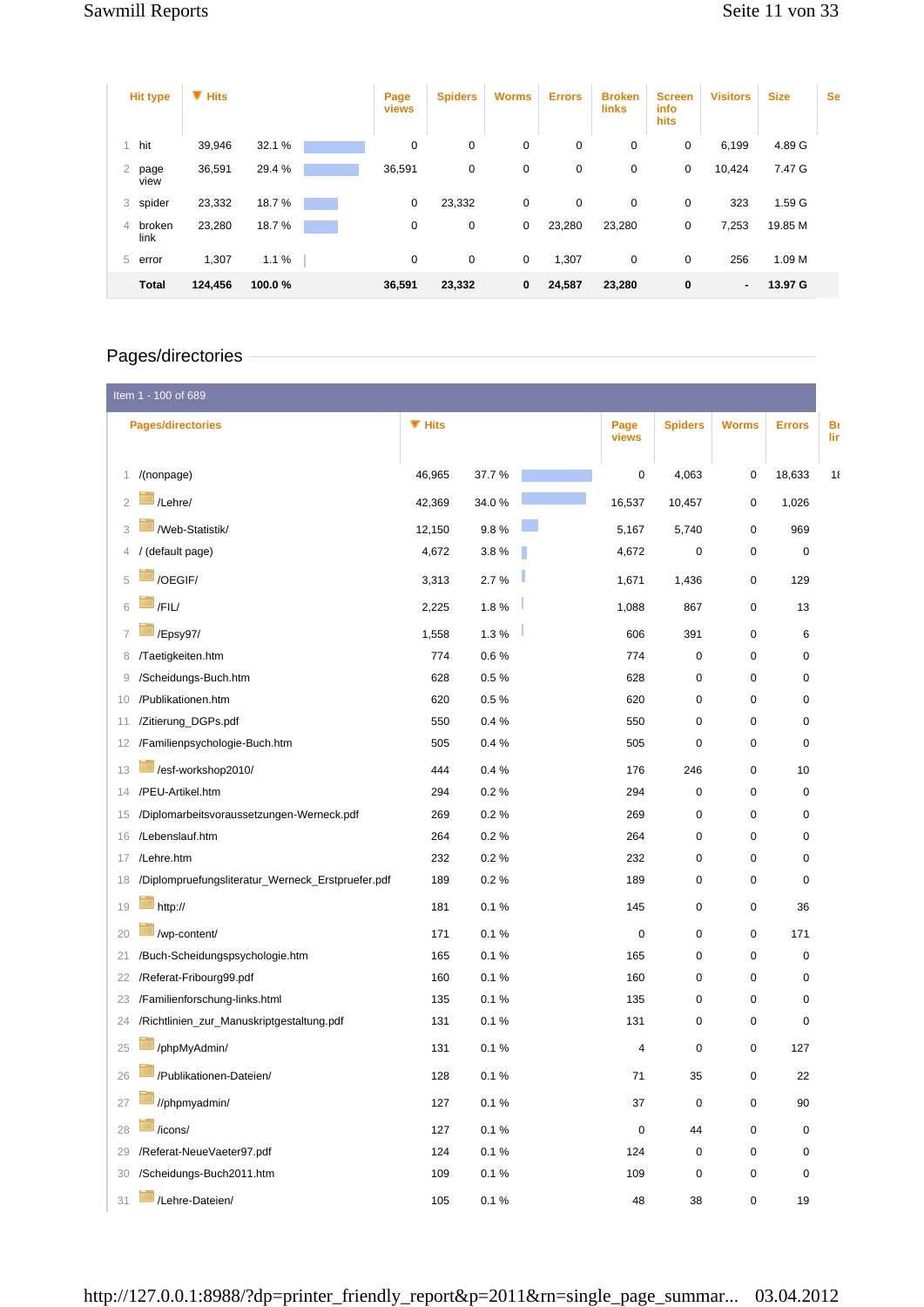## Sawmill Reports Sawmill Reports Seite 12 von 33

| <b>Pages/directories</b> |                                            | $\P$ Hits    |                        | Page<br>views                 | <b>Spiders</b>         | <b>Worms</b>   | <b>Errors</b> | Bı<br>lir |
|--------------------------|--------------------------------------------|--------------|------------------------|-------------------------------|------------------------|----------------|---------------|-----------|
| 32                       | /Buch-Familienpsychologie.htm              | 104          | 0.1%                   | 104                           | 0                      | 0              | 0             |           |
| 33                       | /Taetigkeiten2-Dateien                     | 99           | 0.1%                   | $\mathbf 0$                   | 0                      | 0              | 99            |           |
| 34                       | /referat-scheidung2000.pdf                 | 98           | 0.1%                   | 98                            | 0                      | 0              | 0             |           |
| 35                       | /Fotos/                                    | 98           | 0.1%                   | 15                            | 10                     | 0              | 5             |           |
| 36                       | /Buch-Vaeter.htm                           | 94           | 0.1%                   | 94                            | 0                      | 0              | $\mathbf 0$   |           |
| 37                       | /admin/                                    | 90           | 0.1%                   | $\overline{c}$                | 0                      | 0              | 88            |           |
| 38                       | /AktiveVaterschaft.htm                     | 86           | 0.1%                   | 86                            | 0                      | 0              | $\pmb{0}$     |           |
| 39                       | /Hogrefe-Buch2002.htm                      | 85           | 0.1%                   | 85                            | 0                      | 0              | $\pmb{0}$     |           |
| 40                       | /components/                               | 84           | 0.1%                   | $\pmb{0}$                     | 0                      | 0              | 84            |           |
| 41                       | //admin/                                   | 72           | 0.1%                   | 3                             | 0                      | 0              | 69            |           |
| 42                       | /referat-bmujf99.pdf                       | 61           | 0.0 %                  | 61                            | 0                      | 0              | $\pmb{0}$     |           |
| 43                       | //MyAdmin/                                 | 60           | $0.0\ \%$              | 30                            | 0                      | 0              | 30            |           |
| 44                       | /Evaluation2002.pdf                        | 53           | 0.0 %                  | 53                            | 0                      | 0              | $\pmb{0}$     |           |
| 45                       | /pma/                                      | 52           | 0.0 %                  | 3                             | 0                      | 0              | 49            |           |
| 46                       | //pma/                                     | 51           | $0.0\ \%$              | 21                            | 0                      | 0              | 30            |           |
| 47                       | /myadmin/                                  | 49           | $0.0\ \%$              | $\sqrt{2}$                    | $\pmb{0}$              | 0              | 47            |           |
| 48                       | /Lehre                                     | 45           | 0.0 %                  | 45                            | 0                      | 0              | 0             |           |
| 49                       | /2008/                                     | 45           | $0.0\ \%$              | $\mathbf 0$                   | $\pmb{0}$              | 0              | 45            |           |
| 50                       | /xmlsrv/                                   | 44           | 0.0 %                  | $\pmb{0}$                     | $\pmb{0}$              | 0              | 44            |           |
| 51                       | /modules/                                  | 42           | $0.0\ \%$              | $\pmb{0}$                     | 0                      | 0              | 42            |           |
| 52                       | //(nonpage)                                | 42           | 0.0 %                  | $\pmb{0}$                     | 0                      | 0              | 42            |           |
| 53                       | //mysql/                                   | 40           | $0.0\ \%$              | 13                            | 0                      | 0              | 27            |           |
|                          | //php-my-admin/                            | 38           |                        |                               |                        |                | 38            |           |
| 54<br>55                 | /Aktive_Vaterschaft-Inhaltsverzeichnis.pdf | 37           | $0.0\ \%$<br>0.0 %     | $\pmb{0}$<br>37               | $\pmb{0}$<br>$\pmb{0}$ | $\pmb{0}$<br>0 | $\pmb{0}$     |           |
| 56                       | //web/                                     | 36           |                        | $\pmb{0}$                     |                        | 0              |               |           |
|                          |                                            |              | $0.0\ \%$              |                               | $\pmb{0}$              |                | 36            |           |
|                          | //dbadmin/<br>58 /%D6GIF-homepage-Dateien/ | 32<br>32     | $0.0\ \%$<br>0.0 %     | 5<br>$\pmb{0}$                | $\Omega$               | $\Omega$       | 27<br>32      |           |
|                          |                                            |              |                        |                               | $\pmb{0}$              | $\pmb{0}$      |               |           |
| 59                       | //phpmyadmin2/<br>/?(parameters)           | $30\,$<br>30 | $0.0\ \%$<br>$0.0\ \%$ | $\mathsf{O}\xspace$<br>$30\,$ | $\pmb{0}$<br>$\pmb{0}$ | 0              | $30\,$        |           |
| 60<br>61                 | /Referat-Vaterschaft98.pdf                 | 30           | $0.0\ \%$              | 30                            | 0                      | 0<br>0         | 0<br>0        |           |
| 62                       | //mysqladmin/                              | 29           | $0.0\ \%$              | $\sqrt{2}$                    | 0                      | $\pmb{0}$      | $27\,$        |           |
|                          | /awstats/                                  |              |                        |                               |                        |                |               |           |
| 63                       |                                            | $27\,$       | $0.0\ \%$              | $\pmb{0}$                     | 0                      | 0              | 27            |           |
| 64                       | /mysql/                                    | 26           | $0.0\ \%$              | $\overline{2}$                | 0                      | 0              | 24            |           |
| 65                       | /manager/                                  | 25           | $0.0\ \%$              | $\pmb{0}$                     | 0                      | 0              | 25            |           |
| 66                       | /web/                                      | 25           | $0.0\ \%$              | $\mathsf{O}\xspace$           | 0                      | 0              | 25            |           |
| 67                       | /Scheidungsbuch2011.pdf                    | 24           | $0.0\ \%$              | 24                            | 0                      | 0              | 0             |           |
| 68                       | $\mathcal{U}$ db $\mathcal{U}$             | 24           | $0.0\ \%$              | $\overline{\mathbf{c}}$       | 0                      | 0              | 22            |           |
| 69                       | /scripts/                                  | 22           | $0.0\ \%$              | $\pmb{0}$                     | 0                      | 0              | 22            |           |
| 70                       | //websql/                                  | 22           | $0.0\ \%$              | $\pmb{0}$                     | $\pmb{0}$              | 0              | 22            |           |
| 71                       | /2009/                                     | $20\,$       | $0.0\ \%$              | $\pmb{0}$                     | 0                      | 0              | $20\,$        |           |
| 72                       | /mysqladmin/                               | 20           | $0.0\ \%$              | 3                             | 0                      | 0              | 17            |           |
| 73                       | /2007/                                     | $20\,$       | $0.0\ \%$              | $\pmb{0}$                     | $\pmb{0}$              | 0              | 20            |           |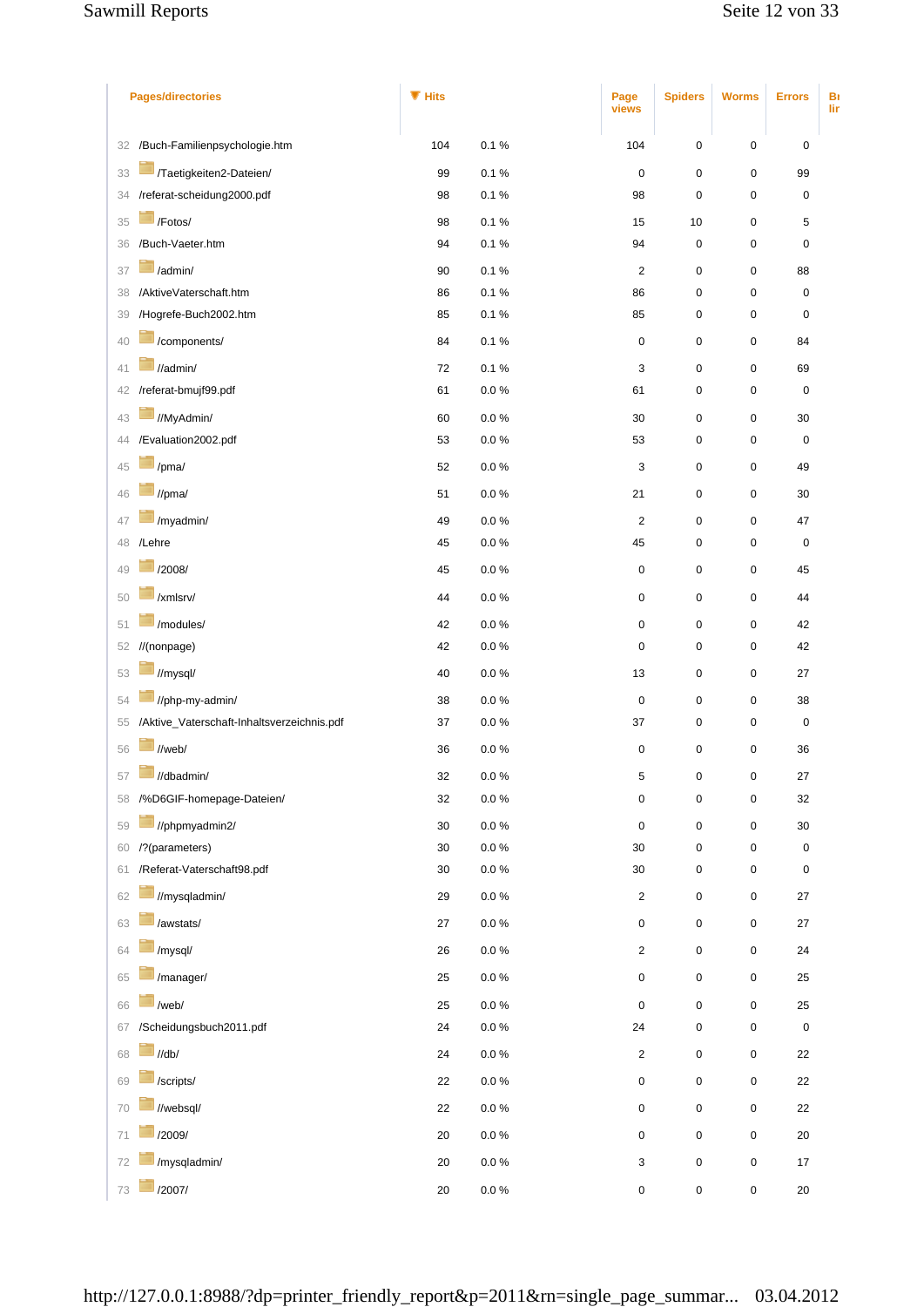| <b>Pages/directories</b>                               | $\P$ Hits |                    | Page<br>views  | <b>Spiders</b> | <b>Worms</b>                    | <b>Errors</b>  | Bı<br>lir |
|--------------------------------------------------------|-----------|--------------------|----------------|----------------|---------------------------------|----------------|-----------|
| /2005/                                                 |           |                    |                |                |                                 |                |           |
| 74                                                     | 20        | $0.0\ \%$          | $\pmb{0}$      | $\pmb{0}$      | $\mathbf 0$                     | 20             |           |
| /2006/<br>75                                           | 20        | $0.0\ \%$          | $\pmb{0}$      | $\pmb{0}$      | $\pmb{0}$                       | 20             |           |
| /url(data:image/<br>76<br>/Referat-Spetses99.pdf<br>77 | 20<br>20  | $0.0\ \%$<br>0.0 % | 20<br>20       | $\pmb{0}$<br>0 | $\boldsymbol{0}$<br>$\mathbf 0$ | $\pmb{0}$<br>0 |           |
| //phpadmin/                                            |           |                    |                |                |                                 |                |           |
| 78                                                     | 20        | $0.0\ \%$          | $\mathbf{1}$   | $\pmb{0}$      | $\mathbf 0$                     | 19             |           |
| /_vti_bin/<br>79                                       | 19        | $0.0\ \%$          | 0              | $\pmb{0}$      | $\pmb{0}$                       | 19             |           |
| //phpmyadmin1/<br>80                                   | 19        | $0.0\,\%$          | 0              | $\pmb{0}$      | $\pmb{0}$                       | 19             |           |
| //typo3/<br>81                                         | 18        | $0.0\ \%$          | $\pmb{0}$      | $\pmb{0}$      | $\mathbf 0$                     | 18             |           |
| /Evaluation2000.pdf<br>82                              | 18        | 0.0 %              | 18             | 0              | $\mathbf 0$                     | $\pmb{0}$      |           |
| //xampp/<br>83                                         | 18        | 0.0 %              | 0              | $\pmb{0}$      | $\mathbf 0$                     | 18             |           |
| /PMA2005/<br>84                                        | 17        | $0.0\ \%$          | $\overline{c}$ | $\pmb{0}$      | $\pmb{0}$                       | 15             |           |
| /websql/<br>85                                         | 17        | 0.0 %              | $\mathbf{1}$   | $\pmb{0}$      | $\pmb{0}$                       | 16             |           |
| /phpMyAdmin-2.6.2-rc1/<br>86                           | $16\,$    | $0.0\ \%$          | $\mathbf{1}$   | $\pmb{0}$      | $\pmb{0}$                       | 15             |           |
| /Web-Statistik///<br>87                                | 16        | $0.0\ \%$          | $\overline{7}$ | $\pmb{0}$      | $\pmb{0}$                       | 9              |           |
| //phpMyAdmin-2.5.4/<br>88                              | 16        | $0.0\ \%$          | 0              | $\pmb{0}$      | $\mathbf 0$                     | 16             |           |
| /php-my-admin/<br>89                                   | 16        | $0.0\ \%$          | $\mathbf{1}$   | $\pmb{0}$      | $\pmb{0}$                       | 15             |           |
| /user/<br>90                                           | 16        | 0.0 %              | $\pmb{0}$      | $\pmb{0}$      | $\pmb{0}$                       | 16             |           |
| //?(parameters)<br>91                                  | 16        | $0.0\ \%$          | 16             | $\pmb{0}$      | $\mathbf 0$                     | $\pmb{0}$      |           |
| /Gallery/<br>92                                        | 16        | $0.0\,\%$          | $\pmb{0}$      | $\pmb{0}$      | $\mathbf 0$                     | 16             |           |
| //phpMyAdmin-2.5.6-rc2/<br>93                          | 15        | $0.0\,\%$          | 0              | $\pmb{0}$      | $\mathbf 0$                     | 15             |           |
| //phpMyAdmin-2.5.5-pl1/<br>94                          | 15        | $0.0\,\%$          | 0              | $\pmb{0}$      | $\pmb{0}$                       | 15             |           |
| //phpMyAdmin-2.5.7/<br>95                              | 15        | $0.0\ \%$          | 0              | $\pmb{0}$      | $\pmb{0}$                       | 15             |           |
| //phpMyAdmin-2.2.6/<br>96                              | 15        | 0.0 %              | 0              | $\pmb{0}$      | $\pmb{0}$                       | 15             |           |
| //phpMyAdmin-2.5.6/<br>97                              | 14        | $0.0\ \%$          | $\pmb{0}$      | $\pmb{0}$      | $\mathbf 0$                     | 14             |           |
| ÷<br>/phpMyAdmin-2.6.3/<br>$98\,$                      | 14        | $0.0\ \%$          | $\mathbf{1}$   | 0              | $\pmb{0}$                       | 13             |           |
| /common/<br>99                                         | 14        | $0.0\ \%$          | 0              | 0              | $\pmb{0}$                       | 14             |           |
| /staticfiles/<br>100                                   | 14        | $0.0\ \%$          | $\pmb{0}$      | 0              | $\pmb{0}$                       | 14             |           |
| 589 other items                                        | 2,144     | 1.7%               | 282            | 5              | 0                               | 1,855          |           |
| <b>Total</b>                                           | 124,456   | 100.0%             | 36,591         | 23,332         | $\pmb{0}$                       | 24,587         | 2:        |

# Pages

| Item 1 - 100 of 2042             |           |            |               |                |              |               |           |
|----------------------------------|-----------|------------|---------------|----------------|--------------|---------------|-----------|
| Page                             | $\P$ Hits |            | Page<br>views | <b>Spiders</b> | <b>Worms</b> | <b>Errors</b> | Bı<br>lir |
| /(nonpage)                       | 46,965    | 37.7 %     | 0             | 4,063          | 0            | 18,633        | $1\ell$   |
| 2 /Lehre/SS97/(nonpage)          | 7,176     | 5.8%<br>n. | 0             | 1,565          | 0            | 24            |           |
| 3 /Lehre/WS97-98/(nonpage)       | 4,832     | 3.9%<br>ш  | 0             | 502            | 0            | 22            |           |
| (default page)<br>$\overline{4}$ | 4,672     | 3.8%<br>ш  | 4,672         | 0              | 0            | 0             |           |
| 5 /Lehre/SS2004/(nonpage)        | 2,283     | 1.8%       | 0             | 317            | 0            | 0             |           |
| /Lehre/SS98/(nonpage)<br>6       | 1,901     | 1.5%       | 0             | 470            | 0            | 12            |           |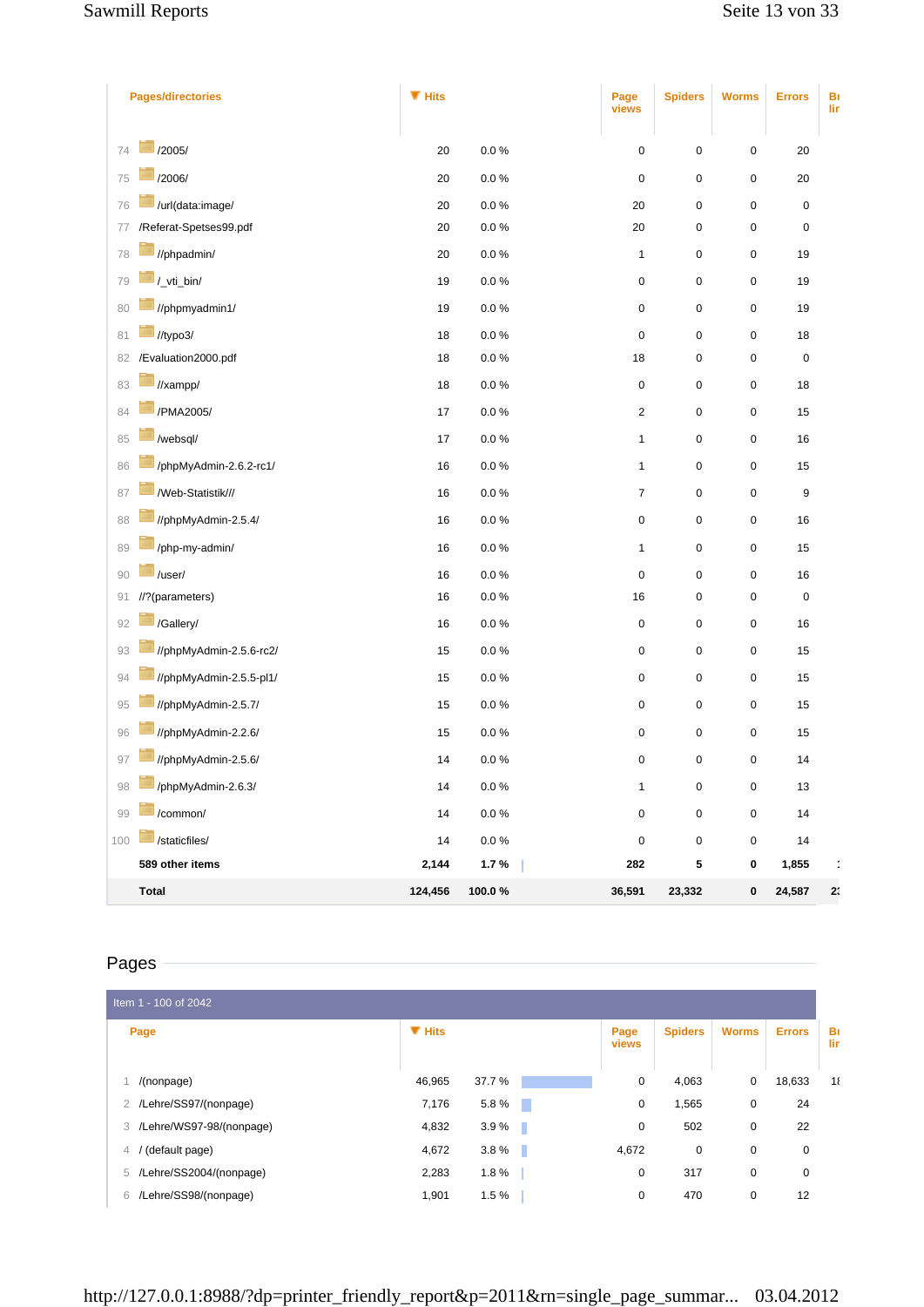## Sawmill Reports Sawmill Reports Seite 14 von 33

| Page |                                                          | $\P$ Hits |      | Page<br>views    | <b>Spiders</b> | <b>Worms</b> | <b>Errors</b> | Bı<br>lir |
|------|----------------------------------------------------------|-----------|------|------------------|----------------|--------------|---------------|-----------|
| 7.   | /Lehre/SS98/Reader-SS98.htm                              | 1,175     | 0.9% | 1,175            | 0              | 0            | 0             |           |
| 8    | /FIL/(nonpage)                                           | 1,137     | 0.9% | $\mathbf 0$      | 867            | 0            | 13            |           |
| 9    | /Web-Statistik/2009/Referring%20Sites%<br>20History.html | 954       | 0.8% | 954              | 0              | 0            | $\mathbf 0$   |           |
| 10   | /epsy97/(nonpage)                                        | 952       | 0.8% | 0                | 391            | 0            | 6             |           |
| 11   | /OEGIF/Tagung2003/Fthenakis.pdf                          | 895       | 0.7% | 895              | 0              | 0            | $\mathbf 0$   |           |
| 12   | /Web-Statistik/2008/2008/(nonpage)                       | 863       | 0.7% | 0                | 668            | 0            | 195           |           |
| 13   | /Web-Statistik/2006/(nonpage)                            | 787       | 0.6% | 0                | 667            | 0            | 120           |           |
| 14   | /Web-Statistik/2007/(nonpage)                            | 776       | 0.6% | 0                | 652            | $\mathbf 0$  | 124           |           |
| 15   | /Web-Statistik/2004/2004-Dateien/(nonpage)               | 775       | 0.6% | 0                | 709            | 0            | 17            |           |
| 16   | /Taetigkeiten.htm                                        | 774       | 0.6% | 774              | $\mathbf 0$    | $\mathbf 0$  | $\mathbf 0$   |           |
| 17   | /Lehre/WS2004-2005/(nonpage)                             | 745       | 0.6% | 0                | 270            | 0            | 0             |           |
| 18   | /Web-Statistik/2005/(nonpage)                            | 740       | 0.6% | 0                | 599            | 0            | 141           |           |
| 19   | /OEGIF/(nonpage)                                         | 732       | 0.6% | 0                | 630            | 0            | 72            |           |
| 20   | /Web-Statistik/2009/(nonpage)                            | 710       | 0.6% | 0                | 585            | 0            | 125           |           |
| 21   | /Lehre/WS97-98/Reader-WS97-98.htm                        | 675       | 0.5% | 675              | 0              | 0            | 0             |           |
| 22   | /Scheidungs-Buch.htm                                     | 628       | 0.5% | 628              | 0              | $\mathbf 0$  | 0             |           |
| 23   | /Publikationen.htm                                       | 620       | 0.5% | 620              | 0              | 0            | 0             |           |
| 24   | /Lehre/SS97/Reader(LA)-SS97.htm                          | 609       | 0.5% | 609              | 0              | 0            | 0             |           |
| 25   | /Lehre/WS2001-2002/(nonpage)                             | 562       | 0.5% | 0                | 485            | 0            | 5             |           |
| 26   | /Zitierung_DGPs.pdf                                      | 550       | 0.4% | 550              | 0              | 0            | $\mathbf 0$   |           |
| 27   | /Familienpsychologie-Buch.htm                            | 505       | 0.4% | 505              | 0              | 0            | $\mathbf 0$   |           |
| 28   | /Lehre/SS2011/144-II.htm                                 | 501       | 0.4% | 501              | 0              | 0            | 0             |           |
| 29   | /Lehre/WS2002-2003/(nonpage)                             | 499       | 0.4% | 0                | 438            | 0            | $\mathbf{1}$  |           |
| 30   | /Lehre/WS2011-2012/PP-57-1-11.htm                        | 492       | 0.4% | 492              | 0              | 0            | $\mathbf 0$   |           |
| 31   | /Lehre/SS2011/(nonpage)                                  | 476       | 0.4% | 0                | 244            | 0            | 212           |           |
| 32   | /Lehre/SS2000/(nonpage)                                  | 457       | 0.4% | 0                | 429            | 0            | 3             |           |
| 33   | /Lehre/SS2011/144-I.htm                                  | 457       | 0.4% | 457              | 0              | 0            | 0             |           |
| 34   | /Lehre/SS2007/(nonpage)                                  | 430       | 0.3% | $\mathbf 0$      | 407            | 0            | 12            |           |
|      | 35 /FIL/FIL-Infos_t6.htm                                 | 425       | 0.3% | 425              | 0              | 0            | 0             |           |
| 36   | /Lehre/WS99-2000/(nonpage)                               | 410       | 0.3% | $\mathbf 0$      | 369            | 0            | 1             |           |
| 37   | /Epsy97/Enke-Buch.htm                                    | 376       | 0.3% | 376              | 0              | 0            | 0             |           |
| 38   | /Lehre/SS97/Reader-WS96-97.htm                           | 360       | 0.3% | 360              | 0              | 0            | 0             |           |
| 39   | /Lehre/SS2007/Reader-Elternbildung.pdf                   | 350       | 0.3% | 350              | 0              | 0            | 0             |           |
| 40   | /OEGIF/Tagung2003/(nonpage)                              | 344       | 0.3% | $\mathbf 0$      | 299            | 0            | 9             |           |
| 41   | /Lehre/SS2011/264.htm                                    | 344       | 0.3% | 344              | $\mathbf 0$    | 0            | 0             |           |
| 42   | /Lehre/SS2001/(nonpage)                                  | 333       | 0.3% | $\mathbf 0$      | 229            | 0            | 0             |           |
|      | /Lehre/SS2005/(nonpage)                                  | 326       | 0.3% | 0                | 304            | 0            | 0             |           |
| 43   |                                                          | 324       | 0.3% | 0                | 311            | 0            | 0             |           |
| 44   | /Lehre/SS2006/(nonpage)<br>/Lehre/WS2011-2012/144-II.htm |           |      |                  | 0              | 0            | $\mathbf 0$   |           |
| 45   |                                                          | 320       | 0.3% | 320<br>$\pmb{0}$ |                |              |               |           |
| 46   | /Lehre/SS2008/(nonpage)                                  | 316       | 0.3% |                  | 294            | 0            | 15            |           |
| 47   | /Web-Statistik/2010/(nonpage)                            | 308       | 0.2% | 0                | 302            | 0            | 6             |           |
| 48   | /Lehre/SS2009/(nonpage)                                  | 305       | 0.2% | 0                | 269            | 0            | 18            |           |
| 49   | /Lehre/WS2005-2006/(nonpage)                             | 302       | 0.2% | 0                | 278            | 0            | 0             |           |
| 50   | /Lehre/WS2000-2001/(nonpage)                             | 299       | 0.2% | 0                | 259            | 0            | 0             |           |
| 51   | /PEU-Artikel.htm                                         | 294       | 0.2% | 294              | 0              | 0            | 0             |           |
| 52   | /Lehre/WS2006-2007/(nonpage)                             | 291       | 0.2% | $\mathbf 0$      | 279            | 0            | 0             |           |
| 53   | /Lehre/SS97/2305.htm                                     | 291       | 0.2% | 291              | $\mathbf 0$    | 0            | 0             |           |
| 54   | /Lehre/WS2003-2004/(nonpage)                             | 289       | 0.2% | $\pmb{0}$        | 275            | 0            | 0             |           |
| 55   | /Lehre/WS2007-2008/(nonpage)                             | 284       | 0.2% | $\pmb{0}$        | 276            | 0            | 0             |           |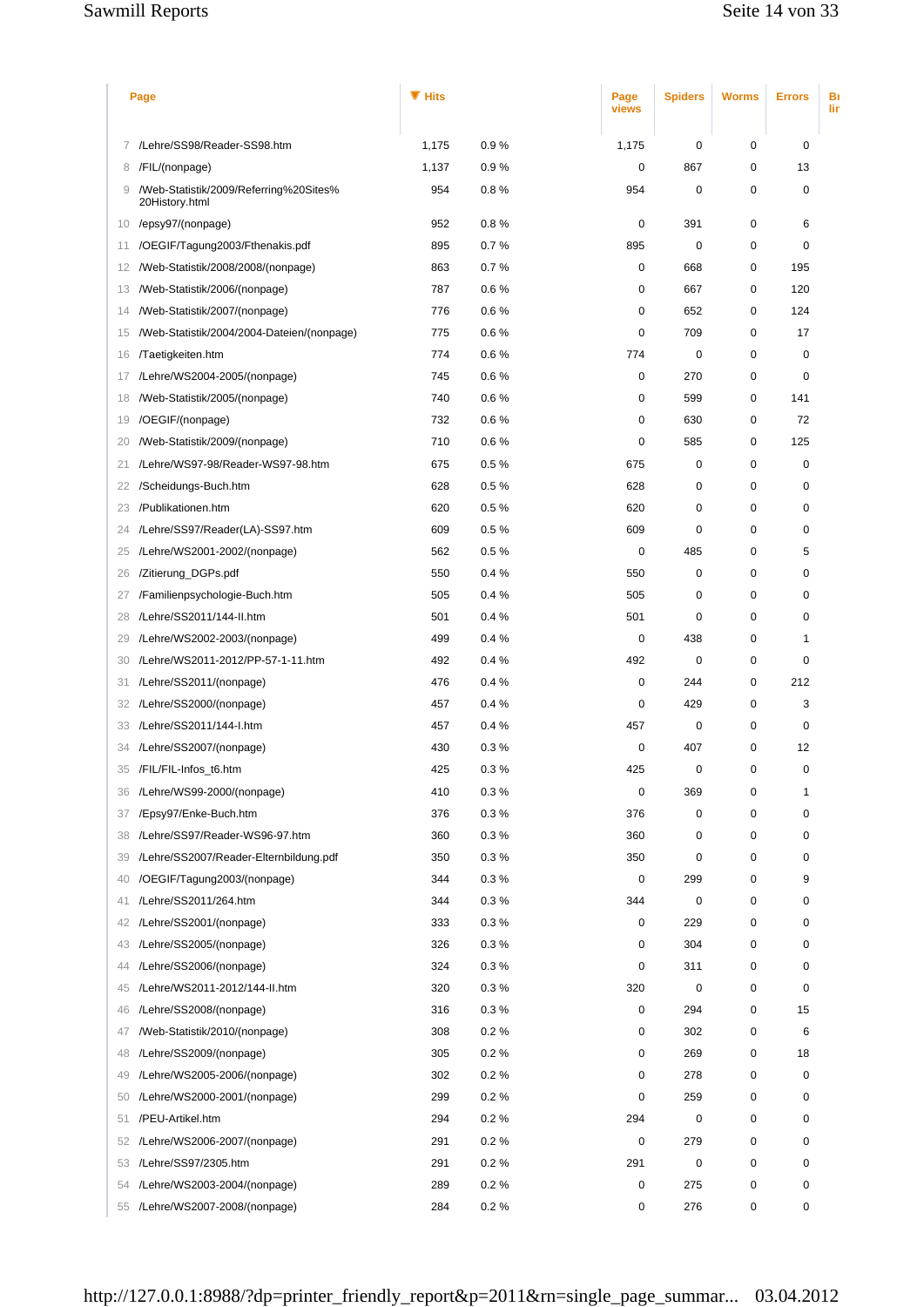## Sawmill Reports Sawmill Reports Seite 15 von 33

|    | Page                                                    |         |        | Page<br>views | <b>Spiders</b> | <b>Worms</b> | <b>Errors</b> | Bı<br>lir |
|----|---------------------------------------------------------|---------|--------|---------------|----------------|--------------|---------------|-----------|
| 56 | /Lehre/SS2011/PP-57-1-10.htm                            | 279     | 0.2%   | 279           | 0              | 0            | 0             |           |
| 57 | /Lehre/SS97/Reader-SS97.htm                             | 271     | 0.2%   | 271           | 0              | 0            | 0             |           |
| 58 | /Diplomarbeitsvoraussetzungen-Werneck.pdf               | 269     | 0.2%   | 269           | $\mathbf 0$    | 0            | 0             |           |
| 59 | /esf-workshop2010/(nonpage)                             | 265     | 0.2%   | 0             | 246            | 0            | 7             |           |
| 60 | /Lebenslauf.htm                                         | 264     | 0.2%   | 264           | 0              | 0            | 0             |           |
| 61 | /FIL/Forschungsbericht_t5.pdf                           | 261     | 0.2%   | 261           | 0              | 0            | 0             |           |
| 62 | /LEHRE/SS99/(nonpage)                                   | 241     | 0.2%   | 0             | 189            | 0            | 1             |           |
| 63 | /Lehre/WS2008-2009/(nonpage)                            | 239     | 0.2%   | $\mathbf 0$   | 233            | 0            | 0             |           |
| 64 | /Lehre.htm                                              | 232     | 0.2%   | 232           | 0              | 0            | 0             |           |
| 65 | /Lehre/WS2011-2012/264.htm                              | 222     | 0.2%   | 222           | 0              | 0            | 0             |           |
| 66 | /Lehre/WS2010-2011/PP-57-1-10.htm                       | 221     | 0.2%   | 221           | 0              | 0            | 0             |           |
| 67 | /Lehre/SS2011/Forschungsseminar/(nonpage)               | 220     | 0.2%   | 0             | 63             | 0            | 157           |           |
| 68 | /Lehre/WS2010-2011/(nonpage)                            | 220     | 0.2%   | 0             | 196            | 0            | 22            |           |
| 69 | /LEHRE/(nonpage)                                        | 218     | 0.2%   | 0             | 170            | $\mathbf 0$  | 48            |           |
| 70 | /Lehre/SS2002/(nonpage)                                 | 217     | 0.2%   | 0             | 211            | 0            | 0             |           |
| 71 | /Lehre/WS2009-2010/(nonpage)                            | 217     | 0.2%   | 0             | 205            | 0            | 1             |           |
| 72 | /Lehre/SS2000/Reader.pdf                                | 214     | 0.2%   | 214           | 0              | 0            | 0             |           |
| 73 | /Lehre/SS2010/(nonpage)                                 | 210     | 0.2%   | 0             | 200            | 0            | 4             |           |
| 74 | /Lehre/SS2011/Forschungsseminar/Planung.doc             | 208     | 0.2%   | 208           | $\mathbf 0$    | 0            | 0             |           |
|    | 75 /Lehre/WS2011-<br>2012/Forschungsseminar/Planung.doc | 208     | 0.2%   | 208           | 0              | 0            | 0             |           |
| 76 | /Lehre/SS2011/PS-Epsyl/Themen.doc                       | 207     | 0.2%   | 207           | $\mathbf 0$    | $\mathbf 0$  | 0             |           |
| 77 | /Lehre/SS2003/(nonpage)                                 | 192     | 0.2%   | 0             | 179            | 0            | 0             |           |
| 78 | /OEGIF/Logfiles/2003/(nonpage)                          | 189     | 0.2%   | 0             | 189            | 0            | 0             |           |
| 79 | /Diplompruefungsliteratur_Werneck_Erstpruefer.pdf       | 189     | 0.2%   | 189           | 0              | 0            | 0             |           |
| 80 | /Lehre/SS2011/PS-Epsyll/Themen.doc                      | 189     | 0.2%   | 189           | 0              | 0            | 0             |           |
| 81 | /FIL/Forschungsbericht_t6.pdf                           | 187     | 0.2%   | 187           | 0              | 0            | 0             |           |
| 82 | /Lehre/WS97-98/2304.htm                                 | 179     | 0.1%   | 179           | 0              | 0            | 0             |           |
| 83 | /Lehre/WS2011-2012/(nonpage)                            | 171     | 0.1%   | $\mathbf 0$   | 106            | 0            | 65            |           |
| 84 | /Buch-Scheidungspsychologie.htm                         | 165     | 0.1%   | 165           | 0              | $\Omega$     | $\Omega$      |           |
| 85 | /Referat-Fribourg99.pdf                                 | 160     | 0.1%   | 160           | 0              | $\mathbf 0$  | 0             |           |
| 86 | /Lehre/WS2010-2011/144-II.htm                           | 151     | 0.1%   | 151           | 0              | 0            | 0             |           |
| 87 | /OEGIF/Publikationen/(nonpage)                          | 146     | 0.1%   | $\pmb{0}$     | 135            | 0            | 0             |           |
| 88 | /Lehre/SS2001/1304.htm                                  | 145     | 0.1%   | 145           | 0              | $\mathbf 0$  | 0             |           |
| 89 | /Lehre/SS2011/PS-Epsyl/(nonpage)                        | 143     | 0.1%   | $\mathbf 0$   | 22             | 0            | 121           |           |
| 90 | /Web-Statistik/2003-07-31/(nonpage)                     | 137     | 0.1%   | $\mathbf 0$   | 131            | 0            | 6             |           |
| 91 | /Lehre/SS98/2305.htm                                    | 136     | 0.1%   | 136           | 0              | $\mathbf 0$  | 0             |           |
| 92 | /Familienforschung-links.html                           | 135     | 0.1%   | 135           | 0              | 0            | 0             |           |
| 93 | /Richtlinien_zur_Manuskriptgestaltung.pdf               | 131     | 0.1%   | 131           | 0              | 0            | 0             |           |
| 94 | /icons/(nonpage)                                        | 127     | 0.1%   | $\mathbf 0$   | 44             | $\mathbf 0$  | 0             |           |
| 95 | /Referat-NeueVaeter97.pdf                               | 124     | 0.1%   | 124           | 0              | 0            | 0             |           |
| 96 | /Lehre/WS2010-2011/BacA.htm                             | 123     | 0.1%   | 123           | 0              | $\mathbf 0$  | 0             |           |
| 97 | /Epsy97/Buch_Titelblatt.htm                             | 120     | 0.1%   | 120           | 0              | $\mathbf 0$  | 0             |           |
| 98 | /Lehre/WS98-99/(nonpage)                                | 119     | 0.1%   | $\pmb{0}$     | 110            | 0            | 0             |           |
| 99 | /Lehre/SS2000/Rea%3Cstrong%3Eder%3C/<br>(nonpage)       | 118     | 0.1%   | 0             | 118            | 0            | 0             |           |
|    | 100 /Lehre/SS2011/PP/(nonpage)                          | 117     | 0.1%   | 0             | 28             | 0            | 89            |           |
|    | 1942 other items                                        | 21,764  | 17.5%  | 15,334        | 1,855          | 0            | 4,280         |           |
|    | <b>Total</b>                                            | 124,456 | 100.0% | 36,591        | 23,332         | 0            | 24,587        | 2:        |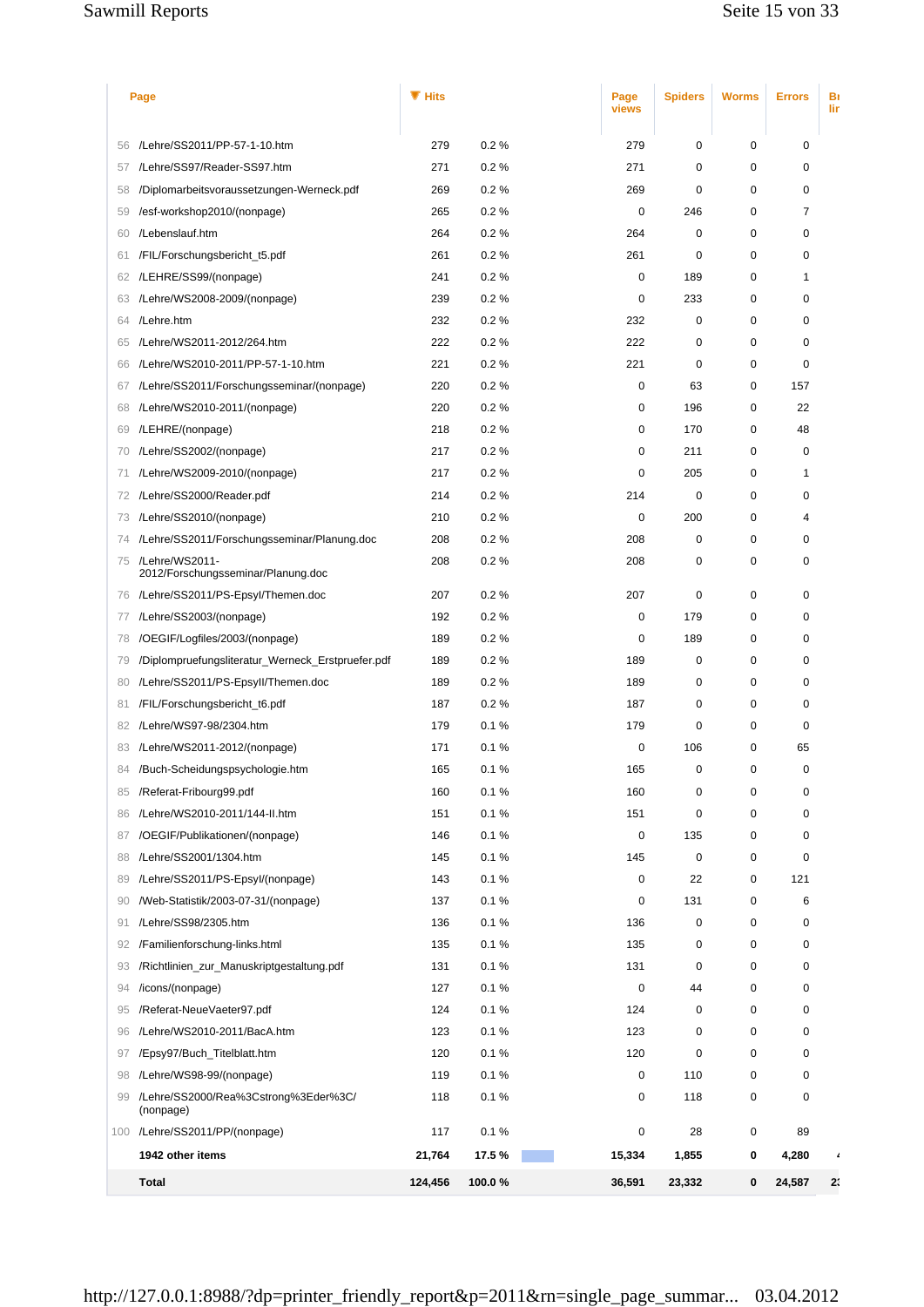## File types

|                | Item 1 - 10 of 18   |           |          |   |               |                |              |               |                        |                               |                 |             |
|----------------|---------------------|-----------|----------|---|---------------|----------------|--------------|---------------|------------------------|-------------------------------|-----------------|-------------|
|                | <b>File</b><br>type | $\P$ Hits |          |   | Page<br>views | <b>Spiders</b> | <b>Worms</b> | <b>Errors</b> | <b>Broken</b><br>links | <b>Screen</b><br>info<br>hits | <b>Visitors</b> | <b>Size</b> |
| 1              | (no<br>type)        | 55,645    | 44.7%    |   | 7,726         | 23,332         | $\mathbf 0$  | 24,587        | 23,280                 | $\mathbf 0$                   | 8,539           | 1.69 G      |
| $\overline{2}$ | GIF                 | 23,022    | 18.5%    |   | $\mathbf 0$   | $\mathbf 0$    | $\mathbf 0$  | $\mathbf 0$   | 0                      | 0                             | 3,610           | 1.76 G      |
| 3              | <b>HTM</b>          | 17,975    | 14.4 %   |   | 17,975        | $\mathbf 0$    | $\mathbf 0$  | 0             | 0                      | 0                             | 6,291           | 1.58 G      |
| $\overline{4}$ | <b>JPG</b>          | 16,784    | 13.5%    |   | $\mathbf 0$   | $\mathbf 0$    | $\mathbf 0$  | $\mathbf 0$   | 0                      | 0                             | 4,766           | 3.12 G      |
| 5              | <b>HTML</b>         | 5,131     | 4.1%     |   | 5,131         | 0              | $\mathbf 0$  | $\mathbf 0$   | 0                      | 0                             | 451             | 26.87 M     |
| 6              | <b>PDF</b>          | 4,408     | 3.5%     | ٠ | 4,408         | $\pmb{0}$      | 0            | $\pmb{0}$     | 0                      | 0                             | 3,203           | 5.68 G      |
|                | 7 DOC               | 1,177     | 0.9%     |   | 1,177         | $\mathbf 0$    | 0            | $\mathbf 0$   | 0                      | 0                             | 558             | 87.19 M     |
| 8              | <b>PNG</b>          | 140       | 0.1%     |   | $\mathbf 0$   | 0              | 0            | $\mathbf 0$   | 0                      | 0                             | 70              | 4.07 M      |
| 9              | <b>XML</b>          | 91        | 0.1%     |   | 91            | $\mathbf 0$    | $\mathbf 0$  | $\mathbf 0$   | 0                      | $\mathbf 0$                   | 20              | 27.11 K     |
| 10             | <b>THMX</b>         | 43        | $0.0 \%$ |   | 43            | $\mathbf 0$    | $\mathbf 0$  | $\mathbf 0$   | 0                      | $\mathbf 0$                   | 20              | 108.35 K    |
|                | 8<br>other<br>items | 40        | $0.0 \%$ |   | 40            | 0              | 0            | 0             | 0                      | 0                             | ٠               | 15.01 M     |
|                | <b>Total</b>        | 124,456   | 100.0%   |   | 36,591        | 23,332         | $\bf{0}$     | 24,587        | 23,280                 | 0                             | $\blacksquare$  | 13.97 G     |

# Broken links

| Item 1 - 10 of 26                                                                 |           |               |                |              |               |                               |                               |
|-----------------------------------------------------------------------------------|-----------|---------------|----------------|--------------|---------------|-------------------------------|-------------------------------|
| <b>Referrer / Page</b>                                                            | $\P$ Hits | Page<br>views | <b>Spiders</b> | <b>Worms</b> | <b>Errors</b> | <b>Broken</b><br><b>links</b> | <b>Screen</b><br>info<br>hits |
| (empty)<br>1                                                                      |           |               |                |              |               |                               |                               |
| /(nonpage)<br>1.                                                                  | 17,384    | $\mathbf 0$   | 0              | $\mathbf 0$  | 17,384        | 17,384                        | 0                             |
| /Web-Statistik/2008/2008/(nonpage)<br>2                                           | 115       | $\mathbf 0$   | $\mathbf 0$    | $\mathbf 0$  | 115           | 115                           | $\mathbf 0$                   |
| /Web-Statistik/2005/(nonpage)<br>3                                                | 107       | $\mathbf 0$   | $\mathbf 0$    | $\mathbf 0$  | 107           | 107                           | 0                             |
| /phpMyAdmin/scripts/(nonpage)<br>4                                                | 100       | 0             | 0              | $\mathbf 0$  | 100           | 100                           | 0                             |
| /Web-Statistik/2009/(nonpage)<br>5                                                | 100       | $\mathbf 0$   | $\mathbf 0$    | $\mathbf 0$  | 100           | 100                           | 0                             |
| /Web-Statistik/2006/(nonpage)<br>6                                                | 94        | $\mathbf 0$   | $\mathbf 0$    | $\mathbf 0$  | 94            | 94                            | 0                             |
| /Web-Statistik/2007/(nonpage)<br>7                                                | 93        | $\mathbf 0$   | $\mathbf 0$    | $\mathbf 0$  | 93            | 93                            | $\mathbf 0$                   |
| /Taetigkeiten2-Dateien/(nonpage)<br>8                                             | 87        | 0             | 0              | 0            | 87            | 87                            | 0                             |
| /myadmin/scripts/(nonpage)<br>9                                                   | 47        | 0             | 0              | $\mathbf 0$  | 47            | 47                            | 0                             |
| /Web-Statistik/xmlsrv/(nonpage)<br>10                                             | 44        | $\mathbf 0$   | $\mathbf 0$    | $\mathbf 0$  | 44            | 44                            | $\mathbf 0$                   |
| 670 other items                                                                   | 3,805     | 0             | 0              | 0            | 3,805         | 3,805                         | 0                             |
| Sub total                                                                         | 21,976    | $\pmb{0}$     | 0              | $\mathbf{0}$ | 21,976        | 21,976                        | 0                             |
| http://epsy15.psy.univie.ac.at/<br>$\overline{2}$                                 |           |               |                |              |               |                               |                               |
| /(nonpage)<br>1                                                                   | 802       | $\mathbf 0$   | 0              | $\mathbf 0$  | 802           | 802                           | 0                             |
| /Web-Statistik/2008/2008/(nonpage)<br>2                                           | 32        | $\mathbf 0$   | 0              | $\mathbf 0$  | 32            | 32                            | 0                             |
| http://epsy15.psy.univie.ac.at/Lehre/SS98/(nonpage)<br>3                          | 12        | 0             | $\mathbf 0$    | $\mathbf 0$  | 12            | 12                            | $\mathbf 0$                   |
| /Taetigkeiten2-Dateien/(nonpage)<br>4                                             | 12        | $\mathbf 0$   | $\mathbf 0$    | $\mathbf 0$  | 12            | 12                            | $\mathbf 0$                   |
| /Lehre/SS98/(nonpage)<br>5                                                        | 11        | $\mathbf 0$   | 0              | $\mathbf 0$  | 11            | 11                            | 0                             |
| /Web-Statistik/2005/(nonpage)<br>6                                                | 11        | 0             | 0              | $\mathbf 0$  | 11            | 11                            | 0                             |
| /Web-Statistik/2007/(nonpage)<br>7                                                | 9         | $\mathbf 0$   | 0              | $\mathbf 0$  | 9             | 9                             | $\mathbf 0$                   |
| /plugins/editors/tinymce/jscripts/tiny_mce/plugins/tinybrowser/<br>8<br>(nonpage) | 8         | $\mathbf 0$   | $\mathbf 0$    | $\mathbf 0$  | 8             | 8                             | 0                             |
| /Web-Statistik/2003-07-31/(nonpage)<br>9                                          | 6         | $\mathbf 0$   | 0              | $\mathbf 0$  | 6             | 6                             | 0                             |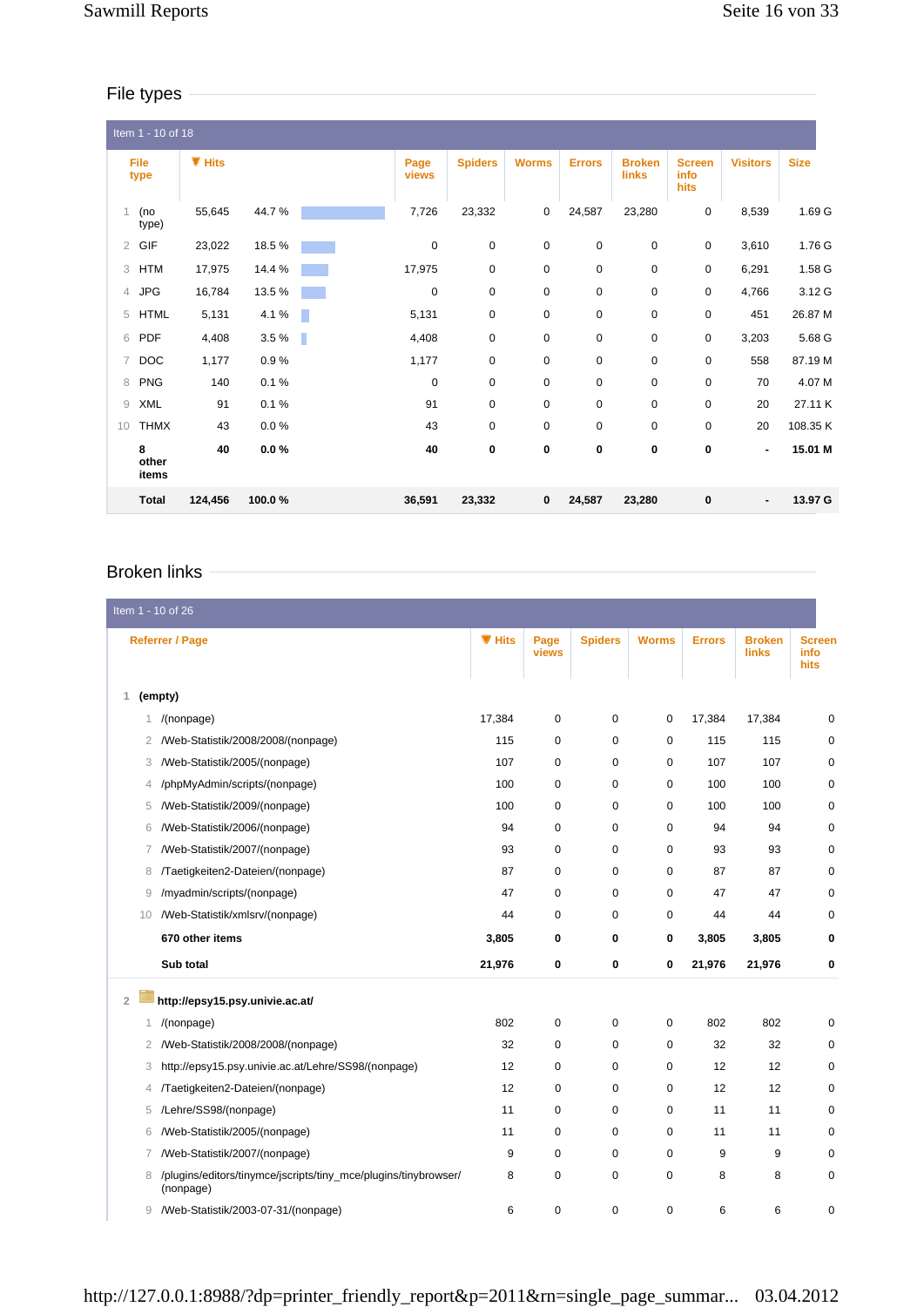## Sawmill Reports Sawmill Reports Seite 17 von 33

|                | <b>Referrer / Page</b>                                                       | ▼ Hits                   | Page<br>views | <b>Spiders</b> | <b>Worms</b> | <b>Errors</b>  | <b>Broken</b><br>links | <b>Screen</b><br>info<br>hits |
|----------------|------------------------------------------------------------------------------|--------------------------|---------------|----------------|--------------|----------------|------------------------|-------------------------------|
|                | 10 /Web-Statistik/2009/(nonpage)                                             | 4                        | 0             | $\mathbf 0$    | $\mathbf 0$  | 4              | 4                      | $\mathbf 0$                   |
|                | 13 other items                                                               | 20                       | 0             | 0              | 0            | 20             | 20                     | 0                             |
|                | Sub total                                                                    | 927                      | 0             | 0              | 0            | 927            | 927                    | 0                             |
| 3              | http://dftreegfggfsdffx.com                                                  |                          |               |                |              |                |                        |                               |
|                | /Web-Statistik/2008/2008/(nonpage)<br>1                                      | 21                       | 0             | $\pmb{0}$      | $\mathbf 0$  | 21             | 21                     | $\pmb{0}$                     |
|                | /Web-Statistik/2009/(nonpage)<br>2                                           | 21                       | 0             | $\mathbf 0$    | $\mathbf 0$  | 21             | 21                     | $\mathbf 0$                   |
|                | /Web-Statistik/2007/(nonpage)<br>3                                           | 21                       | 0             | 0              | $\mathbf 0$  | 21             | 21                     | 0                             |
|                | /2009/(nonpage)<br>4                                                         | 20                       | 0             | $\mathbf 0$    | $\mathbf 0$  | 20             | 20                     | $\mathbf 0$                   |
|                | /2007/(nonpage)<br>5                                                         | 20                       | 0             | 0              | $\mathbf 0$  | 20             | 20                     | 0                             |
|                | /2008/2008/(nonpage)<br>6                                                    | 20                       | 0             | 0              | $\mathbf 0$  | 20             | 20                     | 0                             |
|                | Sub total                                                                    | 123                      | 0             | 0              | 0            | 123            | 123                    | 0                             |
| 4              | http://dftrtrgfggfsdffx.com                                                  |                          |               |                |              |                |                        |                               |
|                | /Web-Statistik/2005/(nonpage)<br>1                                           | 21                       | 0             | $\pmb{0}$      | $\mathbf 0$  | 21             | 21                     | $\pmb{0}$                     |
|                | /Web-Statistik/2006/(nonpage)<br>2                                           | 21                       | 0             | $\pmb{0}$      | $\mathbf 0$  | 21             | 21                     | $\mathbf 0$                   |
|                | /2005/(nonpage)<br>3                                                         | 20                       | 0             | 0              | $\mathbf 0$  | 20             | 20                     | 0                             |
|                | /2006/(nonpage)<br>4                                                         | 20                       | 0             | $\pmb{0}$      | $\mathbf 0$  | 20             | 20                     | $\pmb{0}$                     |
|                | Sub total                                                                    | 82                       | 0             | 0              | 0            | 82             | 82                     | 0                             |
| 5              | http://jhkjhkjhkjfdrf.com                                                    |                          |               |                |              |                |                        |                               |
|                | 1 /Web-Statistik/2008/2008/(nonpage)                                         | 26                       | 0             | $\mathbf 0$    | $\mathbf 0$  | 26             | 26                     | $\pmb{0}$                     |
|                | 2 /2008/2008/(nonpage)                                                       | 25                       | 0             | 0              | 0            | 25             | 25                     | 0                             |
|                | Sub total                                                                    | 51                       | 0             | 0              | 0            | 51             | 51                     | 0                             |
|                |                                                                              |                          |               |                |              |                |                        |                               |
| 6              | 131.130.64.155                                                               |                          |               |                |              |                |                        |                               |
|                | /phpMyAdmin/scripts/(nonpage)<br>1                                           | 12                       | 0             | 0              | 0            | 12             | 12                     | 0                             |
|                | /scripts/(nonpage)<br>2                                                      | 6                        | 0             | 0              | $\mathbf 0$  | 6              | 6                      | $\mathbf 0$                   |
|                | /pma/scripts/(nonpage)<br>3                                                  | 6                        | 0             | 0              | $\mathbf 0$  | 6              | 6                      | 0                             |
|                | /mysql/scripts/(nonpage)<br>4                                                | 6                        | 0             | 0              | 0            | 6              | 6                      | 0                             |
|                | Sub total                                                                    | 30                       | 0             | 0              | 0            | 30             | 30                     | 0                             |
| $\overline{7}$ | http://www.123people.at/                                                     |                          |               |                |              |                |                        |                               |
|                | 1 /Web-Statistik/2007/Top%2520Search%2520Phrases_files/<br>(nonpage)         | $\overline{7}$           | 0             | $\mathbf 0$    | $\mathbf 0$  | $\overline{7}$ | $\overline{7}$         | $\pmb{0}$                     |
|                | 2 /Web-Statistik/2010/Search%2520Phrases%<br>2520History_files/(nonpage)     | 6                        | 0             | 0              | $\mathbf 0$  | 6              | 6                      | 0                             |
|                | 3 /Web-Statistik/2010/Top%2520Search%2520Phrases_files/<br>(nonpage)         | 4                        | 0             | 0              | $\mathbf 0$  | 4              | 4                      | $\pmb{0}$                     |
|                | 4 /Web-Statistik/2005/Search%2520Phrases%2520History%<br>2520Files/(nonpage) | 3                        | 0             | $\mathbf 0$    | $\mathbf 0$  | 3              | 3                      | $\mathbf 0$                   |
|                | Sub total                                                                    | 20                       | 0             | 0              | 0            | 20             | 20                     | 0                             |
| 8              | http://query.ie.kikin.com/                                                   |                          |               |                |              |                |                        |                               |
|                | 1 /(nonpage)                                                                 | 18                       | 0             | $\mathbf 0$    | $\mathbf 0$  | 18             | 18                     | $\mathbf 0$                   |
|                | Sub total                                                                    | 18                       | 0             | 0              | 0            | 18             | 18                     | 0                             |
|                |                                                                              |                          |               |                |              |                |                        |                               |
| $\overline{9}$ | http://webcache.googleusercontent.com/                                       |                          |               |                |              |                |                        |                               |
|                | 1 /OEGIF/(nonpage)                                                           | 14                       | 0             | $\mathbf 0$    | $\mathbf 0$  | 14             | 14                     | $\mathbf 0$                   |
|                | Sub total                                                                    | 14                       | 0             | 0              | $\pmb{0}$    | 14             | 14                     | 0                             |
| 10             | http://www.google.de/                                                        |                          |               |                |              |                |                        |                               |
|                | 1 /(nonpage)                                                                 | $\overline{7}$           | 0             | $\mathbf 0$    | $\mathbf 0$  | 7              | $\overline{7}$         | $\mathbf 0$                   |
|                | Sub total                                                                    | $\overline{\phantom{a}}$ | 0             | 0              | 0            | 7              | 7                      | 0                             |
|                |                                                                              |                          |               |                |              |                |                        |                               |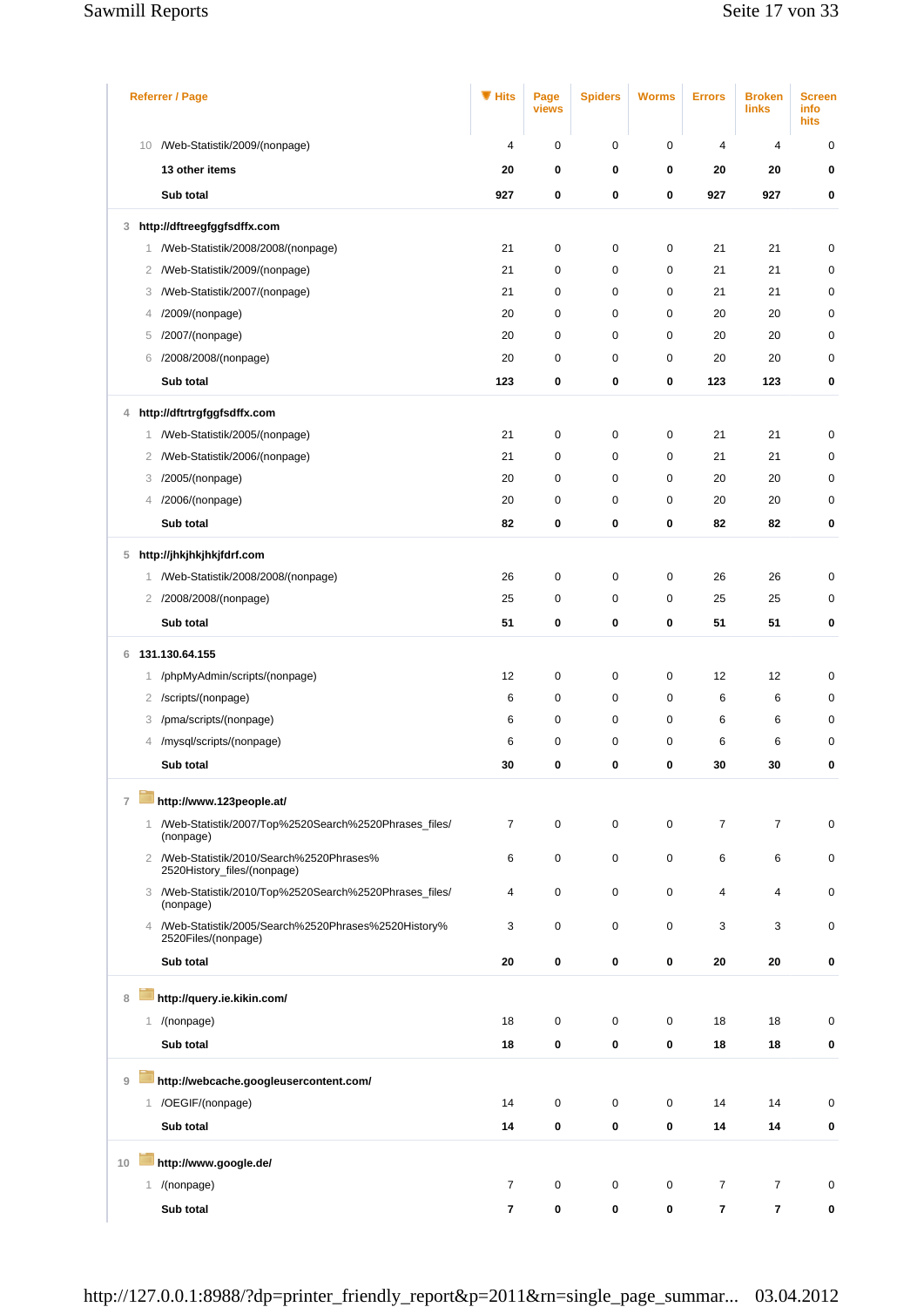#### Sawmill Reports Sawmill Reports Seite 18 von 33

| <b>Referrer / Page</b> | $\P$ Hits | Page<br>views | <b>Spiders</b> | <b>Worms</b> | <b>Errors</b> | <b>Broken</b><br>links | <b>Screen</b><br>info<br>hits |
|------------------------|-----------|---------------|----------------|--------------|---------------|------------------------|-------------------------------|
| 16 other items         | 32        | 0             | 0              | 0            | 32            | 32                     | 0                             |
| <b>Total</b>           | 23,280    | 0             | 0              | 0            | 23,280        | 23,280                 | 0                             |

#### Hostnames

|    | Item 1 - 10 of 12420 |           |         |    |               |                |              |               |                               |                               |
|----|----------------------|-----------|---------|----|---------------|----------------|--------------|---------------|-------------------------------|-------------------------------|
|    | <b>Hostname</b>      | $\P$ Hits |         |    | Page<br>views | <b>Spiders</b> | <b>Worms</b> | <b>Errors</b> | <b>Broken</b><br><b>links</b> | <b>Screen</b><br>info<br>hits |
| 1  | 93.158.145.27        | 4,437     | $3.6\%$ | п. | 0             | 4,190          | 0            | 247           | 247                           | $\mathbf 0$                   |
| 2  | 213.186.120.196      | 4,402     | 3.5%    | ÷  | 4,335         | $\mathbf 0$    | $\mathbf 0$  | 67            | 67                            | $\mathbf 0$                   |
| 3  | 131.130.161.84       | 4,222     | 3.4%    | H. | 794           | $\mathbf 0$    | $\mathbf 0$  | 103           | 39                            | 0                             |
| 4  | 67.195.111.30        | 2,755     | 2.2%    | H. | $\mathbf 0$   | 2,547          | $\mathbf 0$  | 208           | 208                           | 0                             |
| 5  | 95.108.158.230       | 1,779     | 1.4%    |    | 0             | 1,621          | $\mathbf 0$  | 158           | 158                           | 0                             |
| 6  | 67.195.113.253       | 1,693     | 1.4%    |    | 0             | 1,592          | $\mathbf 0$  | 101           | 101                           | 0                             |
| 7  | 213.239.218.80       | 1,660     | 1.3%    |    | 1,471         | 0              | 0            | 18            | 18                            | 0                             |
| 8  | 66.249.67.186        | 1,430     | 1.1%    |    | $\mathbf 0$   | 1,377          | $\mathbf 0$  | 53            | 53                            | $\mathbf 0$                   |
| 9  | 131.130.64.155       | 1,331     | 1.1%    |    | 382           | $\mathbf 0$    | $\mathbf 0$  | 3             | 3                             | 0                             |
| 10 | 67.195.115.180       | 1,313     | 1.1%    |    | $\mathbf 0$   | 1,211          | $\mathbf 0$  | 102           | 102                           | $\mathbf 0$                   |
|    | 12410 other<br>items | 99,434    | 79.9%   |    | 29,609        | 10,794         | 0            | 23,527        | 22,284                        | 0                             |
|    | <b>Total</b>         | 124,456   | 100.0%  |    | 36,591        | 23,332         | 0            | 24,587        | 23,280                        | $\mathbf 0$                   |

## Domain descriptions

| Item $1 - 1$ of 1            |         |        |  |               |                |              |               |                        |                               |
|------------------------------|---------|--------|--|---------------|----------------|--------------|---------------|------------------------|-------------------------------|
| <b>Domain</b><br>description | ▼ Hits  |        |  | Page<br>views | <b>Spiders</b> | <b>Worms</b> | <b>Errors</b> | <b>Broken</b><br>links | <b>Screen</b><br>info<br>hits |
| IP<br>Address                | 124.456 | 100.0% |  | 36,591        | 23,332         | 0            | 24,587        | 23,280                 | $\mathbf 0$                   |
| <b>Total</b>                 | 124,456 | 100.0% |  | 36,591        | 23,332         | 0            | 24,587        | 23,280                 | $\mathbf 0$                   |

# **Countries**

|   | Item 1 - 50 of 98      |           |                |                      |                |              |               |                               |                               |                 |             |
|---|------------------------|-----------|----------------|----------------------|----------------|--------------|---------------|-------------------------------|-------------------------------|-----------------|-------------|
|   | <b>Country</b>         | $\P$ Hits |                | Page<br><b>views</b> | <b>Spiders</b> | <b>Worms</b> | <b>Errors</b> | <b>Broken</b><br><b>links</b> | <b>Screen</b><br>info<br>hits | <b>Visitors</b> | <b>Size</b> |
|   | Austria/               | 42,526    | 34.2%          | 9,677                | 0              | 0            | 7,668         | 6,541                         | 0                             | 3,856           | 7.78        |
| 2 | United<br>States/      | 29,337    | 23.6%          | 6,361                | 17,029         | 0            | 5,332         | 5,298                         | 0                             | 1,564           | 1.97        |
| 3 | Germany/               | 26,014    | 20.9%          | 8,717                | 6              | 0            | 5,622         | 5,571                         | 0                             | 4,298           | 3.03        |
| 4 | Russian<br>Federation/ | 7,774     | 6.2%<br>n.     | 975                  | 5,914          | $\mathbf 0$  | 792           | 774                           | $\mathbf 0$                   | 241             | 301.81      |
| 5 | Ukraine/               | 4,844     | 3.9%<br>$\sim$ | 4,534                | $\mathbf 0$    | $\mathbf 0$  | 221           | 216                           | $\mathbf 0$                   | 97              | 78.81       |
| 6 | Netherlands/           | 2,877     | 2.3%<br>H.     | 2,476                | $\mathbf 0$    | $\mathbf 0$  | 385           | 383                           | $\mathbf 0$                   | 98              | 60.85       |
|   | 7 China/               | 1,613     | 1.3%           | 568                  | 363            | 0            | 668           | 667                           | 0                             | 473             | 78.02       |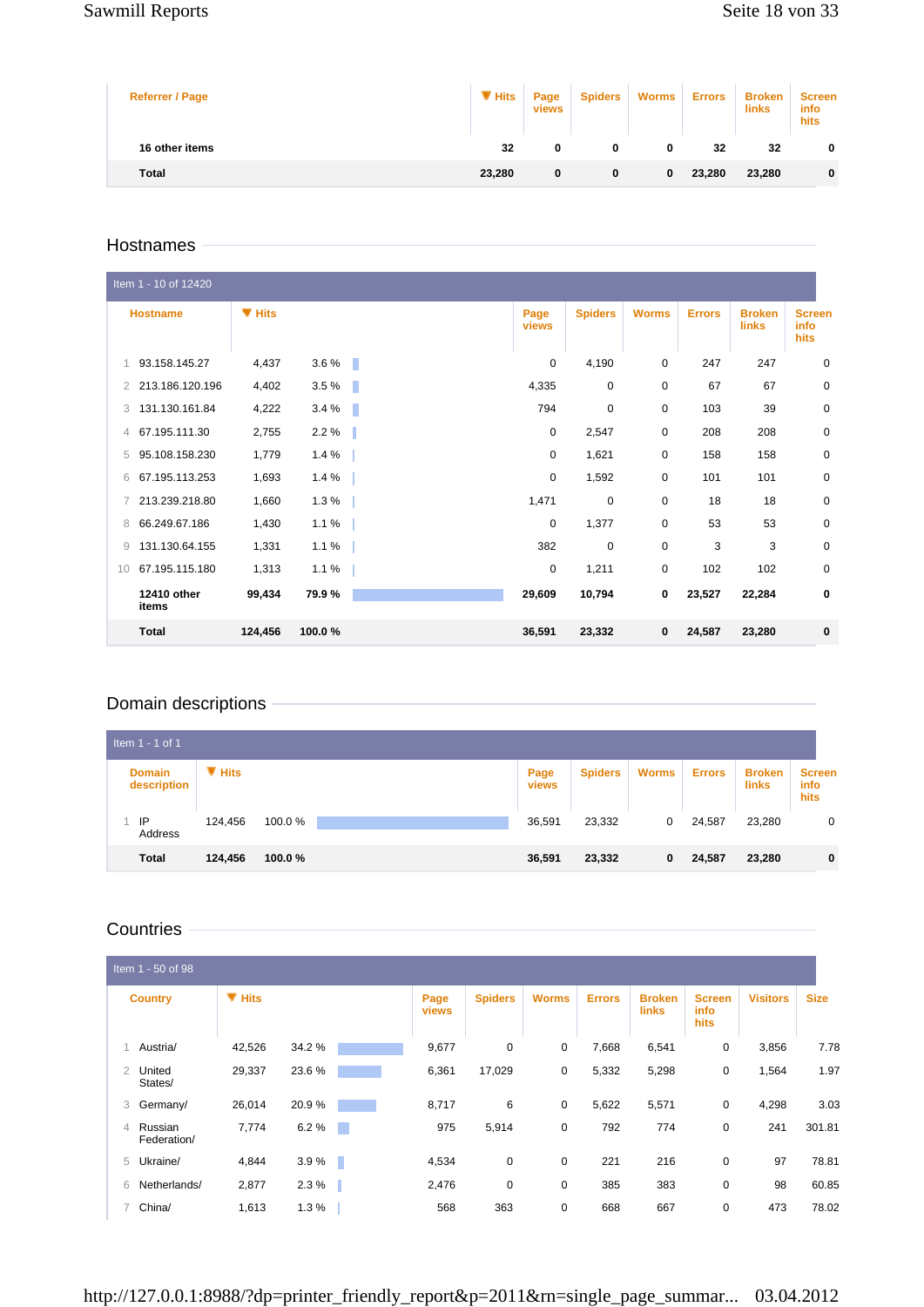|                 | <b>Country</b>         | <b>W</b> Hits |        | Page<br>views           | <b>Spiders</b>          | <b>Worms</b> | <b>Errors</b>  | <b>Broken</b><br>links | <b>Screen</b><br>info<br>hits | <b>Visitors</b>              | <b>Size</b> |
|-----------------|------------------------|---------------|--------|-------------------------|-------------------------|--------------|----------------|------------------------|-------------------------------|------------------------------|-------------|
| 8               | France/                | 1,608         | 1.3%   | 752                     | $\mathbf{1}$            | 0            | 782            | 776                    | $\pmb{0}$                     | 87                           | 79.96       |
| 9               | Switzerland/           | 1,392         | 1.1%   | 350                     | $\pmb{0}$               | 0            | 307            | 307                    | $\pmb{0}$                     | 272                          | 205.79      |
| 10              | Turkey/                | 841           | 0.7%   | 34                      | $\mathbf{1}$            | $\pmb{0}$    | 239            | 233                    | 0                             | 540                          | 15.00       |
| 11              | Sweden/                | 721           | 0.6%   | 410                     | 0                       | 0            | 278            | 272                    | $\mathbf 0$                   | 38                           | 14.89       |
| 12 <sup>2</sup> | Korea,<br>Republic of/ | 627           | 0.5%   | 161                     | 0                       | 0            | 401            | 398                    | $\pmb{0}$                     | 33                           | 7.81        |
|                 | 13 United<br>Kingdom/  | 532           | 0.4%   | 336                     | $\overline{c}$          | 0            | 80             | 78                     | 0                             | 80                           | 69.39       |
| 14              | ltaly/                 | 339           | 0.3%   | 100                     | $\mathbf 0$             | $\pmb{0}$    | 156            | 150                    | $\mathbf 0$                   | 47                           | 29.36       |
| 15              | Japan/                 | 300           | 0.2%   | 70                      | 10                      | $\pmb{0}$    | 218            | 218                    | $\mathbf 0$                   | 98                           | 20.65       |
| 16              | India/                 | 243           | 0.2%   | 35                      | 1                       | $\pmb{0}$    | 204            | 201                    | $\pmb{0}$                     | 27                           | 1.96        |
| 17              | Luxembourg/            | 190           | 0.2%   | 72                      | $\pmb{0}$               | 0            | 27             | 27                     | 0                             | 26                           | 23.69       |
| 18              | Canada/                | 168           | 0.1%   | 49                      | $\mathbf 0$             | 0            | 109            | 106                    | $\mathbf 0$                   | 37                           | 9.91        |
| 19              | Poland/                | 166           | 0.1%   | 53                      | 0                       | $\pmb{0}$    | 31             | 31                     | 0                             | 39                           | 28.93       |
| 20              | Hong Kong/             | 165           | 0.1%   | 138                     | 0                       | 0            | 27             | 27                     | $\mathbf 0$                   | 9                            | 3.28        |
| 21              | Taiwan/                | 155           | 0.1%   | 23                      | 0                       | 0            | 128            | 128                    | $\pmb{0}$                     | 18                           | 2.14        |
| 22              | Hungary/               | 151           | 0.1%   | 21                      | 0                       | 0            | 77             | 76                     | 0                             | 20                           | 12.58       |
| 23              | Argentina/             | 136           | 0.1%   | 6                       | $\mathbf 0$             | 0            | 127            | 127                    | $\mathbf 0$                   | 7                            | 643.85      |
| 24              | Nicaragua/             | 113           | 0.1%   | $\mathbf 0$             | $\mathbf 0$             | $\pmb{0}$    | 113            | 113                    | $\mathbf 0$                   | 1                            | 98.65       |
| 25              | Denmark/               | 107           | 0.1%   | 18                      | 0                       | 0            | 59             | 59                     | 0                             | 21                           | 5.55        |
| 26              | Colombia/              | 103           | 0.1%   | 4                       | $\mathbf 0$             | 0            | 99             | 99                     | $\mathbf 0$                   | 5                            | 96.45       |
| 27              | Spain/                 | 97            | 0.1%   | 25                      | $\mathbf 0$             | $\pmb{0}$    | 21             | 20                     | $\pmb{0}$                     | 19                           | 9.87        |
| 28              | Czech<br>Republic/     | 90            | 0.1%   | 13                      | 0                       | $\pmb{0}$    | 61             | 56                     | 0                             | 13                           | 4.86        |
| 29              | Norway/                | 88            | 0.1%   | 41                      | $\pmb{0}$               | 0            | 9              | 9                      | $\pmb{0}$                     | 7                            | 10.38       |
| 30              | Belgium/               | 81            | 0.1%   | 59                      | $\mathbf 0$             | 0            | 16             | 14                     | $\mathbf 0$                   | 10                           | 2.28        |
| 31              | Finland/               | 72            | 0.1%   | 11                      | $\mathbf 0$             | $\pmb{0}$    | 48             | 47                     | $\mathbf 0$                   | 6                            | 2.19        |
| 32              | Greece/                | 68            | 0.1%   | 39                      | 0                       | $\pmb{0}$    | 8              | 8                      | 0                             | 8                            | 2.87        |
| 33              | Romania/               | 66            | 0.1%   | 28                      | 1                       | 0            | 34             | 29                     | $\mathbf 0$                   | 25                           | 11.60       |
| 34              | Belarus/               | 58            | 0.0%   | 6                       | 0                       | 0            | 4              | 4                      | 0                             | 8                            | 2.45        |
| 35              | Thailand/              | 57            | 0.0%   | 18                      | 0                       | $\mathbf 0$  | 39             | 39                     | 0                             | 15                           | 5.21        |
| 36              | Brazil/                | 55            | 0.0%   | 41                      | $\mathbf 0$             | 0            | 10             | 10                     | $\mathbf 0$                   | 42                           | 9.27        |
| 37              | Ireland/               | 55            | 0.0%   | 29                      | $\pmb{0}$               | 0            | 26             | 21                     | $\mathbf 0$                   | 7                            | 4.15        |
| 38              | Georgia/               | 50            | 0.0%   | 36                      | $\overline{c}$          | 0            | $\overline{7}$ | $\overline{7}$         | $\pmb{0}$                     | 6                            | 3.65        |
| 39              | Latvia/                | 42            | 0.0%   | 27                      | $\overline{\mathbf{c}}$ | $\pmb{0}$    | 13             | 13                     | $\mathbf 0$                   | 19                           | 6.93        |
| 40              | Slovakia/              | 41            | 0.0%   | 14                      | $\mathbf 0$             | 0            | 9              | 9                      | $\mathbf 0$                   | 11                           | 37.15       |
| 41              | Cote D'Ivoire/         | 38            | 0.0%   | 37                      | $\pmb{0}$               | 0            | $\mathbf 0$    | $\pmb{0}$              | $\mathbf 0$                   | $\overline{\mathbf{c}}$      | 2.45        |
| 42              | Australia/             | 37            | 0.0%   | 13                      | $\mathbf 0$             | 0            | 13             | 13                     | 0                             | 11                           | 1.27        |
| 43              | Mexico/                | 29            | 0.0%   | 13                      | 0                       | $\pmb{0}$    | 3              | $\overline{c}$         | $\pmb{0}$                     | 8                            | 2.01        |
| 44              | Liechtenstein/         | 22            | 0.0 %  | $\overline{\mathbf{c}}$ | $\pmb{0}$               | $\pmb{0}$    | 6              | 6                      | $\mathbf 0$                   | 4                            | 1.03        |
| 45              | Lithuania/             | 22            | 0.0%   | 15                      | $\mathbf 0$             | 0            | 5              | 5                      | $\mathbf 0$                   | 9                            | 5.06        |
| 46              | Vietnam/               | 21            | 0.0%   | 10                      | $\mathbf 0$             | 0            | 11             | $\overline{7}$         | $\mathbf 0$                   | 10                           | 783.10      |
| 47              | Kenya/                 | 19            | 0.0 %  | 19                      | 0                       | $\pmb{0}$    | $\pmb{0}$      | $\mathbf 0$            | $\mathbf 0$                   | 2                            | 494.86      |
| 48              | Slovenia/              | 18            | 0.0%   | 9                       | 0                       | 0            | 9              | 9                      | 0                             | 4                            | 2.19        |
| 49              | Mongolia/              | 16            | 0.0%   | $\mathbf{1}$            | $\mathbf 0$             | 0            | 15             | 15                     | $\mathbf 0$                   | 2                            | 488.34      |
| 50              | South Africa/          | 16            | 0.0 %  | $\overline{7}$          | $\mathbf 0$             | $\pmb{0}$    | 9              | 9                      | $\mathbf 0$                   | 7                            | 550.93      |
|                 | 48 other<br>items      | 256           | 0.2%   | 138                     | 0                       | 0            | 61             | 52                     | 0                             | $\qquad \qquad \blacksquare$ | 36.63       |
|                 | <b>Total</b>           | 124,456       | 100.0% | 36,591                  | 23,332                  | 0            | 24,587         | 23,280                 | $\bf{0}$                      | $\overline{\phantom{0}}$     | 13.97       |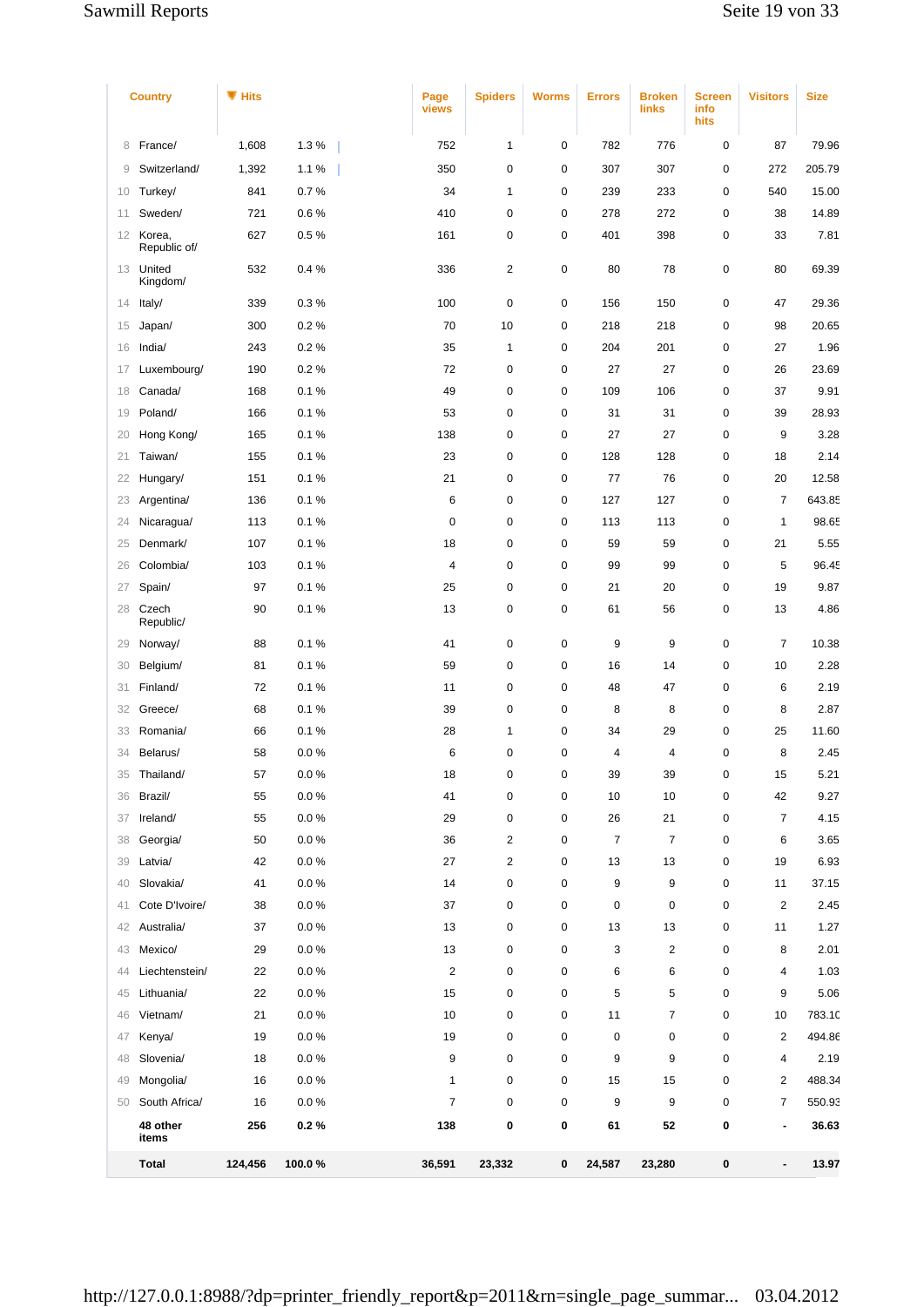# Regions

|    | Item 1 - 100 of 520                     |           |          |               |                |              |               |                        |                               |                 |
|----|-----------------------------------------|-----------|----------|---------------|----------------|--------------|---------------|------------------------|-------------------------------|-----------------|
|    | <b>Region</b>                           | $\P$ Hits |          | Page<br>views | <b>Spiders</b> | <b>Worms</b> | <b>Errors</b> | <b>Broken</b><br>links | <b>Screen</b><br>info<br>hits | <b>Visitors</b> |
| 1  | Austria/Wien/                           | 28,360    | 22.8%    | 6,345         | $\mathbf 0$    | 0            | 4,654         | 3,989                  | 0                             | 2,067           |
| 2  | United States/CA/                       | 17,521    | 14.1%    | 928           | 14,960         | 0            | 1,374         | 1,367                  | 0                             | 311             |
| 3  | Russian Federation/<br>(unknown city)   | 6,716     | 5.4 %    | 294           | 5,913          | 0            | 473           | 470                    | 0                             | 81              |
| 4  | Austria/Niederosterreich/               | 5,689     | 4.6%     | 1,334         | 0              | 0            | 1,218         | 1,006                  | 0                             | 659             |
| 5  | Germany/Bayern/                         | 4,772     | 3.8%     | 2,101         | $\overline{2}$ | 0            | 774           | 774                    | $\mathbf 0$                   | 555             |
| 6  | Ukraine/(unknown city)                  | 4,671     | 3.8%     | 4,455         | 0              | 0            | 172           | 171                    | 0                             | 49              |
| 7  | Germany/Nordrhein-<br>Westfalen/        | 4,269     | 3.4%     | 914           | 0              | 0            | 1,010         | 1,008                  | 0                             | 794             |
| 8  | United States/WA/                       | 3,912     | 3.1%     | 2,329         | 9              | 0            | 1,545         | 1,544                  | 0                             | 543             |
| 9  | Germany/(unknown city)                  | 3,179     | 2.6%     | 2,057         | 4              | 0            | 461           | 424                    | 0                             | 377             |
| 10 | Germany/Baden-<br>Wurttemberg/          | 3,128     | 2.5 %    | 816           | 0              | 0            | 713           | 709                    | 0                             | 504             |
| 11 | Austria/(unknown city)                  | 2,454     | 2.0%     | 551           | $\mathbf 0$    | 0            | 553           | 422                    | 0                             | 316             |
| 12 | United States/(unknown<br>city)         | 2,357     | 1.9%     | 1,062         | 217            | 0            | 1,071         | 1,068                  | 0                             | 262             |
| 13 | United States/MI/                       | 2.089     | 1.7%     | 58            | 1,841          | 0            | 189           | 187                    | $\mathbf 0$                   | 40              |
| 14 | Germany/Niedersachsen/                  | 2,084     | 1.7%     | 505           | $\mathbf 0$    | $\mathbf 0$  | 535           | 532                    | $\mathbf 0$                   | 414             |
| 15 | Netherlands/(unknown<br>city)           | 2,011     | 1.6%     | 1,681         | 0              | 0            | 320           | 318                    | 0                             | 64              |
| 16 | Austria/Oberosterreich/                 | 1,611     | 1.3%     | 397           | $\mathbf 0$    | 0            | 351           | 304                    | 0                             | 238             |
| 17 | Austria/Steiermark/                     | 1,567     | 1.3%     | 395           | $\mathbf 0$    | $\mathbf 0$  | 299           | 276                    | $\mathbf 0$                   | 218             |
| 18 | Germany/Berlin/                         | 1,515     | 1.2%     | 475           | $\mathbf 0$    | 0            | 311           | 307                    | $\mathbf 0$                   | 239             |
| 19 | Germany/Hessen/                         | 1,486     | 1.2%     | 384           | $\mathbf 0$    | 0            | 357           | 357                    | 0                             | 344             |
| 20 | France/(unknown city)                   | 1,482     | 1.2%     | 680           | $\mathbf{1}$   | 0            | 753           | 751                    | $\mathbf 0$                   | 57              |
| 21 | United States/TX/                       | 1,357     | 1.1%     | 874           | 0              | 0            | 404           | 394                    | $\mathbf 0$                   | 90              |
| 22 | Germany/Sachsen/                        | 1,127     | 0.9%     | 253           | 0              | 0            | 277           | 276                    | 0                             | 216             |
| 23 | Germany/Rheinland-<br>Pfalz/            | 1,037     | 0.8%     | 385           | $\mathbf 0$    | 0            | 279           | 279                    | 0                             | 172             |
| 24 | China/Beijing/                          | 919       | 0.7%     | 304           | 348            | 0            | 256           | 256                    | 0                             | 277             |
| 25 | Austria/Karnten/                        | 736       | 0.6%     | 165           | 0              | 0            | 129           | 129                    | 0                             | 88              |
| 26 | Germany/Hamburg/                        | 692       | 0.6%     | 220           | 0              | 0            | 171           | 171                    | 0                             | 125             |
| 27 | Netherlands/Noord-<br>Holland/          | 679       | 0.5%     | 643           | 0              | 0            | 34            | 34                     | 0                             | 16              |
| 28 | Austria/Burgenland/                     | 666       | $0.5 \%$ | 149           | 0              | 0            | 139           | 103                    | $\mathbf 0$                   | 69              |
| 29 | Austria/Tirol/                          | 632       | 0.5%     | 150           | 0              | 0            | 167           | 167                    | $\mathbf 0$                   | 85              |
| 30 | Germany/Thuringen/                      | 590       | 0.5%     | 147           | 0              | 0            | 178           | 178                    | 0                             | 132             |
| 31 | Austria/Salzburg/                       | 563       | 0.5%     | 133           | 0              | 0            | 114           | 102                    | $\pmb{0}$                     | 91              |
| 32 | Germany/Sachsen-<br>Anhalt/             | 548       | 0.4%     | 99            | 0              | 0            | 126           | 126                    | 0                             | 91              |
| 33 | Germany/Brandenburg/                    | 473       | 0.4%     | 108           | 0              | 0            | 109           | 109                    | $\mathbf 0$                   | 93              |
| 34 | Germany/Schleswig-<br>Holstein/         | 466       | 0.4%     | 108           | 0              | 0            | 126           | 126                    | 0                             | 99              |
| 35 | Russian Federation/48/                  | 446       | 0.4%     | 412           | 1              | 0            | 7             | 7                      | $\mathbf 0$                   | 64              |
| 36 | Switzerland/Zurich/                     | 441       | 0.4%     | 80            | 0              | 0            | 111           | 111                    | $\mathbf 0$                   | 71              |
| 37 | Sweden/Jamtlands Lan/                   | 439       | 0.4%     | 217           | 0              | 0            | 222           | 222                    | 0                             | 9               |
| 38 | Korea, Republic of/Soul-<br>t'ukpyolsi/ | 429       | 0.3%     | 117           | 0              | 0            | 248           | 246                    | 0                             | 27              |
| 39 | Turkey/Istanbul/                        | 415       | 0.3%     | 19            | 0              | 0            | 205           | 204                    | 0                             | 187             |
| 40 | United States/FL/                       | 346       | 0.3%     | 318           | 0              | 0            | 26            | 24                     | 0                             | 20              |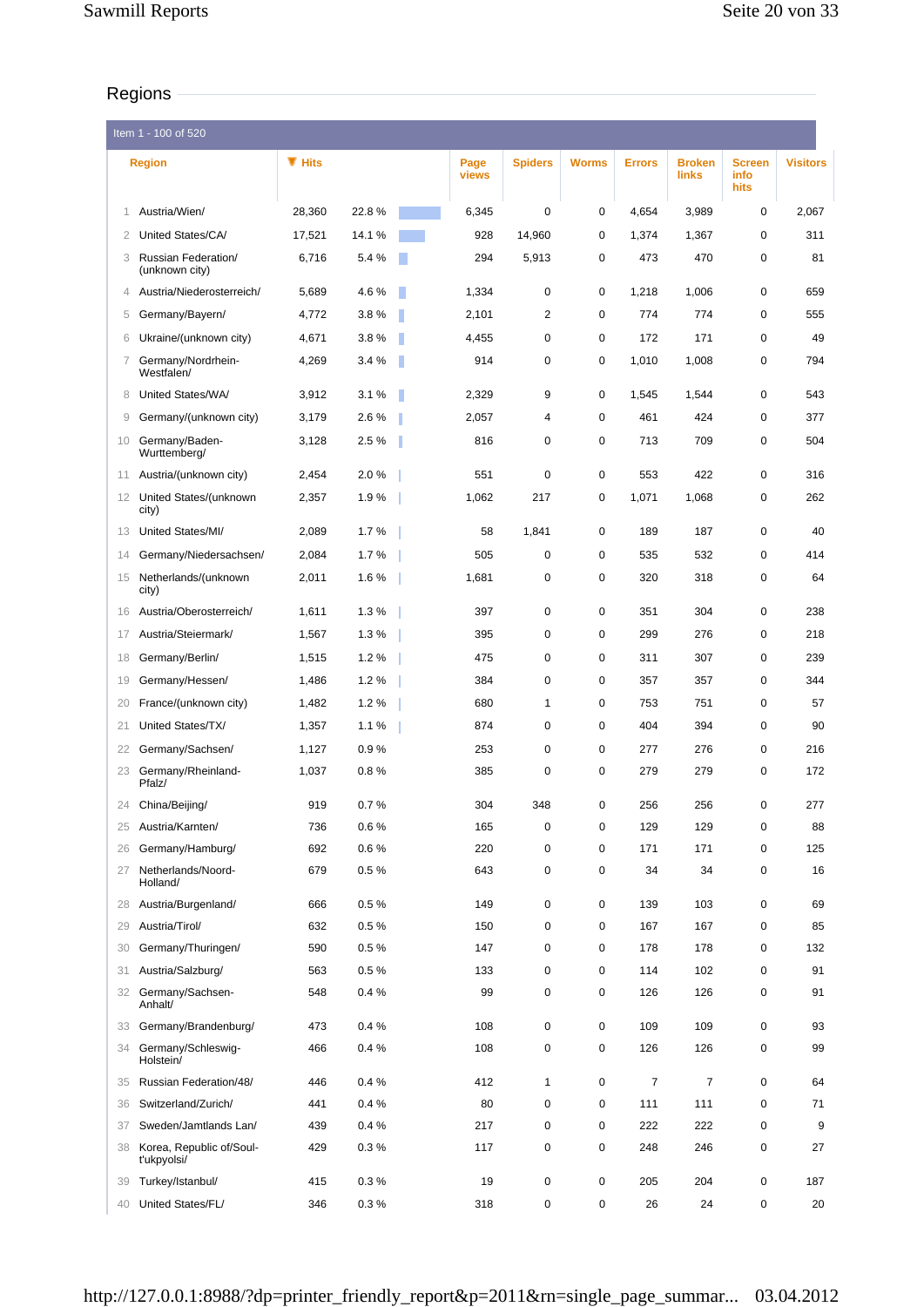|    | <b>Region</b>                              | $\blacksquare$ Hits |      | Page<br>views  | <b>Spiders</b> | <b>Worms</b> | <b>Errors</b>           | <b>Broken</b><br>links  | <b>Screen</b><br>info<br>hits | <b>Visitors</b> |
|----|--------------------------------------------|---------------------|------|----------------|----------------|--------------|-------------------------|-------------------------|-------------------------------|-----------------|
| 41 | Russian Federation/66/                     | 330                 | 0.3% | 55             | $\mathbf 0$    | 0            | 271                     | 271                     | $\mathbf 0$                   | 30              |
| 42 | China/Guangdong/                           | 301                 | 0.2% | 69             | $\mathbf 0$    | 0            | 230                     | 230                     | $\mathbf 0$                   | 40              |
| 43 | Japan/(unknown city)                       | 287                 | 0.2% | 59             | 10             | 0            | 218                     | 218                     | $\mathbf 0$                   | 90              |
| 44 | Germany/Bremen/                            | 255                 | 0.2% | 61             | $\mathbf 0$    | 0            | 98                      | 98                      | $\mathbf 0$                   | 63              |
| 45 | Austria/Vorarlberg/                        | 248                 | 0.2% | 58             | $\mathbf 0$    | 0            | 44                      | 43                      | 0                             | 25              |
| 46 | United States/NY/                          | 238                 | 0.2% | 201            | 0              | 0            | 34                      | 34                      | $\mathbf 0$                   | 43              |
| 47 | Sweden/(unknown city)                      | 236                 | 0.2% | 178            | $\mathbf 0$    | 0            | 50                      | 50                      | $\mathbf 0$                   | 13              |
| 48 | Germany/Mecklenburg-<br>Vorpommern/        | 225                 | 0.2% | 47             | 0              | 0            | 58                      | 58                      | $\mathbf 0$                   | 47              |
| 49 | United Kingdom/Hertford/                   | 216                 | 0.2% | 216            | $\mathbf 0$    | 0            | 0                       | 0                       | 0                             | $\mathbf{1}$    |
| 50 | United States/GA/                          | 206                 | 0.2% | 67             | 0              | 0            | 139                     | 139                     | 0                             | 13              |
| 51 | United States/OH/                          | 201                 | 0.2% | 35             | $\mathbf 0$    | 0            | 12                      | 12                      | $\mathbf 0$                   | 11              |
| 52 | Korea, Republic of/<br>(unknown city)      | 193                 | 0.2% | 40             | $\mathbf 0$    | 0            | 152                     | 151                     | 0                             | 4               |
| 53 | United States/UT/                          | 170                 | 0.1% | 16             | $\mathbf 0$    | 0            | 150                     | 150                     | $\mathbf 0$                   | 12              |
| 54 | Germany/Saarland/                          | 168                 | 0.1% | 37             | $\mathbf 0$    | 0            | 39                      | 39                      | 0                             | 33              |
| 55 | Switzerland/Aargau/                        | 162                 | 0.1% | 36             | $\mathbf 0$    | 0            | 38                      | 38                      | 0                             | 33              |
| 56 | United Kingdom/<br>(unknown city)          | 161                 | 0.1% | 77             | 0              | 0            | 44                      | 42                      | 0                             | 41              |
| 57 | India/Delhi/                               | 157                 | 0.1% | 5              | $\mathbf 0$    | 0            | 152                     | 151                     | 0                             | 6               |
| 58 | United States/IL/                          | 153                 | 0.1% | 70             | $\mathbf 0$    | 0            | 73                      | 73                      | $\mathbf 0$                   | 38              |
| 59 | Italy/(unknown city)                       | 153                 | 0.1% | 11             | $\mathbf 0$    | 0            | 108                     | 106                     | 0                             | 16              |
| 60 | Taiwan/T'ai-pei/                           | 149                 | 0.1% | 22             | $\mathbf 0$    | 0            | 123                     | 123                     | $\mathbf 0$                   | 15              |
| 61 | Hong Kong/Kwai Chung                       | 147                 | 0.1% | 129            | 0              | 0            | 18                      | 18                      | $\mathbf 0$                   | $\overline{4}$  |
| 62 | Switzerland/Basel-Stadt/                   | 143                 | 0.1% | 31             | $\mathbf 0$    | 0            | 27                      | 27                      | $\mathbf 0$                   | 14              |
| 63 | Switzerland/Bern/                          | 140                 | 0.1% | 44             | $\mathbf 0$    | 0            | 25                      | 25                      | 0                             | 36              |
| 64 | Argentina/Distrito Federal/                | 129                 | 0.1% | 4              | $\mathbf 0$    | 0            | 124                     | 124                     | $\mathbf 0$                   | 5               |
| 65 | Switzerland/Fribourg/                      | 124                 | 0.1% | 30             | $\mathbf 0$    | 0            | 30                      | 30                      | $\mathbf 0$                   | 24              |
| 66 | Nicaragua/(unknown city)                   | 113                 | 0.1% | $\mathbf 0$    | 0              | 0            | 113                     | 113                     | $\mathbf 0$                   | $\mathbf{1}$    |
| 67 | United States/DC/                          | 111                 | 0.1% | 22             | $\mathbf 0$    | 0            | 88                      | 88                      | $\mathbf 0$                   | $\overline{7}$  |
| 68 | United States/PA/                          | 108                 | 0.1% | 86             | $\mathbf 0$    | 0            | 21                      | 20                      | $\mathbf 0$                   | 31              |
| 69 | Netherlands/Zuid-Holland/                  | 106                 | 0.1% | 90             | $\mathbf 0$    | 0            | 14                      | 14                      | $\mathbf 0$                   | 9               |
| 70 | Luxembourg/Luxembourg/                     | 103                 | 0.1% | 22             | 0              | 0            | 11                      | 11                      | $\mathbf 0$                   | 13              |
| 71 | China/Jiangxi/                             | 100                 | 0.1% | 9              | 0              | 0            | 91                      | 91                      | 0                             | 3               |
| 72 | Colombia/Antioquia/                        | 98                  | 0.1% | 0              | 0              | 0            | 98                      | 98                      | $\mathbf 0$                   | $\mathbf{1}$    |
| 73 | United States/MO/                          | 94                  | 0.1% | 19             | $\mathbf 0$    | 0            | 75                      | 75                      | $\mathbf 0$                   | 11              |
| 74 | United States/NJ/                          | 85                  | 0.1% | 44             | $\mathbf{1}$   | 0            | 39                      | 36                      | 0                             | 18              |
| 75 | Canada/ON/                                 | 84                  | 0.1% | 9              | 0              | 0            | 72                      | 72                      | $\mathbf 0$                   | 9               |
| 76 | United States/IA/                          | 83                  | 0.1% | 33             | 0              | 0            | $\overline{\mathbf{c}}$ | $\overline{\mathbf{c}}$ | 0                             | 25              |
| 77 | Ukraine/Kyyivs'ka Oblast'/                 | 83                  | 0.1% | 27             | 0              | 0            | 15                      | 11                      | 0                             | 12              |
| 78 | Switzerland/(unknown<br>city)              | 81                  | 0.1% | 29             | 0              | 0            | 15                      | 15                      | 0                             | 21              |
| 79 | Netherlands/Gelderland/                    | 73                  | 0.1% | 57             | $\mathbf 0$    | 0            | 15                      | 15                      | 0                             | 4               |
| 80 | France/Ile-de-France/                      | 73                  | 0.1% | 57             | 0              | 0            | 9                       | 7                       | $\mathbf 0$                   | 17              |
| 81 | Russian Federation/75/                     | 73                  | 0.1% | 61             | 0              | 0            | 12                      | 0                       | 0                             | 3               |
|    | 82 Luxembourg/(unknown<br>city)            | 72                  | 0.1% | 47             | 0              | 0            | 9                       | 9                       | 0                             | 10              |
| 83 | United States/AZ/                          | 69                  | 0.1% | 32             | $\mathbf{1}$   | 0            | 36                      | 33                      | 0                             | 21              |
| 84 | Hungary/(unknown city)                     | 68                  | 0.1% | $\overline{4}$ | 0              | 0            | 53                      | 52                      | 0                             | 5               |
| 85 | Belgium/Brussels<br>Hoofdstedelijk Gewest/ | 67                  | 0.1% | 57             | 0              | 0            | 9                       | 9                       | 0                             | 4               |
| 86 | United States/WI/                          | 66                  | 0.1% | 64             | 0              | 0            | 2                       | 2                       | 0                             | 4               |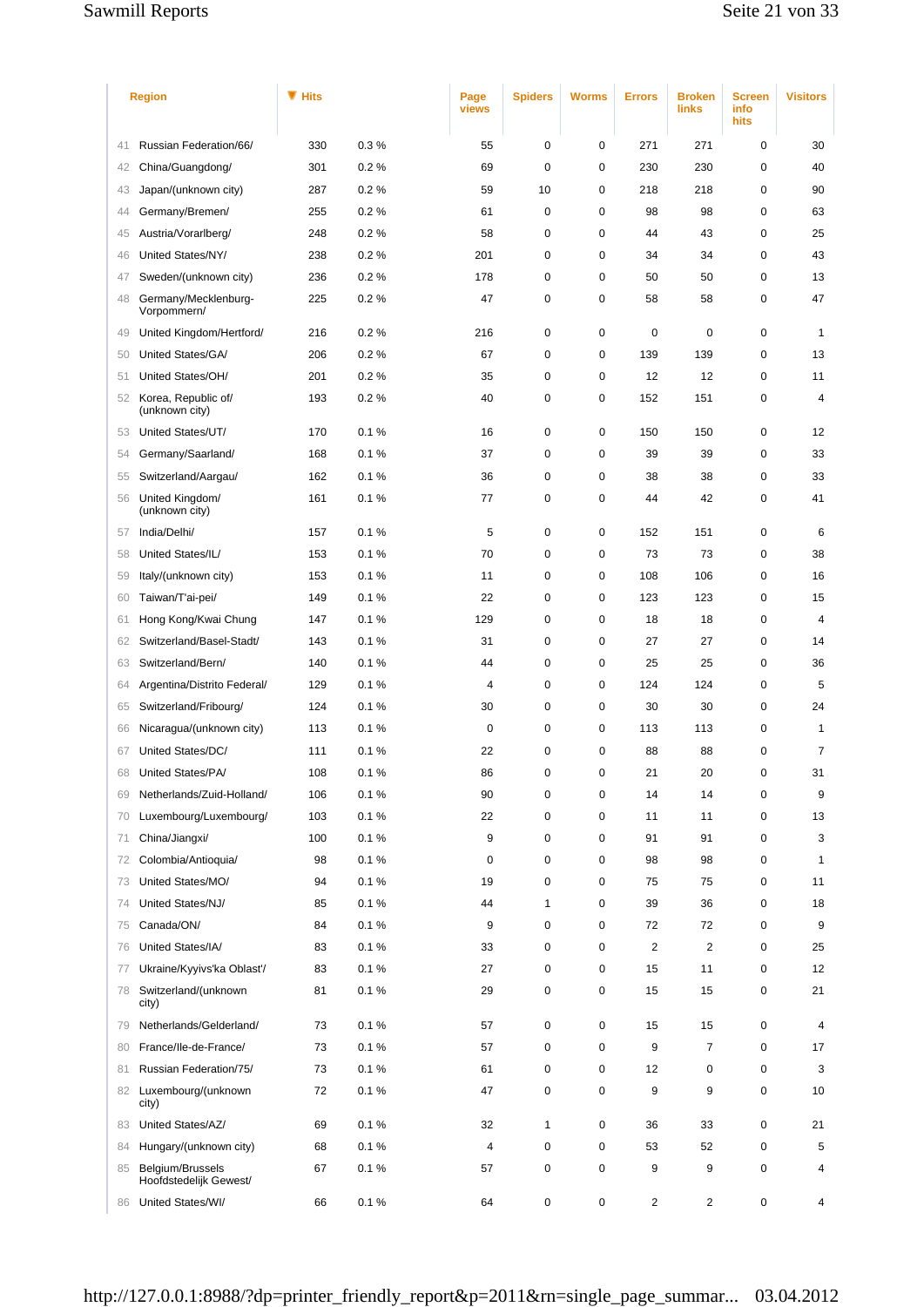|     | <b>Region</b>                             | $\P$ Hits |        | Page<br>views | <b>Spiders</b> | <b>Worms</b> | <b>Errors</b>  | <b>Broken</b><br>links | <b>Screen</b><br>info<br>hits | <b>Visitors</b> |
|-----|-------------------------------------------|-----------|--------|---------------|----------------|--------------|----------------|------------------------|-------------------------------|-----------------|
| 87  | Norway/Hordaland/                         | 66        | 0.1%   | 23            | 0              | $\Omega$     | 6              | 6                      | 0                             | 3               |
| 88  | Turkey/Ankara/                            | 65        | 0.1%   | 1             | 0              | 0            | 1              | 0                      | $\mathbf 0$                   | 63              |
| 89  | Poland/80/                                | 64        | 0.1%   | 15            | 0              | $\mathbf 0$  | $\overline{2}$ | 2                      | $\mathbf 0$                   | $\overline{2}$  |
| 90  | Italy/Campania/                           | 62        | 0.0%   | 54            | 0              | 0            | 8              | 8                      | $\mathbf 0$                   | 1               |
| 91  | Russian Federation/84/                    | 60        | 0.0%   | 60            | 0              | 0            | 0              | 0                      | $\mathbf 0$                   | $\overline{2}$  |
| 92  | Finland/(unknown city)                    | 57        | 0.0%   | 5             | 0              | $\mathbf 0$  | 40             | 39                     | 0                             | 1               |
| 93  | Italy/Trentino-Alto Adige/                | 57        | 0.0%   | 14            | $\Omega$       | 0            | 12             | 12                     | $\Omega$                      | 8               |
| 94  | Thailand/Krung Thep/                      | 55        | 0.0%   | 16            | 0              | $\mathbf 0$  | 39             | 39                     | $\mathbf 0$                   | 13              |
| 95  | Ireland/(unknown city)                    | 55        | 0.0%   | 29            | 0              | $\mathbf 0$  | 26             | 21                     | $\mathbf 0$                   | $\overline{7}$  |
| 96  | United<br>Kingdom/Newcastle upon<br>Tyne/ | 51        | 0.0%   | 5             | 0              | $\mathbf 0$  | 4              | 4                      | $\mathbf 0$                   | 4               |
| 97  | Switzerland/Sankt Gallen/                 | 50        | 0.0%   | 14            | 0              | $\mathbf 0$  | 6              | 6                      | $\mathbf 0$                   | 12              |
| 98  | Turkey/(unknown city)                     | 49        | 0.0%   | 5             | 0              | $\mathbf 0$  | 22             | 19                     | $\mathbf 0$                   | 30              |
| 99  | Czech Republic/(unknown<br>city)          | 47        | 0.0%   | 4             | 0              | $\mathbf 0$  | 42             | 41                     | $\mathbf 0$                   | 4               |
| 100 | Canada/QC/                                | 47        | 0.0%   | 29            | 0              | $\mathbf 0$  | 14             | 11                     | $\mathbf 0$                   | 17              |
|     | 420 other items                           | 3,095     | 2.5%   | 1,288         | 24             | 0            | 848            | 801                    | $\bf{0}$                      |                 |
|     | <b>Total</b>                              | 124,456   | 100.0% | 36,591        | 23,332         | 0            | 24,587         | 23,280                 | $\bf{0}$                      |                 |

# **Cities**

|    | Item 1 - 50 of 2782                     |           |       |               |                |              |               |                               |                               |
|----|-----------------------------------------|-----------|-------|---------------|----------------|--------------|---------------|-------------------------------|-------------------------------|
|    | <b>City</b>                             | $\P$ Hits |       | Page<br>views | <b>Spiders</b> | <b>Worms</b> | <b>Errors</b> | <b>Broken</b><br><b>links</b> | <b>Screen</b><br>info<br>hits |
| 1  | Austria/Wien/Vienna                     | 28,358    | 22.8% | 6,344         | 0              | 0            | 4,653         | 3,988                         | 0                             |
| 2  | United States/CA/Mountain View          | 9,214     | 7.4 % | 127           | 8,334          | $\mathbf 0$  | 570           | 565                           | $\mathbf 0$                   |
| 3  | United States/CA/Sunnyvale              | 7,125     | 5.7%  | 65            | 6,490          | $\mathbf 0$  | 570           | 570                           | $\mathbf 0$                   |
| 4  | Russian Federation/(unknown city)       | 6,716     | 5.4 % | 294           | 5,913          | 0            | 473           | 470                           | $\mathbf 0$                   |
| 5  | Ukraine/(unknown city)                  | 4,671     | 3.8%  | 4,455         | 0              | $\mathbf 0$  | 172           | 171                           | $\mathbf 0$                   |
| 6  | Germany/(unknown city)                  | 3,179     | 2.6%  | 2,057         | 4              | $\mathbf 0$  | 461           | 424                           | $\mathbf 0$                   |
| 7  | Austria/(unknown city)                  | 2.454     | 2.0%  | 551           | $\mathbf 0$    | 0            | 553           | 422                           | $\mathbf 0$                   |
| 8  | United States/(unknown city)            | 2,357     | 1.9%  | 1,062         | 217            | 0            | 1,071         | 1,068                         | $\mathbf 0$                   |
| 9  | Netherlands/(unknown city)              | 2,011     | 1.6%  | 1,681         | 0              | $\mathbf 0$  | 320           | 318                           | $\mathbf 0$                   |
| 10 | United States/MI/Coldwater              | 1.989     | 1.6%  | 0             | 1.841          | $\mathbf 0$  | 148           | 146                           | $\mathbf 0$                   |
| 11 | United States/WA/Redmond                | 1,943     | 1.6%  | 1,082         | 9              | $\mathbf 0$  | 852           | 852                           | $\mathbf 0$                   |
| 12 | Germany/Bayern/Nürnberg                 | 1,731     | 1.4%  | 1,491         | 2              | $\mathbf 0$  | 57            | 57                            | $\mathbf 0$                   |
| 13 | France/(unknown city)                   | 1,482     | 1.2%  | 680           | $\mathbf{1}$   | 0            | 753           | 751                           | $\mathbf 0$                   |
| 14 | Germany/Berlin/Berlin                   | 1,453     | 1.2%  | 462           | 0              | $\mathbf 0$  | 300           | 296                           | $\mathbf 0$                   |
| 15 | United States/TX/Houston                | 1,133     | 0.9%  | 804           | $\Omega$       | $\mathbf 0$  | 322           | 322                           | $\Omega$                      |
| 16 | United States/WA/Bellevue               | 1,129     | 0.9%  | 659           | $\mathbf 0$    | $\Omega$     | 470           | 470                           | $\mathbf 0$                   |
| 17 | China/Beijing/Beijing                   | 919       | 0.7%  | 304           | 348            | $\mathbf 0$  | 256           | 256                           | $\mathbf 0$                   |
| 18 | Austria/Steiermark/Graz                 | 874       | 0.7%  | 217           | $\mathbf 0$    | $\mathbf 0$  | 127           | 119                           | $\mathbf 0$                   |
| 19 | United States/WA/Seattle                | 833       | 0.7%  | 583           | 0              | $\mathbf 0$  | 221           | 220                           | $\mathbf 0$                   |
| 20 | Germany/Hamburg/Hamburg                 | 684       | 0.5%  | 217           | $\mathbf 0$    | $\mathbf 0$  | 168           | 168                           | $\mathbf 0$                   |
| 21 | Netherlands/Noord-<br>Holland/Amsterdam | 679       | 0.5%  | 643           | 0              | $\mathbf 0$  | 34            | 34                            | $\mathbf 0$                   |
| 22 | Austria/Niederosterreich/Schwechat      | 639       | 0.5%  | 118           | 0              | 0            | 47            | 46                            | $\mathbf 0$                   |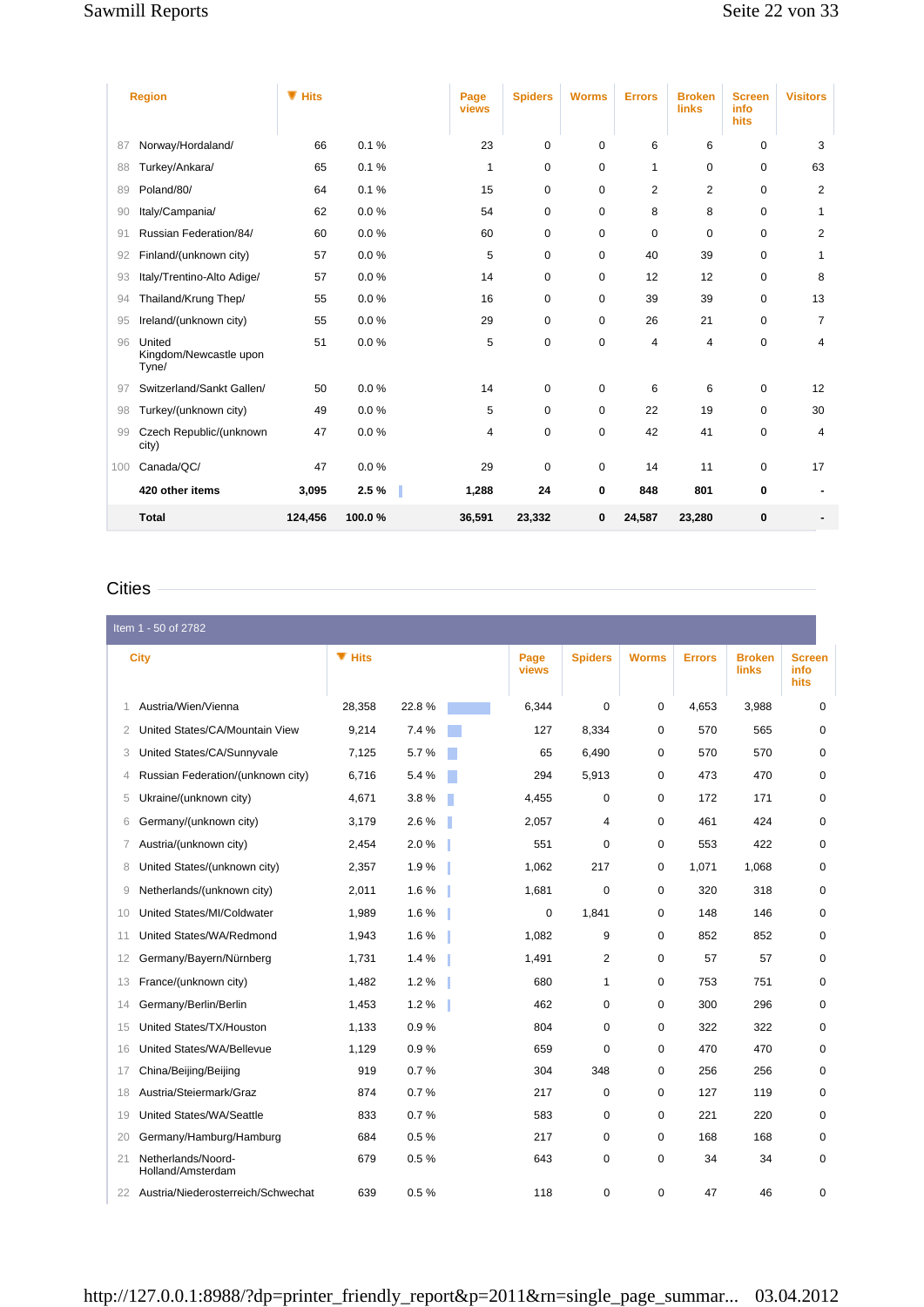|    | City                                           | $\P$ Hits |        | Page<br>views | <b>Spiders</b> | <b>Worms</b> | <b>Errors</b> | <b>Broken</b><br><b>links</b> | <b>Screen</b><br>info<br>hits |
|----|------------------------------------------------|-----------|--------|---------------|----------------|--------------|---------------|-------------------------------|-------------------------------|
| 23 | Germany/Bayern/Munich                          | 633       | 0.5%   | 126           | 0              | 0            | 182           | 182                           | 0                             |
| 24 | United States/CA/Santa Clara                   | 545       | 0.4%   | 500           | $\mathbf 0$    | 0            | 45            | 45                            | $\mathbf 0$                   |
| 25 | Russian Federation/48/Moscow                   | 446       | 0.4%   | 412           | 1              | 0            | 7             | 7                             | $\mathbf 0$                   |
| 26 | Sweden/Jamtlands Lan/Östersund                 | 439       | 0.4%   | 217           | $\mathbf 0$    | 0            | 222           | 222                           | $\mathbf 0$                   |
| 27 | Korea, Republic of/Soul-<br>t'ukpyolsi/Seoul   | 428       | 0.3%   | 117           | $\mathbf 0$    | 0            | 247           | 245                           | $\mathbf 0$                   |
| 28 | Turkey/Istanbul/Istanbul                       | 410       | 0.3%   | 19            | $\mathbf 0$    | 0            | 205           | 204                           | $\mathbf 0$                   |
| 29 | Germany/Nordrhein-Westfalen/Köln               | 390       | 0.3%   | 80            | $\mathbf 0$    | 0            | 90            | 90                            | $\mathbf 0$                   |
| 30 | Austria/Salzburg/Salzburg                      | 390       | 0.3%   | 88            | $\mathbf 0$    | 0            | 84            | 73                            | 0                             |
|    | 31 Germany/Baden-<br>Wurttemberg/Leopoldshafen | 353       | 0.3%   | 243           | $\mathbf 0$    | 0            | 10            | 10                            | $\mathbf 0$                   |
|    | 32 Russian Federation/66/Saint<br>Petersburg   | 330       | 0.3%   | 55            | 0              | 0            | 271           | 271                           | $\mathbf 0$                   |
|    | 33 Germany/Baden-<br>Wurttemberg/Stuttgart     | 329       | 0.3%   | 79            | 0              | 0            | 91            | 91                            | $\mathbf 0$                   |
| 34 | United States/FL/Miami                         | 305       | 0.2%   | 302           | $\mathbf 0$    | 0            | 3             | 3                             | $\mathbf 0$                   |
| 35 | Austria/Oberosterreich/Linz                    | 298       | 0.2%   | 74            | $\mathbf 0$    | 0            | 76            | 59                            | $\mathbf 0$                   |
| 36 | Germany/Sachsen/Leipzig                        | 289       | 0.2%   | 73            | $\mathbf 0$    | 0            | 81            | 81                            | $\mathbf 0$                   |
| 37 | Japan/(unknown city)                           | 287       | 0.2%   | 59            | 10             | 0            | 218           | 218                           | $\mathbf 0$                   |
| 38 | Austria/Niederosterreich/Hirtenberg            | 285       | 0.2%   | 71            | $\mathbf 0$    | 0            | 66            | 31                            | $\mathbf 0$                   |
| 39 | Austria/Karnten/Klagenfurt                     | 283       | 0.2 %  | 68            | 0              | 0            | 68            | 68                            | 0                             |
| 40 | Germany/Rheinland-Pfalz/Trier                  | 273       | 0.2%   | 197           | $\mathbf 0$    | 0            | 62            | 62                            | $\mathbf 0$                   |
| 41 | Sweden/(unknown city)                          | 236       | 0.2%   | 178           | $\mathbf 0$    | 0            | 50            | 50                            | $\mathbf 0$                   |
| 42 | Austria/Tirol/Innsbruck                        | 234       | 0.2%   | 58            | 0              | 0            | 52            | 52                            | $\mathbf 0$                   |
| 43 | Germany/Bremen/Bremen                          | 233       | 0.2%   | 57            | $\mathbf 0$    | 0            | 91            | 91                            | $\mathbf 0$                   |
| 44 | Germany/Hessen/Frankfurt Am<br>Main            | 230       | 0.2%   | 97            | $\mathbf 0$    | 0            | 47            | 47                            | $\mathbf 0$                   |
| 45 | United States/CA/Los Angeles                   | 229       | 0.2%   | 102           | $\overline{7}$ | 0            | 50            | 48                            | $\mathbf 0$                   |
| 46 | Germany/Niedersachsen/Osnabrück                | 226       | 0.2%   | 40            | $\mathbf 0$    | 0            | 53            | 53                            | $\mathbf 0$                   |
| 47 | Germany/Bayern/Nuremberg                       | 216       | 0.2%   | 37            | 0              | 0            | 42            | 42                            | 0                             |
| 48 | United<br>Kingdom/Hertford/Rickmansworth       | 216       | 0.2%   | 216           | $\mathbf 0$    | 0            | $\mathbf 0$   | $\mathbf 0$                   | $\mathbf 0$                   |
|    | 49 Germany/Sachsen-<br>Anhalt/Magdeburg        | 216       | 0.2%   | 36            | 0              | 0            | 59            | 59                            | $\mathbf 0$                   |
|    | 50 Germany/Nordrhein-<br>Westfalen/Essen       | 202       | 0.2%   | 72            | $\mathsf 0$    | 0            | 54            | 53                            | $\mathbf 0$                   |
|    | 2732 other items                               | 33,932    | 27.3%  | 9,022         | 155            | 0            | 9,463         | 9,090                         | 0                             |
|    | <b>Total</b>                                   | 124,456   | 100.0% | 36,591        | 23,332         | 0            | 24,587        | 23,280                        | 0                             |

# Organizations -

| Item $1 - 1$ of 1         |           |        |      |        |                |              |               |                        |                             |
|---------------------------|-----------|--------|------|--------|----------------|--------------|---------------|------------------------|-----------------------------|
| <b>Organization</b>       | $\P$ Hits |        | Page | views  | <b>Spiders</b> | <b>Worms</b> | <b>Errors</b> | <b>Broken</b><br>links | <b>Scre</b><br>info<br>hits |
| (unknown<br>organization) | 124,456   | 100.0% |      | 36,591 | 23,332         | 0            | 24,587        | 23,280                 |                             |
| <b>Total</b>              | 124,456   | 100.0% |      | 36,591 | 23,332         | 0            | 24,587        | 23,280                 |                             |

ISPs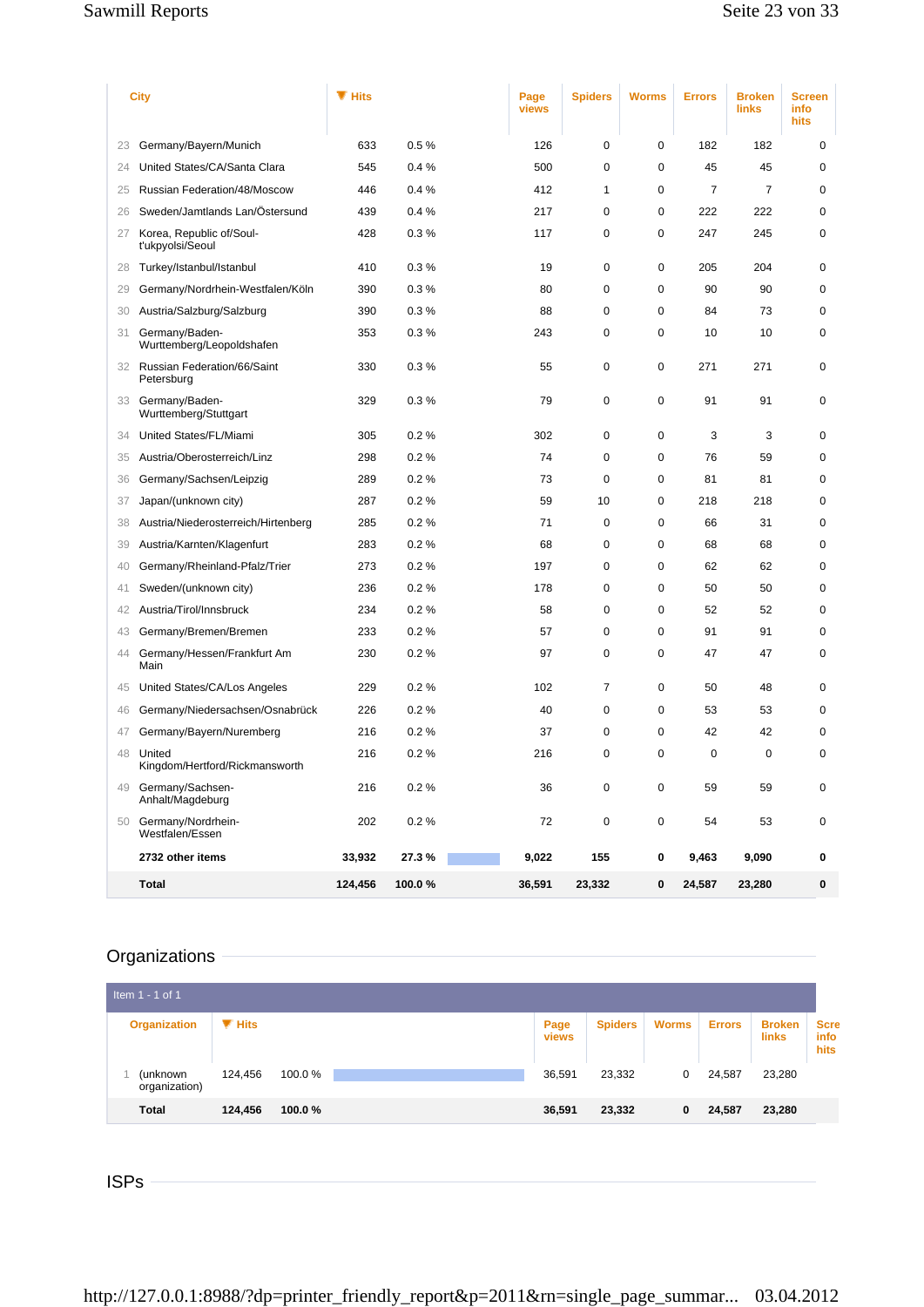| Item 1 - 1 of 1  |           |        |               |                |              |               |                        |                                      |
|------------------|-----------|--------|---------------|----------------|--------------|---------------|------------------------|--------------------------------------|
| <b>ISP</b>       | $\P$ Hits |        | Page<br>views | <b>Spiders</b> | <b>Worms</b> | <b>Errors</b> | <b>Broken</b><br>links | <b>Screen</b><br><b>info</b><br>hits |
| (unknown<br>ISP) | 124,456   | 100.0% | 36,591        | 23,332         | 0            | 24,587        | 23,280                 | 0                                    |
| <b>Total</b>     | 124,456   | 100.0% | 36,591        | 23,332         | 0            | 24,587        | 23,280                 | $\mathbf 0$                          |

## Domains

| Item 1 - 1 of 1     |                           |        |               |                |              |               |                        |                                      |
|---------------------|---------------------------|--------|---------------|----------------|--------------|---------------|------------------------|--------------------------------------|
| <b>Domain</b>       | $\blacktriangledown$ Hits |        | Page<br>views | <b>Spiders</b> | <b>Worms</b> | <b>Errors</b> | <b>Broken</b><br>links | <b>Screen</b><br>info<br><b>hits</b> |
| (unknown<br>domain) | 124,456                   | 100.0% | 36,591        | 23,332         | 0            | 24,587        | 23,280                 | $\mathbf 0$                          |
| <b>Total</b>        | 124,456                   | 100.0% | 36,591        | 23,332         | 0            | 24,587        | 23,280                 | $\mathbf 0$                          |

#### Authenticated users

| Item $1 - 1$ of 1            |           |        |                      |                |              |               |                        |                            |
|------------------------------|-----------|--------|----------------------|----------------|--------------|---------------|------------------------|----------------------------|
| <b>Authenticated</b><br>user | $\P$ Hits |        | Page<br><b>views</b> | <b>Spiders</b> | <b>Worms</b> | <b>Errors</b> | <b>Broken</b><br>links | <b>Scr</b><br>info<br>hits |
| (not<br>authenticated)       | 124,456   | 100.0% | 36,591               | 23,332         | 0            | 24,587        | 23,280                 |                            |
| <b>Total</b>                 | 124,456   | 100.0% | 36,591               | 23,332         | 0            | 24,587        | 23,280                 |                            |

#### Screen dimensions

| Item $1 - 1$ of 1           |           |        |               |                |              |               |                        |                                      |
|-----------------------------|-----------|--------|---------------|----------------|--------------|---------------|------------------------|--------------------------------------|
| <b>Screen</b><br>dimensions | $\P$ Hits |        | Page<br>views | <b>Spiders</b> | <b>Worms</b> | <b>Errors</b> | <b>Broken</b><br>links | <b>Screen</b><br><b>info</b><br>hits |
| $(-) \times (-)$            | 124,456   | 100.0% | 36,591        | 23,332         | 0            | 24,587        | 23,280                 | $\mathbf 0$                          |
| <b>Total</b>                | 124,456   | 100.0% | 36,591        | 23,332         | 0            | 24,587        | 23,280                 | $\mathbf 0$                          |

# Screen depths

| Item $1 - 1$ of 1      |           |        |  |               |                |              |               |                               |                               |          |  |
|------------------------|-----------|--------|--|---------------|----------------|--------------|---------------|-------------------------------|-------------------------------|----------|--|
| <b>Screen</b><br>depth | $\P$ Hits |        |  | Page<br>views | <b>Spiders</b> | <b>Worms</b> | <b>Errors</b> | <b>Broken</b><br><b>links</b> | <b>Screen</b><br>info<br>hits | <b>V</b> |  |
| $(-)$                  | 124,456   | 100.0% |  | 36,591        | 23,332         | $\mathbf{0}$ | 24,587        | 23,280                        | 0                             |          |  |
| Total                  | 124,456   | 100.0% |  | 36,591        | 23,332         | $\bf{0}$     | 24,587        | 23,280                        | 0                             |          |  |

#### Web browsers

Item 1 - 10 of 141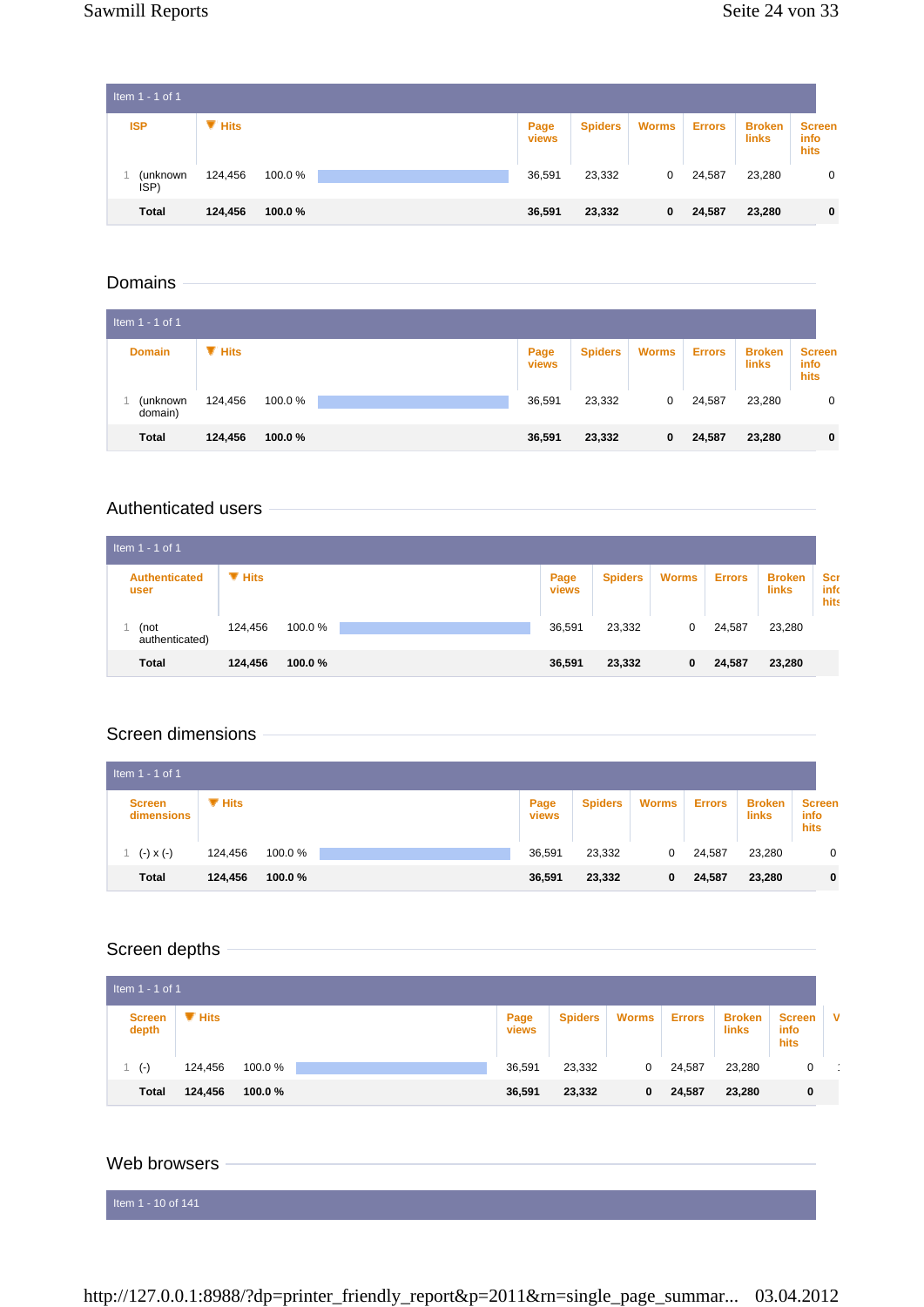|                | <b>Web browser</b>                                           | $\P$ Hits |        |    | Page<br>views | <b>Spiders</b> | <b>Worms</b> | <b>Errors</b> | <b>Broken</b><br>links | <b>Screen</b><br>info<br>hits | <b>Visitors</b> | <b>Size</b> |
|----------------|--------------------------------------------------------------|-----------|--------|----|---------------|----------------|--------------|---------------|------------------------|-------------------------------|-----------------|-------------|
|                | Firefox/3.                                                   | 17,612    | 17.8%  |    | 3,833         | $\mathbf 0$    | 0            | 5,163         | 5,160                  | $\mathbf 0$                   | 2,668           | 2.88 G      |
| $\overline{2}$ | Unknown<br>Mozilla/5.                                        | 15,134    | 15.3%  |    | 11,551        | 0              | 0            | 3,537         | 3,537                  | $\mathbf 0$                   | 589             | 396.17 M    |
| 3              | Internet<br>Explorer/8.                                      | 13,652    | 13.8%  |    | 3,078         | 0              | 0            | 1,535         | 1,531                  | $\mathbf 0$                   | 1,662           | 1.84 G      |
| $\overline{4}$ | Internet<br>Explorer/7.                                      | 8,558     | 8.6%   |    | 2,353         | $\mathbf 0$    | 0            | 471           | 468                    | $\mathbf 0$                   | 984             | 1.82 G      |
| 5              | unknown<br>(possible<br>spider)/unknown<br>(possible spider) | 4,870     | 4.9%   | r. | 1,224         | 0              | 0            | 3,384         | 2,423                  | $\mathbf 0$                   | 889             | 45.87 M     |
| 6              | Firefox/4.                                                   | 3,773     | 3.8%   | П  | 853           | $\mathbf 0$    | $\mathbf 0$  | 958           | 955                    | $\mathbf 0$                   | 540             | 647.40 M    |
|                | Firefox/8.                                                   | 3,171     | 3.2%   | Г  | 648           | $\mathbf 0$    | 0            | 1,278         | 1,278                  | $\mathbf 0$                   | 364             | 376.42 M    |
| 8              | Safari/533.                                                  | 2,944     | 3.0%   |    | 729           | $\mathbf 0$    | 0            | 425           | 423                    | $\mathbf 0$                   | 429             | 733.71 M    |
| 9              | Internet<br>Explorer/6.                                      | 2,622     | 2.6%   | ı  | 1,560         | 0              | 0            | 576           | 573                    | 0                             | 675             | 394.02 M    |
| 10             | Firefox/7.                                                   | 2,291     | 2.3%   | ı  | 454           | $\mathbf 0$    | 0            | 661           | 661                    | $\mathbf 0$                   | 368             | 374.75 M    |
|                | 131 other items                                              | 24,381    | 24.6%  |    | 10,308        | $\mathbf 0$    | 0            | 4,483         | 4,162                  | $\mathbf 0$                   | $\blacksquare$  | 2.93 G      |
|                | <b>Total</b>                                                 | 99,008    | 100.0% |    | 36,591        | $\bf{0}$       | 0            | 22,471        | 21,171                 | $\bf{0}$                      |                 | 12.37 G     |

# Operating systems

|                | Item 1 - 10 of 72          |           |        |      |               |                |              |               |                        |                               |                 |             |
|----------------|----------------------------|-----------|--------|------|---------------|----------------|--------------|---------------|------------------------|-------------------------------|-----------------|-------------|
|                | <b>Operating</b><br>system | $\P$ Hits |        |      | Page<br>views | <b>Spiders</b> | <b>Worms</b> | <b>Errors</b> | <b>Broken</b><br>links | <b>Screen</b><br>info<br>hits | <b>Visitors</b> | <b>Size</b> |
|                | unknown                    | 51,594    | 41.5%  |      | 17,415        | 23,237         | $\mathbf 0$  | 10,168        | 8,884                  | 0                             | 2,598           | 2.30        |
| $\overline{2}$ | Windows<br>XP              | 29,716    | 23.9%  |      | 8,637         | $\mathbf 0$    | $\mathbf 0$  | 4,754         | 4,744                  | $\mathbf 0$                   | 3,788           | 4.34        |
| 3              | Windows<br>$\overline{7}$  | 20,769    | 16.7%  |      | 4,540         | $\mathbf 0$    | $\mathbf 0$  | 5,618         | 5,609                  | $\mathbf 0$                   | 3,114           | 3.05        |
| $\overline{4}$ | Windows<br>Vista           | 11,031    | 8.9%   |      | 2,445         | $\pmb{0}$      | $\mathbf 0$  | 2,107         | 2,107                  | 0                             | 1,516           | 2.06        |
| 5              | Macintosh                  | 6,156     | 4.9%   | a li | 1,459         | $\mathbf 0$    | $\mathbf 0$  | 946           | 944                    | $\mathbf 0$                   | 841             | 1.39        |
| 6              | Linux                      | 1,463     | 1.2%   |      | 628           | $\mathbf 0$    | $\mathbf 0$  | 187           | 186                    | $\mathbf 0$                   | 257             | 262.14      |
|                | Windows<br>2003            | 605       | 0.5%   |      | 302           | $\mathbf 0$    | $\mathbf 0$  | 74            | 74                     | $\mathbf 0$                   | 123             | 85.21       |
| 8              | Windows<br>98              | 514       | 0.4%   |      | 131           | $\mathbf 0$    | $\mathbf 0$  | 368           | 368                    | $\mathbf 0$                   | 73              | 7.96        |
| 9              | Windows<br>2000            | 390       | 0.3%   |      | 188           | 6              | $\mathbf 0$  | 68            | 68                     | $\mathbf 0$                   | 152             | 74.65       |
| 10             | Win64                      | 271       | 0.2%   |      | 92            | $\mathbf 0$    | $\mathbf 0$  | 30            | 30                     | $\mathbf 0$                   | 65              | 58.17       |
|                | 62 other<br>items          | 1,947     | 1.6 %  |      | 754           | 89             | $\mathbf 0$  | 267           | 266                    | 0                             | ٠               | 367.88      |
|                | <b>Total</b>               | 124,456   | 100.0% |      | 36,591        | 23,332         | 0            | 24,587        | 23,280                 | 0                             | ٠               | 13.97       |

# Referrers

| Item 1 - 50 of 938 |           |       |               |                |              |               |                       |
|--------------------|-----------|-------|---------------|----------------|--------------|---------------|-----------------------|
| <b>Referrer</b>    | $\P$ Hits |       | Page<br>views | <b>Spiders</b> | <b>Worms</b> | <b>Errors</b> | <b>Broke</b><br>links |
| (empty)            | 69,644    | 56.0% | 22,219        | 23,139         |              | 23,281        | 21,97                 |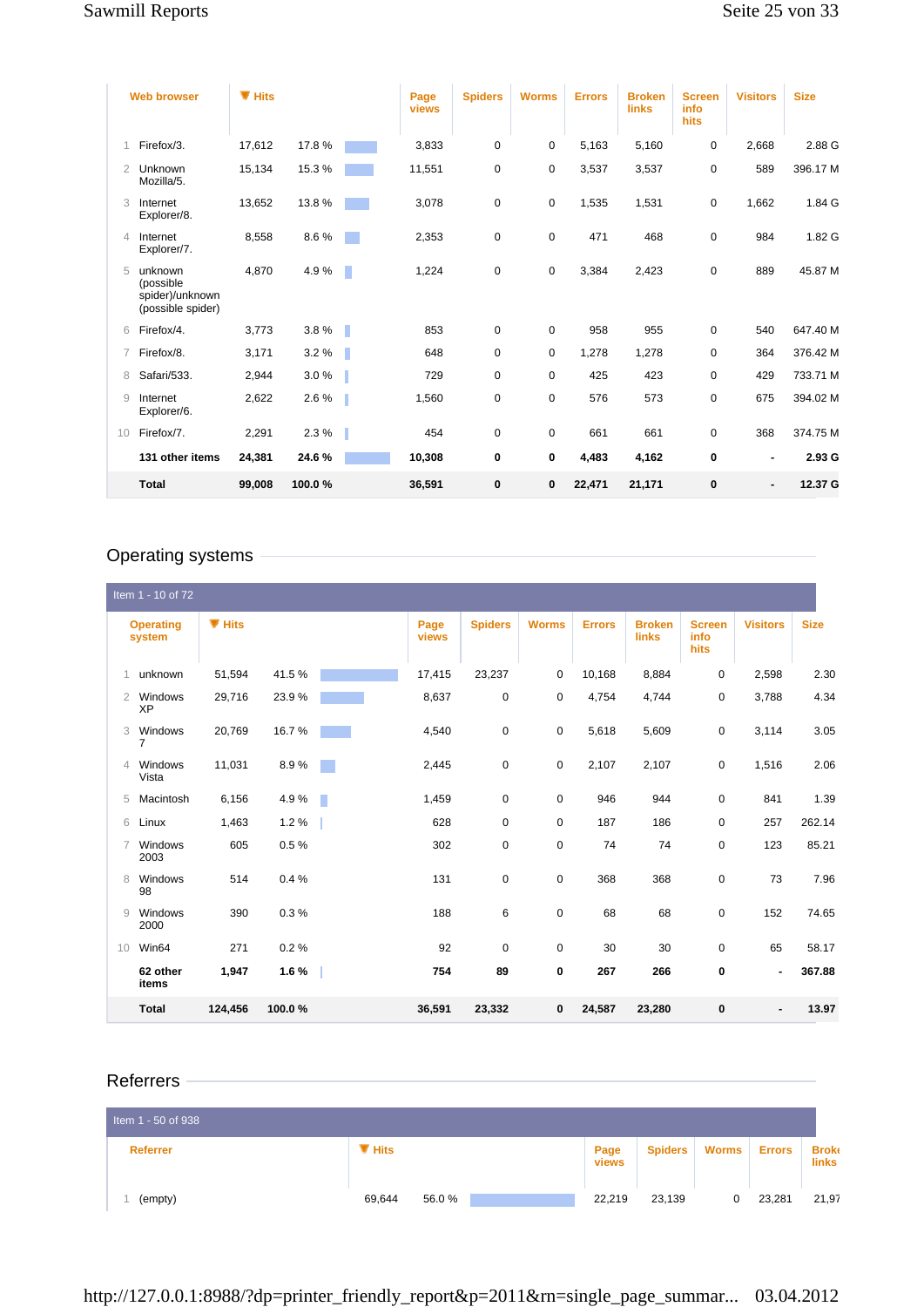|                | <b>Referrer</b>                         | $\P$ Hits |           | Page<br>views | <b>Spiders</b> | <b>Worms</b> | <b>Errors</b>       | <b>Broke</b><br><b>links</b> |
|----------------|-----------------------------------------|-----------|-----------|---------------|----------------|--------------|---------------------|------------------------------|
| $\overline{2}$ | http://epsy15.psy.univie.ac.at/         | 43,046    | 34.6%     | 4,291         | 190            | 0            | 929                 | 92                           |
| 3              | http://www.google.de/                   | 3,210     | 2.6%      | 2,965         | 0              | 0            | $\overline{7}$      |                              |
|                | http://www.google.at/                   | 1,858     | 1.5%      | 1,714         | 0              | 0            | 5                   |                              |
| 5              | http://online.univie.ac.at/             | 1,171     | 0.9%      | 1,171         | $\pmb{0}$      | 0            | 0                   |                              |
| 6              | http://www.cixmekan.com/                | 588       | 0.5%      | $\pmb{0}$     | 1              | 0            | 0                   |                              |
| 7              | http://www.google.com/                  | 472       | 0.4%      | 425           | 0              | 0            | $\mathbf{1}$        |                              |
| 8              | http://www.univie.ac.at/                | 357       | 0.3%      | 357           | 0              | 0            | $\mathbf 0$         |                              |
| 9              | http://www.google.ch/                   | 260       | 0.2%      |               |                | 0            | 0                   |                              |
|                |                                         |           |           | 223           | 0              |              |                     |                              |
| 10             | http://homepage.univie.ac.at/           | 259       | 0.2%      | 259           | 0              | 0            | 0                   |                              |
| 11             | http://scholar.google.de/               | 175       | 0.1%      | 175           | 0              | 0            | 0                   |                              |
| 12             | http://www.zpid.de/                     | 164       | 0.1%      | 164           | 0              | 0            | $\mathbf 0$         |                              |
| 13             | http://www.bing.com/                    | 142       | 0.1%      | 132           | 0              | 0            | 0                   |                              |
| 14             | http://tvbest.net/                      | 128       | 0.1%      | 128           | 0              | 0            | $\mathbf 0$         |                              |
| 15             | http://dftreegfggfsdffx.com             | 123       | 0.1%      | 0             | 0              | 0            | 123                 | 12                           |
| 16             | http://webcache.googleusercontent.com/  | 119       | 0.1%      | 5             | 0              | 0            | 14                  | 1                            |
| 17             | http://deluxetravelua.com/              | 106       | 0.1%      | 106           | 0              | 0            | $\pmb{0}$           |                              |
| 18             | http://www.123people.at/                | 95        | 0.1%      | 57            | 1              | 0            | 20                  | 2                            |
| 19             | http://dftrtrgfggfsdffx.com             | 82        | 0.1%      | $\pmb{0}$     | 0              | 0            | 82                  | ε                            |
| 20             | http://mitutilet.pop3.ru                | 61        | $0.0 \%$  | 61            | 0              | 0            | 0                   |                              |
| 21             | http://scholar.google.at/               | 57        | $0.0 \%$  | 57            | 0              | 0            | $\mathbf 0$         |                              |
| 22             | http://onatvoya.ru                      | 52        | 0.0%      | 52            | 0              | 0            | $\mathbf 0$         |                              |
| 23             | http://jhkjhkjhkjfdrf.com               | 51        | $0.0\,\%$ | $\pmb{0}$     | 0              | 0            | 51                  | ε                            |
| 24             | http://de.search.yahoo.com/             | 46        | $0.0 \%$  | 46            | 0              | 0            | $\mathbf 0$         |                              |
| 25             | http://translate.googleusercontent.com/ | 46        | $0.0 \%$  | 9             | 0              | 0            | $\mathbf{1}$        |                              |
| 26             | http://epsy15.psy.univie.ac.at          | 44        | $0.0\ \%$ | 5             | 0              | 0            | $\pmb{0}$           |                              |
| 27             | http://asssaaasss.blog.fc2.com/         | 40        | 0.0 %     | 40            | 0              | 0            | $\mathsf{O}\xspace$ |                              |
|                |                                         |           |           |               |                |              |                     |                              |
| 28             | http://www.googlesyndicatedsearch.com/  | 36        | $0.0 \%$  | 36            | 0              | 0            | $\mathsf{O}\xspace$ |                              |
| 29             | http://pptypo3.univie.ac.at/            | 35        | $0.0 \%$  | 35            | 0              | 0            | $\mathsf{O}\xspace$ |                              |
| 30             | http://psychologie.univie.ac.at/        | 32        | 0.0 %     | 32            | 0              | 0            | 0                   |                              |
| 31             | http://formobilestil.ru/                | 30        | $0.0 \%$  | 30            | 0              | 0            | 0                   |                              |
| 32             | http://estate-gazeta.ru/                | 30        | $0.0 \%$  | 30            | 0              | 0            | $\pmb{0}$           |                              |
| 33             | 131.130.64.155                          | 30        | $0.0 \%$  | $\pmb{0}$     | 0              | 0            | $30\,$              | Э                            |
| 34             | http://scholar.google.ch/               | 28        | $0.0 \%$  | 28            | 0              | 0            | $\pmb{0}$           |                              |
| 35             | http://www.facebook.com/                | 23        | $0.0 \%$  | 22            | 0              | 0            | 0                   |                              |
| 36             | http://ecosia.org/                      | 23        | $0.0\ \%$ | 22            | 0              | 0            | $\mathbf 0$         |                              |
| 37             | http://www.trafficfaker.com             | 22        | $0.0\,\%$ | 22            | 0              | 0            | $\pmb{0}$           |                              |
| 38             | http://scholar.google.com/              | 22        | $0.0 \%$  | 22            | 0              | 0            | $\pmb{0}$           |                              |
| 39             | http://query.ie.kikin.com/              | 18        | $0.0 \%$  | $\pmb{0}$     | $\pmb{0}$      | 0            | 18                  | 1                            |
| 40             | http://suche.web.de/                    | 17        | 0.0 %     | $17$          | 0              | 0            | $\pmb{0}$           |                              |
| 41             | http://parfumstores.ru/                 | $17$      | $0.0\ \%$ | $17$          | 0              | 0            | $\mathsf{O}\xspace$ |                              |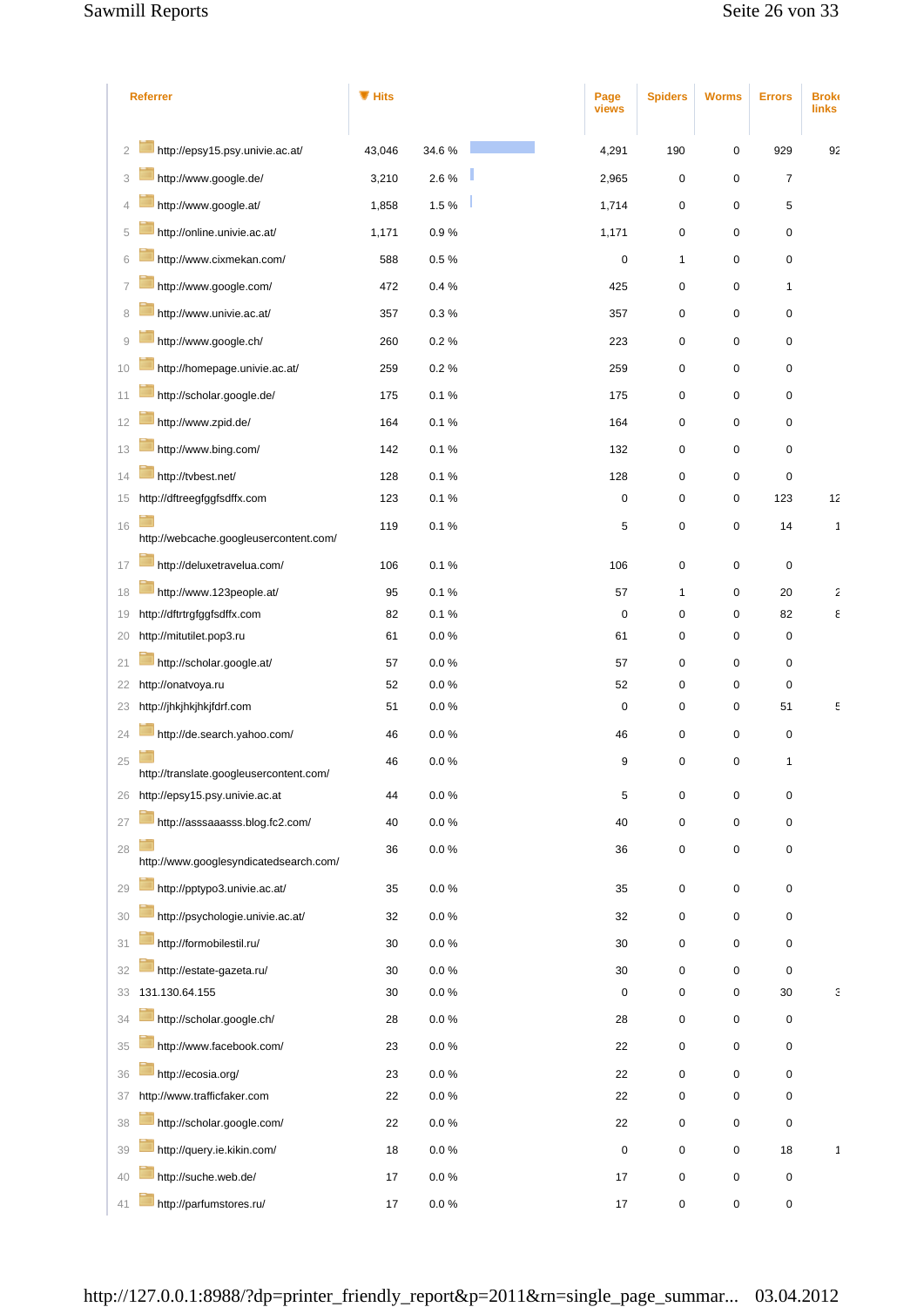| <b>Referrer</b>                     | $\P$ Hits |          | Page<br>views | <b>Spiders</b> | <b>Worms</b> | <b>Errors</b> | <b>Broke</b><br>links |
|-------------------------------------|-----------|----------|---------------|----------------|--------------|---------------|-----------------------|
|                                     |           |          |               |                |              |               |                       |
| http://www.bloghotel.org/<br>42     | 17        | $0.0 \%$ | 17            | $\mathbf 0$    | $\mathbf 0$  | 0             |                       |
| http://suche.t-online.de/<br>43     | 16        | 0.0%     | 16            | $\mathbf 0$    | $\mathbf 0$  | 0             |                       |
| http://131.130.64.155/<br>44        | 16        | $0.0 \%$ | $\pmb{0}$     | $\pmb{0}$      | 0            | 1             |                       |
| http://www.google.co.uk/<br>45      | 15        | $0.0 \%$ | 15            | $\mathbf 0$    | $\mathbf 0$  | 0             |                       |
| http://www.google.pl/<br>46         | 13        | 0.0%     | 12            | $\pmb{0}$      | $\mathbf 0$  | 0             |                       |
| http://www.google.hu/<br>47         | 13        | $0.0 \%$ | 12            | $\pmb{0}$      | $\mathbf 0$  | 0             |                       |
| http://hvdphotoportraits.com/<br>48 | 12        | $0.0 \%$ | 12            | $\mathbf 0$    | $\mathbf 0$  | 0             |                       |
| http://at.search.yahoo.com/<br>49   | 12        | $0.0 \%$ | 12            | $\mathbf 0$    | $\mathbf 0$  | 0             |                       |
| http://search.icq.com/<br>50        | 12        | 0.0%     | 12            | $\pmb{0}$      | $\mathbf 0$  | 0             |                       |
| 888 other items                     | 1,571     | 1.3%     | 1,509         | 1              | 0            | 24            | 2                     |
| Total                               | 124,456   | 100.0%   | 36,591        | 23,332         | 0            | 24,587        | 23,28                 |

# Referrer descriptions

|                | Item 1 - 10 of 56              |           |        |               |                |              |                |                               |                               |                 |
|----------------|--------------------------------|-----------|--------|---------------|----------------|--------------|----------------|-------------------------------|-------------------------------|-----------------|
|                | <b>Referrer</b><br>description | $\P$ Hits |        | Page<br>views | <b>Spiders</b> | <b>Worms</b> | <b>Errors</b>  | <b>Broken</b><br><b>links</b> | <b>Screen</b><br>info<br>hits | <b>Visitors</b> |
|                | (unknown--<br>not a URL)       | 70,579    | 56.7%  | 22,825        | 23,139         | 0            | 23,571         | 22,266                        | 0                             | 8,749           |
| $\overline{2}$ | Austria (at)                   | 46,966    | 37.7%  | 8,022         | 191            | 0            | 961            | 959                           | $\mathbf 0$                   | 6,740           |
| 3              | Germany<br>(de)                | 3,635     | 2.9%   | 3,388         | $\mathbf 0$    | $\mathbf 0$  | $\overline{7}$ | 7                             | 0                             | 3,085           |
| 4              | Commercial<br>(com)            | 2,007     | 1.6 %  | 1,163         | $\mathbf{1}$   | $\mathbf 0$  | 44             | 44                            | 0                             | 1,367           |
| 5              | Switzerland<br>(ch)            | 289       | 0.2%   | 252           | $\mathbf 0$    | $\mathbf 0$  | $\mathbf 0$    | $\mathbf 0$                   | $\mathbf 0$                   | 205             |
| 6              | Russia (ru)                    | 275       | 0.2%   | 273           | $\mathbf 0$    | $\mathbf 0$  | $\mathbf 0$    | $\mathbf 0$                   | $\mathbf 0$                   | 29              |
| 7              | Tokelau (tk)                   | 168       | 0.1%   | 168           | $\mathbf 0$    | $\mathbf 0$  | $\mathbf 0$    | $\mathbf 0$                   | $\mathbf 0$                   | 6               |
| 8              | <b>Network</b><br>(net)        | 164       | 0.1%   | 163           | $\mathbf{1}$   | $\mathbf 0$  | $\mathbf 0$    | $\mathbf 0$                   | $\mathbf 0$                   | 22              |
| 9              | Poland (pl)                    | 69        | 0.1%   | 68            | $\mathbf 0$    | $\mathbf 0$  | $\mathbf 0$    | $\mathbf 0$                   | $\mathbf 0$                   | 15              |
| 10             | Non-profit<br>(org)            | 46        | 0.0%   | 45            | $\mathbf 0$    | $\mathbf 0$  | $\mathbf 0$    | $\mathbf 0$                   | $\mathbf 0$                   | 29              |
|                | 46 other<br>items              | 258       | 0.2%   | 224           | 0              | 0            | 4              | 4                             | $\mathbf 0$                   |                 |
|                | <b>Total</b>                   | 124,456   | 100.0% | 36,591        | 23,332         | 0            | 24,587         | 23,280                        | $\bf{0}$                      |                 |

# Search engines

| Item $1 - 7$ of $7$     |           |            |               |                |              |               |                        |                               |   |
|-------------------------|-----------|------------|---------------|----------------|--------------|---------------|------------------------|-------------------------------|---|
| <b>Search</b><br>engine | $\P$ Hits |            | Page<br>views | <b>Spiders</b> | <b>Worms</b> | <b>Errors</b> | <b>Broken</b><br>links | <b>Screen</b><br>info<br>hits | A |
| Google                  | 5,128     | 95.6%      | 5,009         | 0              | 0            | 12            | 12                     | 0                             |   |
| Bing<br>$\overline{2}$  | 124       | 2.3%<br>a. | 124           | 0              | $\mathbf 0$  | $\mathbf{0}$  | 0                      | 0                             |   |
| Yahoo<br>3              | 72        | 1.3%       | 69            | 0              | 0            | 0             | 0                      | 0                             |   |
| Search.com<br>4         | 36        | 0.7%       | 36            | 0              | 0            | $\mathbf{0}$  | 0                      | $\mathbf 0$                   |   |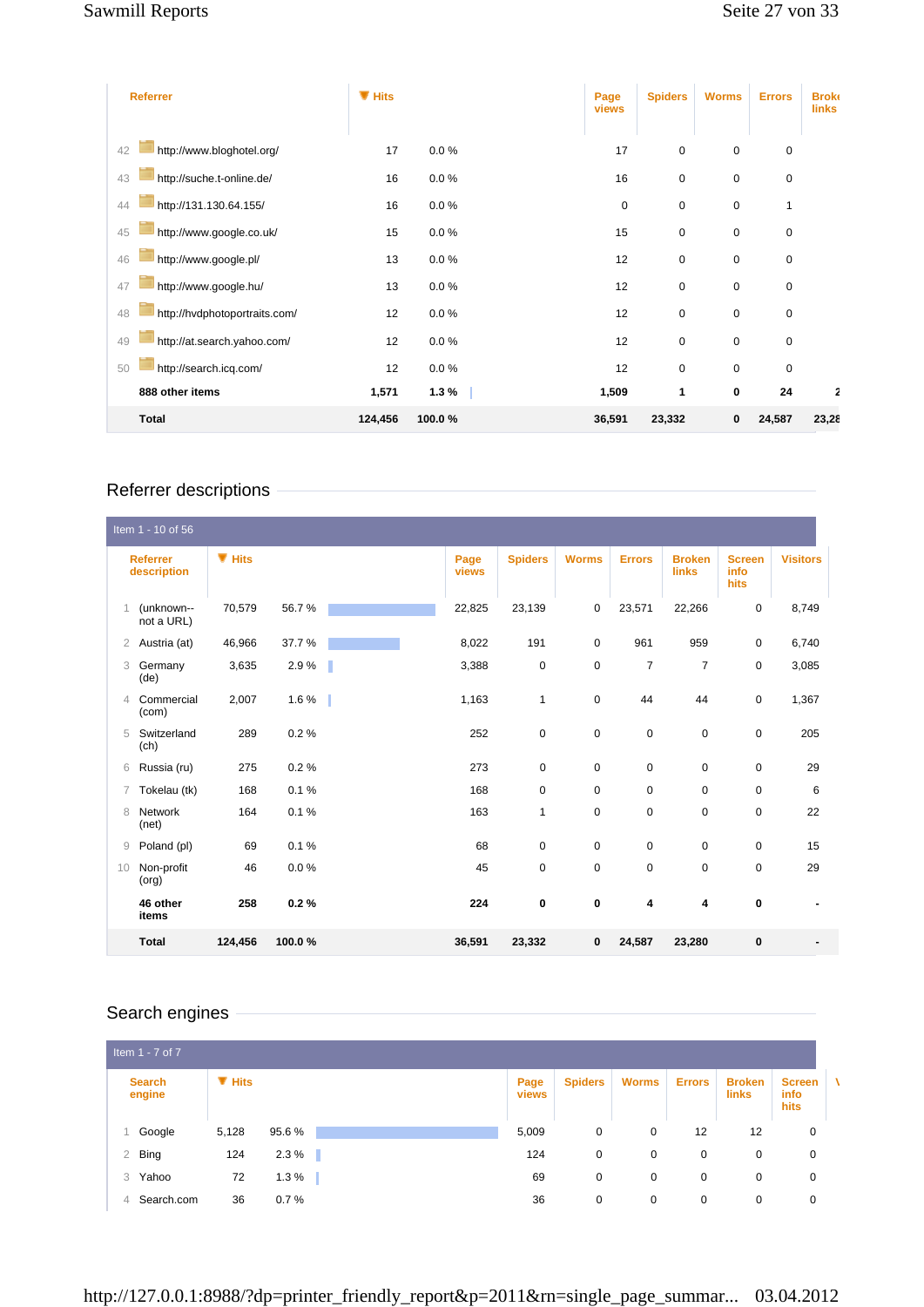| <b>Search</b><br>engine   | $\blacksquare$ Hits |          | Page<br>views | <b>Spiders</b> | <b>Worms</b> | <b>Errors</b> | <b>Broken</b><br><b>links</b> | <b>Screen</b><br>info<br>hits | ۸ |
|---------------------------|---------------------|----------|---------------|----------------|--------------|---------------|-------------------------------|-------------------------------|---|
| <b>MSN</b><br>5<br>Search | 2                   | $0.0 \%$ | 2             | 0              | 0            | 0             | 0                             | 0                             |   |
| AltaVista<br>6            |                     | $0.0 \%$ |               | 0              | $\mathbf 0$  | $\mathbf{0}$  | 0                             | 0                             |   |
| AOL<br>7<br>Search        | 1                   | $0.0 \%$ |               | 0              | 0            | 0             | 0                             | 0                             |   |
| <b>Total</b>              | 5,364               | 100.0%   | 5,242         | 0              | $\bf{0}$     | 12            | 12                            | $\bf{0}$                      |   |

# Search phrases

|    | Item 1 - 100 of 3625                            |        |          |               |                |              |               |                        |
|----|-------------------------------------------------|--------|----------|---------------|----------------|--------------|---------------|------------------------|
|    | <b>Search phrase</b>                            | ▼ Hits |          | Page<br>views | <b>Spiders</b> | <b>Worms</b> | <b>Errors</b> | <b>Broken</b><br>links |
| 1  | rolle des mannes                                | 157    | 2.9%     | 156           | 0              | $\mathbf 0$  | 1             | 1                      |
| 2  | die rolle des mannes                            | 79     | 1.5%     | 79            | 0              | $\mathbf 0$  | 0             | $\mathbf 0$            |
| 3  | kindbettpsychose                                | 67     | 1.3%     | 67            | 0              | 0            | 0             | 0                      |
| 4  | harald werneck                                  | 54     | 1.0%     | 50            | 0              | 0            | 0             | 0                      |
| 5  | psychologische<br>untersuchungsmethoden         | 40     | 0.7%     | 40            | 0              | $\mathbf 0$  | 0             | 0                      |
| 6  | content                                         | 39     | 0.7%     | 39            | 0              | 0            | 0             | 0                      |
| 7  | dgps zitieren                                   | 35     | 0.7%     | 35            | 0              | 0            | 0             | 0                      |
| 8  | rolle des mannes heute                          | 33     | 0.6%     | 32            | 0              | 0            | 1             | 1                      |
| 9  | DGP zitieren                                    | 33     | 0.6%     | 33            | 0              | 0            | 0             | 0                      |
| 10 | neue väter                                      | 26     | 0.5%     | 26            | 0              | $\mathbf 0$  | 0             | 0                      |
| 11 | Familienentwicklung im<br>Lebenslauf            | 21     | 0.4%     | 21            | 0              | 0            | 0             | $\mathbf 0$            |
|    | 12 site:epsy15.psy.univie.ac.at<br>filetype:pdf | 21     | 0.4%     | 21            | 0              | $\mathbf 0$  | 0             | 0                      |
| 13 | zitieren dgps                                   | 20     | 0.4%     | 20            | 0              | 0            | 0             | 0                      |
| 14 | rolle des mannes in der familie                 | 20     | 0.4%     | 20            | 0              | $\mathbf 0$  | 0             | 0                      |
| 15 | untersuchungsmethoden<br>psychologie            | 19     | 0.4%     | 19            | 0              | 0            | 0             | $\mathbf 0$            |
| 16 | Uni wien logo                                   | 19     | 0.4%     | $\mathbf 0$   | 0              | $\mathbf 0$  | 0             | 0                      |
| 17 | internalisierende<br>verhaltensauffälligkeiten  | 18     | 0.3%     | 18            | 0              | 0            | 0             | $\mathbf 0$            |
| 18 | ernst berger                                    | 18     | 0.3%     | 18            | 0              | $\mathbf 0$  | 0             | $\mathbf 0$            |
| 19 | pfadmodell                                      | 17     | 0.3%     | 10            | 0              | 0            | 0             | 0                      |
| 20 | informelle Elternbildung                        | 16     | 0.3%     | 16            | 0              | 0            | 0             | 0                      |
| 21 | dgps richtlinien zitieren                       | 15     | 0.3%     | 15            | 0              | $\mathbf 0$  | 0             | 0                      |
| 22 | STEOP Psychologie                               | 14     | 0.3%     | 14            | 0              | 0            | 0             | 0                      |
| 23 | Die Rolle des Mannes früher und<br>heute        | 14     | 0.3%     | 14            | 0              | 0            | 0             | 0                      |
| 24 | Rollenbild des Mannes                           | 14     | 0.3%     | 14            | 0              | 0            | 0             | 0                      |
| 25 | die rolle des Mannes heute                      | 13     | 0.2%     | 13            | 0              | $\mathbf 0$  | 0             | $\mathbf 0$            |
| 26 | dgps zitation                                   | 13     | 0.2 %    | 13            | 0              | $\pmb{0}$    | 0             | $\mathbf 0$            |
| 27 | zitieren nach dgps                              | 12     | 0.2%     | 12            | 0              | 0            | 0             | $\pmb{0}$              |
| 28 | Leistungsaufstellung                            | 12     | $0.2 \%$ | 12            | 0              | 0            | 0             | $\mathbf 0$            |
| 29 | übergang zur elternschaft                       | 12     | 0.2%     | 12            | 0              | 0            | 0             | $\pmb{0}$              |
| 30 | werneck harald                                  | 12     | 0.2 %    | 12            | 0              | 0            | 0             | $\pmb{0}$              |
| 31 | familienpsychologie                             | 11     | $0.2~\%$ | 11            | 0              | 0            | 0             | $\mathbf 0$            |
| 32 | werneck                                         | 11     | $0.2~\%$ | 11            | 0              | 0            | 0             | 0                      |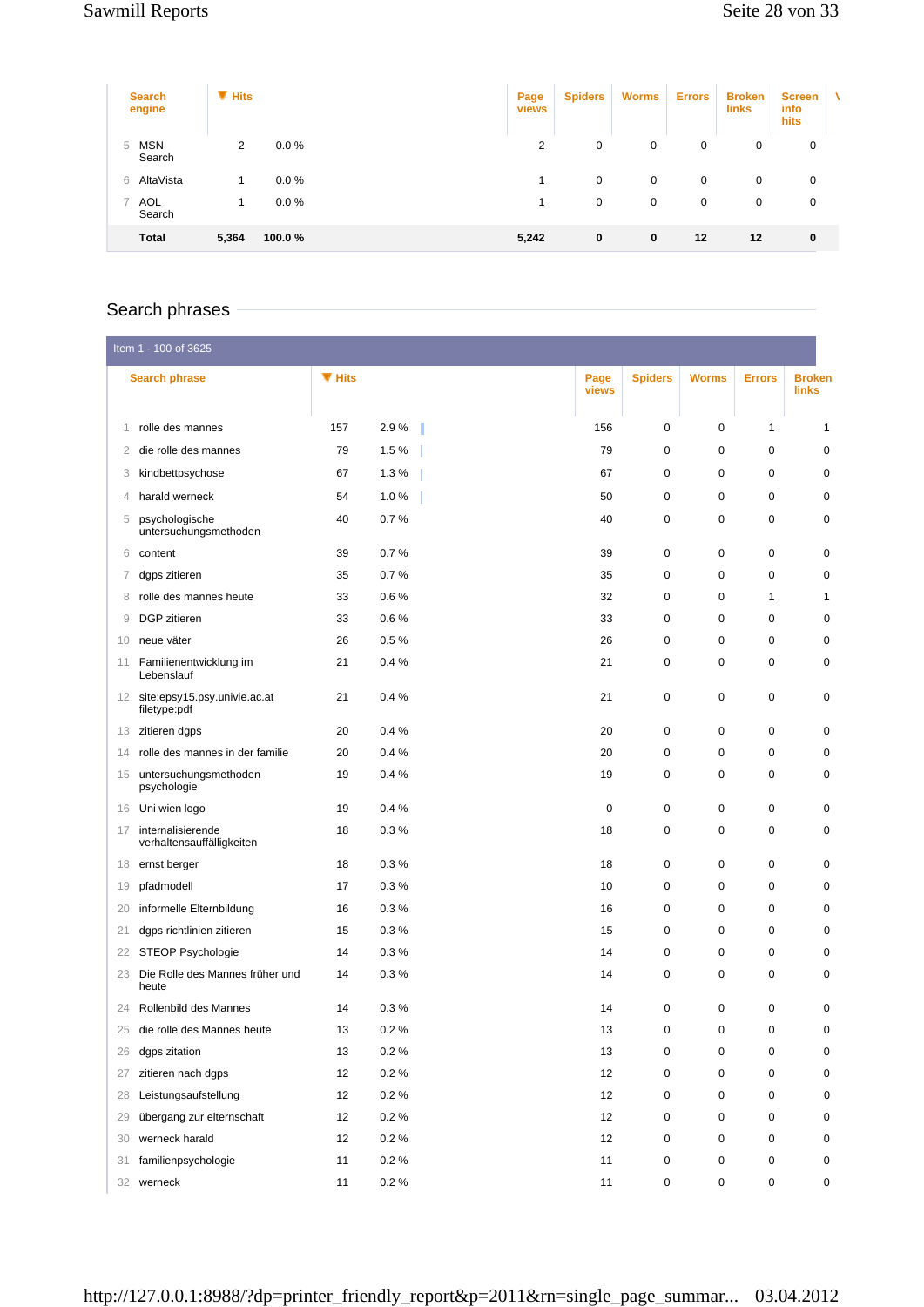## Sawmill Reports Sawmill Reports Seite 29 von 33

|    | <b>Search phrase</b>                                                                                 | ▼ Hits         |      | Page<br>views  | <b>Spiders</b> | <b>Worms</b> | <b>Errors</b> | <b>Broken</b><br><b>links</b> |
|----|------------------------------------------------------------------------------------------------------|----------------|------|----------------|----------------|--------------|---------------|-------------------------------|
| 33 | klinische<br>entwicklungspsychologie                                                                 | 11             | 0.2% | 11             | 0              | 0            | 0             | $\mathbf 0$                   |
| 34 | zitieren nach dgp                                                                                    | 11             | 0.2% | 11             | 0              | 0            | $\mathbf 0$   | $\mathbf 0$                   |
| 35 | vaterschaftskonzept                                                                                  | 10             | 0.2% | 10             | $\mathbf 0$    | 0            | $\mathbf 0$   | $\mathbf 0$                   |
| 36 | rolle des mannes in indien                                                                           | 10             | 0.2% | 10             | $\mathbf 0$    | 0            | $\mathbf 0$   | 0                             |
| 37 | elternbildung                                                                                        | 10             | 0.2% | 10             | 0              | 0            | 0             | 0                             |
| 38 | forschungsuntersuchungen<br>pflegefamilien                                                           | 9              | 0.2% | 9              | 0              | 0            | 0             | 0                             |
| 39 | zitieren dgp                                                                                         | 9              | 0.2% | 9              | 0              | 0            | $\mathbf 0$   | 0                             |
| 40 | psychologie der scheidung und<br>trennung                                                            | 9              | 0.2% | 9              | 0              | 0            | 0             | 0                             |
| 41 | die rolle des mannes in indien                                                                       | 9              | 0.2% | 9              | 0              | 0            | 0             | 0                             |
| 42 | Familienentwicklungspsychologie                                                                      | 8              | 0.1% | 8              | $\mathbf 0$    | 0            | $\mathbf 0$   | $\mathbf 0$                   |
| 43 | sophie chabert                                                                                       | 8              | 0.1% | 8              | $\mathbf 0$    | 0            | 0             | 0                             |
| 44 | tabasom hachemian                                                                                    | 8              | 0.1% | 8              | 0              | 0            | 0             | 0                             |
| 45 | Rollett und Werneck 1993                                                                             | $\overline{7}$ | 0.1% | $\overline{7}$ | $\mathbf 0$    | 0            | 0             | $\mathbf 0$                   |
| 46 | FIL studie                                                                                           | 7              | 0.1% | $\overline{7}$ | 0              | 0            | 0             | 0                             |
| 47 | zitieren psychologie wien                                                                            | 7              | 0.1% | $\overline{7}$ | 0              | 0            | 0             | 0                             |
| 48 | die rolle des mannes in der<br>familie                                                               | $\overline{7}$ | 0.1% | $\overline{7}$ | 0              | 0            | $\mathbf 0$   | 0                             |
| 49 | geburt erleben                                                                                       | $\overline{7}$ | 0.1% | $\overline{7}$ | $\mathbf 0$    | 0            | $\mathbf 0$   | $\mathbf 0$                   |
| 50 | penisgröße Tabelle                                                                                   | 6              | 0.1% | 4              | 0              | 0            | 0             | 0                             |
| 51 | paradigmengeschichte und<br>rahmenbedingungen der<br>psychologie                                     | 6              | 0.1% | 6              | 0              | 0            | $\mathbf 0$   | 0                             |
| 52 | dgp richtlinien zitieren                                                                             | 6              | 0.1% | 6              | $\mathbf 0$    | 0            | 0             | 0                             |
| 53 | Dr. Ernst Berger                                                                                     | 6              | 0.1% | 6              | $\mathbf 0$    | 0            | $\mathbf 0$   | $\mathbf 0$                   |
| 54 | muttertypen                                                                                          | 6              | 0.1% | 6              | 0              | 0            | 0             | 0                             |
| 55 | rolle des mannes in china                                                                            | 6              | 0.1% | 6              | 0              | 0            | 0             | 0                             |
| 56 | rolle des mannes früher                                                                              | 6              | 0.1% | 6              | 0              | 0            | $\mathbf 0$   | 0                             |
| 57 | übergang zur vaterschaft                                                                             | 5              | 0.1% | 5              | 0              | 0            | 0             | 0                             |
| 58 | Ursula Cattarozzi                                                                                    | 5              | 0.1% | 5              | 0              | 0            | 0             | 0                             |
| 59 | bettina manfrini                                                                                     | 5              | 0.1% | 5              | 0              | 0            | $\mathbf 0$   | 0                             |
| 60 | durchschnittsalter vaterschaft                                                                       | 5              | 0.1% | 5              | 0              | 0            | 0             | 0                             |
| 61 | die rolle der männer                                                                                 | 5              | 0.1% | 5              | 0              | 0            | 0             | 0                             |
| 62 | Einführung in die<br>Grundlagenfächer (Allgemeine<br>und Entwicklungspsychologie)<br>der Psychologie | 5              | 0.1% | 5              | 0              | 0            | $\mathbf 0$   | 0                             |
| 63 | Zitierregeln nach DGPs                                                                               | 5              | 0.1% | 5              | $\mathbf 0$    | 0            | 0             | 0                             |
| 64 | generation neue Väter                                                                                | 5              | 0.1% | 5              | $\mathbf 0$    | 0            | 0             | 0                             |
| 65 | alexandra spieß                                                                                      | 5              | 0.1% | 5              | 0              | 0            | 0             | 0                             |
| 66 | die neue rolle des mannes                                                                            | 5              | 0.1% | 5              | 0              | 0            | 0             | 0                             |
| 67 | simone gerdenits                                                                                     | 5              | 0.1% | 5              | 0              | 0            | $\mathbf 0$   | 0                             |
| 68 | erstkindschock                                                                                       | 5              | 0.1% | 5              | 0              | 0            | 0             | 0                             |
| 69 | nathalie raming                                                                                      | 5              | 0.1% | 5              | $\mathbf 0$    | 0            | 0             | $\mathbf 0$                   |
| 70 | wolfgang wieringer                                                                                   | 5              | 0.1% | 5              | 0              | 0            | $\mathbf 0$   | 0                             |
| 71 | Rolle des Mannes in<br>Griechenland                                                                  | 4              | 0.1% | 4              | 0              | 0            | 0             | $\mathbf 0$                   |
| 72 | neue rolle des mannes                                                                                | 4              | 0.1% | 4              | 0              | 0            | 0             | 0                             |
| 73 | rollen des mannes                                                                                    | 4              | 0.1% | 4              | 0              | 0            | $\mathbf 0$   | 0                             |
| 74 | assistenzprofessor                                                                                   | 4              | 0.1% | 4              | 0              | 0            | $\mathbf 0$   | 0                             |
| 75 | psychologie familie                                                                                  | 4              | 0.1% | 4              | 0              | 0            | 0             | 0                             |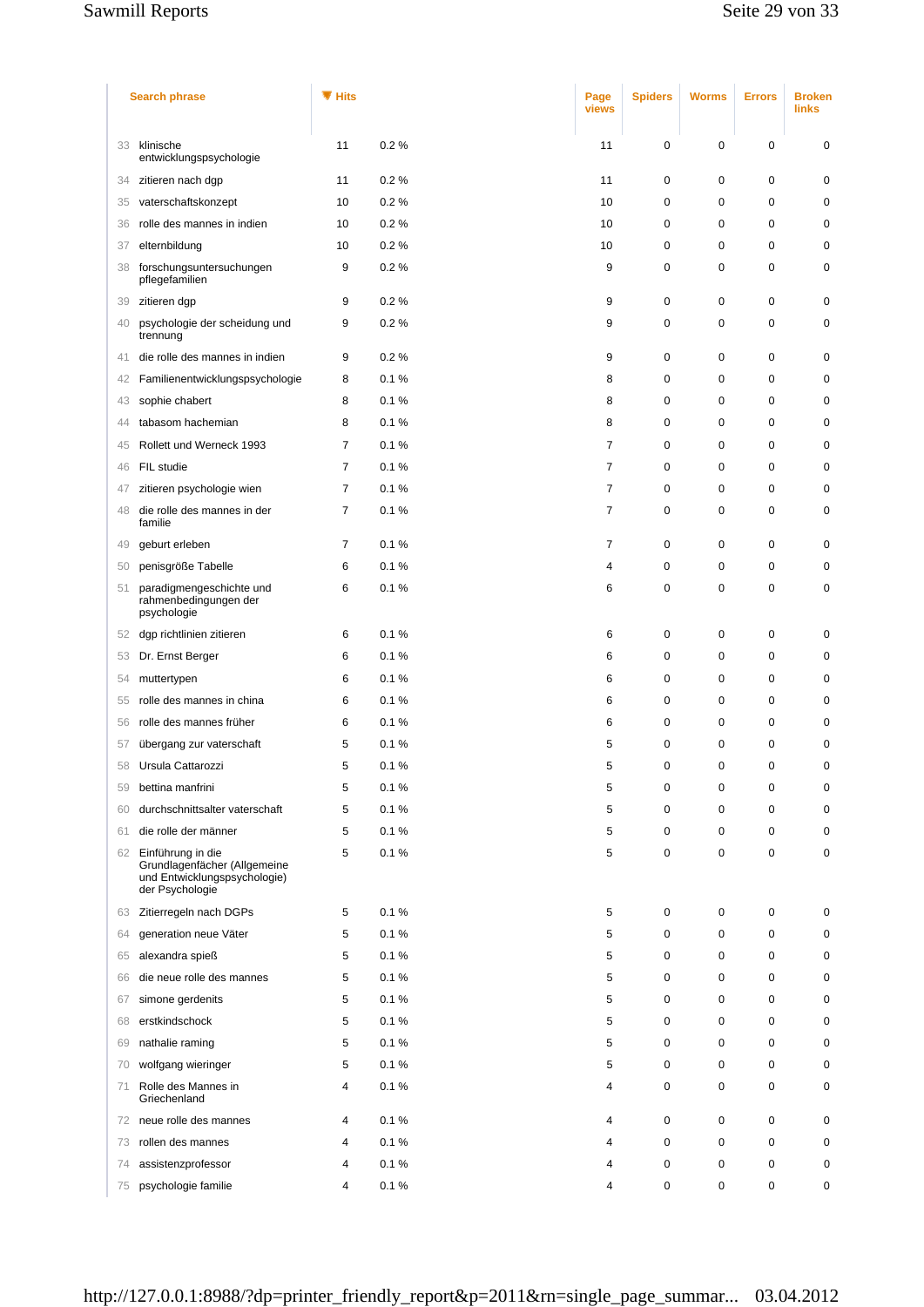#### Sawmill Reports Seite 30 von 33

|     | <b>Search phrase</b>                                                    | ▼ Hits                  |        | Page<br>views  | <b>Spiders</b> | <b>Worms</b> | <b>Errors</b> | <b>Broken</b><br><b>links</b> |
|-----|-------------------------------------------------------------------------|-------------------------|--------|----------------|----------------|--------------|---------------|-------------------------------|
| 76  | harald werneck übergang zur<br>vaterschaft                              | $\overline{4}$          | 0.1%   | 4              | 0              | 0            | 0             | $\mathbf 0$                   |
| 77  | werneck Psychologie der<br>Scheidung und Trennung                       | $\overline{4}$          | 0.1%   | 4              | $\mathbf 0$    | $\mathbf 0$  | $\mathbf 0$   | $\mathbf 0$                   |
| 78  | harald werneck diplomarbeit                                             | 4                       | 0.1%   | 4              | $\mathbf 0$    | 0            | 0             | $\pmb{0}$                     |
| 79  | Veränderungen der<br>Partnerschaft nach der Geburt<br>des ersten Kindes | 4                       | 0.1%   | 4              | $\mathbf 0$    | $\mathbf 0$  | $\mathbf 0$   | $\mathbf 0$                   |
| 80  | rolle der frau und des mannes                                           | $\overline{4}$          | 0.1%   | $\overline{4}$ | $\mathbf 0$    | $\mathbf 0$  | $\mathbf 0$   | $\mathbf 0$                   |
| 81  | alexandra spiess                                                        | 4                       | 0.1%   | 4              | 0              | $\mathbf 0$  | $\mathbf 0$   | $\mathbf 0$                   |
| 82  | Elternschaftsfragebogen                                                 | 4                       | 0.1%   | 4              | $\mathbf 0$    | $\mathbf 0$  | 0             | $\mathbf 0$                   |
| 83  | wachstumsschub baby tabelle                                             | 4                       | 0.1%   | $\overline{2}$ | 0              | 0            | 0             | 0                             |
| 84  | magdalena kollmitzer                                                    | $\overline{\mathbf{4}}$ | 0.1%   | 4              | 0              | 0            | 0             | $\mathbf 0$                   |
| 85  | natascha levnaic                                                        | 4                       | 0.1%   | 4              | $\mathbf 0$    | $\mathbf 0$  | $\mathbf 0$   | $\mathbf 0$                   |
| 86  | alexandra kronabether                                                   | 4                       | 0.1%   | 4              | 0              | $\mathbf 0$  | $\mathbf 0$   | $\mathbf 0$                   |
| 87  | isabel covi                                                             | 4                       | 0.1%   | 4              | $\mathbf 0$    | $\mathbf 0$  | 0             | $\mathbf 0$                   |
| 88  | familienpsychologe berlin                                               | 4                       | 0.1%   | 4              | $\mathbf 0$    | $\mathbf 0$  | 0             | $\mathbf 0$                   |
| 89  | jutta schiegl                                                           | 4                       | 0.1%   | 4              | $\mathbf 0$    | 0            | 0             | $\mathbf 0$                   |
| 90  | Wespe.de Spider                                                         | 4                       | 0.1%   | 4              | 0              | $\mathbf 0$  | 0             | $\mathbf 0$                   |
| 91  | psychologie steop                                                       | 4                       | 0.1%   | 4              | $\mathbf 0$    | $\mathbf 0$  | $\mathbf 0$   | $\mathbf 0$                   |
| 92  | iris koppatz                                                            | 4                       | 0.1%   | 4              | $\mathbf 0$    | 0            | 0             | $\mathbf 0$                   |
| 93  | Werneck Harald<br>Familienpsychologie                                   | 4                       | 0.1%   | 4              | 0              | 0            | 0             | $\mathbf 0$                   |
| 94  | scheidungskinder                                                        | $\overline{4}$          | 0.1%   | 4              | $\mathbf 0$    | $\mathbf 0$  | $\mathbf 0$   | $\mathbf 0$                   |
| 95  | katharina püspök                                                        | 4                       | 0.1%   | 4              | 0              | 0            | 0             | $\mathbf 0$                   |
| 96  | rolle der männer                                                        | 4                       | 0.1%   | 4              | 0              | $\mathbf 0$  | $\mathbf 0$   | $\mathbf 0$                   |
| 97  | geburtserleben                                                          | 4                       | 0.1%   | 4              | $\mathbf 0$    | $\mathbf 0$  | $\pmb{0}$     | $\pmb{0}$                     |
| 98  | zitation nach dgps                                                      | 4                       | 0.1%   | 4              | $\mathbf 0$    | $\mathbf 0$  | 0             | $\mathbf 0$                   |
| 99  | veränderte rolle des mannes                                             | 4                       | 0.1%   | 4              | 0              | $\mathbf 0$  | 0             | $\mathbf 0$                   |
| 100 | rollett fil                                                             | $\overline{4}$          | 0.1%   | 4              | $\mathbf 0$    | 0            | $\mathbf 0$   | $\mathbf 0$                   |
|     | 3525 other items                                                        | 4,068                   | 76.0%  | 3,982          | 0              | $\mathbf 0$  | 10            | 10                            |
|     | <b>Total</b>                                                            | 5,352                   | 100.0% | 5,230          | $\bf{0}$       | 0            | 12            | 12                            |

# Search phrase by Search engine

| Item 1 - 8 of 8                              |           |               |                |              |               |                               |                               |                 |             |             |
|----------------------------------------------|-----------|---------------|----------------|--------------|---------------|-------------------------------|-------------------------------|-----------------|-------------|-------------|
| Search engine / Search<br>phrase             | $\P$ Hits | Page<br>views | <b>Spiders</b> | <b>Worms</b> | <b>Errors</b> | <b>Broken</b><br><b>links</b> | <b>Screen</b><br>info<br>hits | <b>Visitors</b> | <b>Size</b> | <b>Sess</b> |
| (no search engine)                           |           |               |                |              |               |                               |                               |                 |             |             |
| (no search phrase)                           | 119,092   | 31,349        | 23,332         | 0            | 24,575        | 23,268                        | 0                             | 11,440          | 11.63 G     | 13          |
| Sub total                                    | 119,092   | 31,349        | 23,332         | 0            | 24,575        | 23,268                        | 0                             | $\blacksquare$  | 11.63 G     | 13          |
| 2<br>Google                                  |           |               |                |              |               |                               |                               |                 |             |             |
| rolle des mannes                             | 156       | 155           | $\mathbf 0$    | $\mathbf 0$  | 1             | 1                             | 0                             | 145             | 215.72 M    |             |
| die rolle des mannes<br>$\overline{2}$       | 79        | 79            | $\mathbf 0$    | 0            | $\mathbf 0$   | 0                             | 0                             | 74              | 106.46 M    |             |
| 3<br>kindbettpsychose                        | 65        | 65            | 0              | 0            | 0             | 0                             | 0                             | 61              | 30.17 M     |             |
| harald werneck<br>4                          | 52        | 48            | $\mathbf 0$    | $\mathbf 0$  | 0             | $\mathbf 0$                   | 0                             | 37              | 3.93 M      |             |
| 5<br>content                                 | 39        | 39            | $\mathbf 0$    | $\mathbf 0$  | 0             | $\mathbf 0$                   | 0                             | 1               | 9.65 M      |             |
| psychologische<br>6<br>untersuchungsmethoden | 38        | 38            | $\mathbf 0$    | $\mathbf 0$  | 0             | $\mathbf 0$                   | 0                             | 29              | 426.46 K    |             |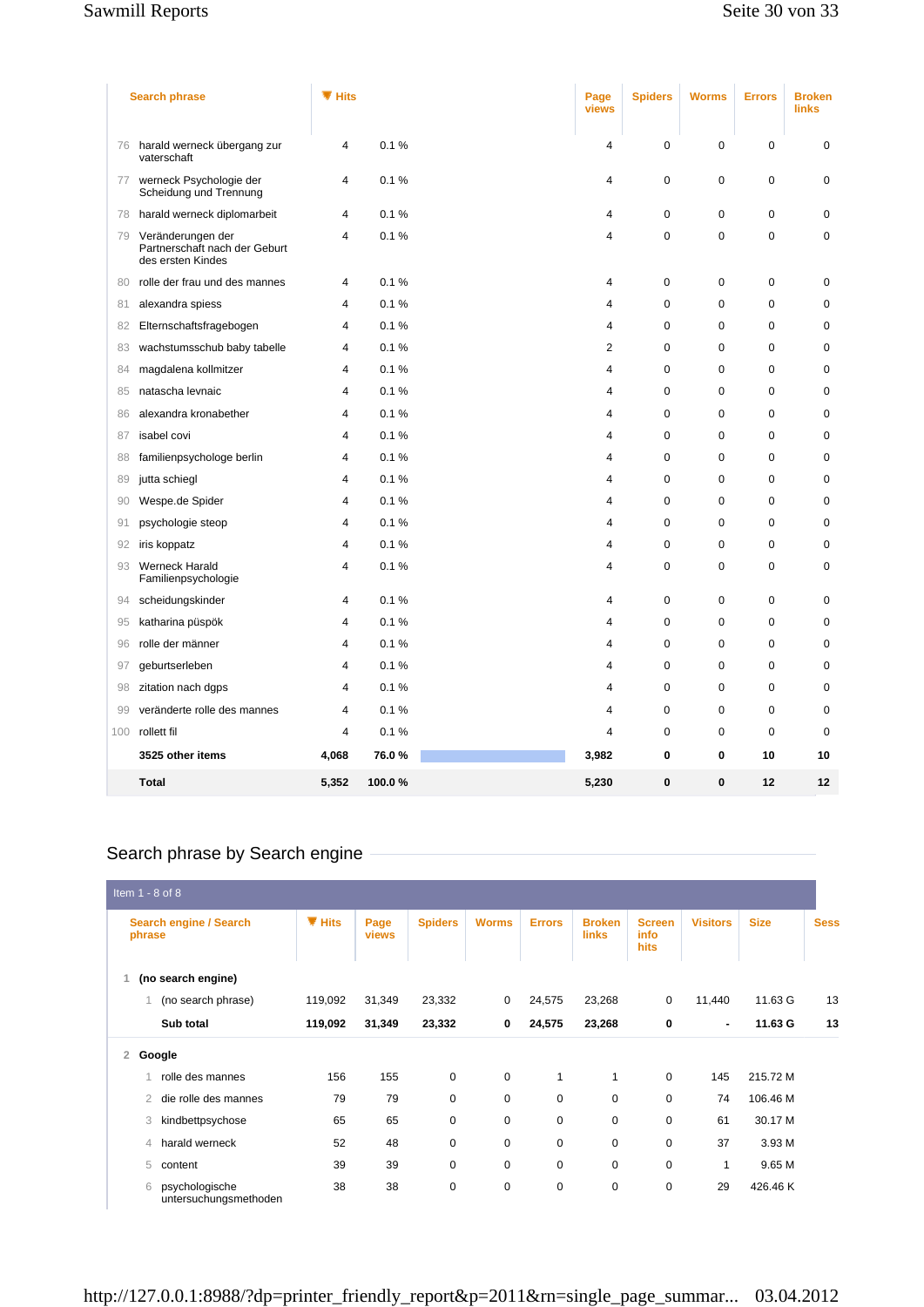## Sawmill Reports Sawmill Reports Seite 31 von 33

| phrase           | <b>Search engine / Search</b>                                                                                                                                                                                                     | ▼ Hits                  | Page<br>views  | <b>Spiders</b> | <b>Worms</b> | <b>Errors</b> | <b>Broken</b><br><b>links</b> | <b>Screen</b><br>info<br>hits | <b>Visitors</b>          | <b>Size</b> | <b>Sess</b> |
|------------------|-----------------------------------------------------------------------------------------------------------------------------------------------------------------------------------------------------------------------------------|-------------------------|----------------|----------------|--------------|---------------|-------------------------------|-------------------------------|--------------------------|-------------|-------------|
| 7                | dgps zitieren                                                                                                                                                                                                                     | 35                      | 35             | 0              | 0            | $\mathbf 0$   | 0                             | 0                             | 35                       | 2.11 M      |             |
| 8                | DGP zitieren                                                                                                                                                                                                                      | 33                      | 33             | 0              | 0            | 0             | $\mathbf 0$                   | 0                             | 31                       | 1.87 M      |             |
| 9                | rolle des mannes heute                                                                                                                                                                                                            | 33                      | 32             | 0              | 0            | $\mathbf{1}$  | $\mathbf{1}$                  | $\mathbf 0$                   | 33                       | 44.83 M     |             |
| 10               | neue väter                                                                                                                                                                                                                        | 26                      | 26             | 0              | 0            | 0             | $\Omega$                      | $\mathbf 0$                   | 26                       | 1.13 M      |             |
|                  | 3441 other items                                                                                                                                                                                                                  | 4,572                   | 4,459          | 0              | 0            | 10            | 10                            | 0                             | $\blacksquare$           | 1.86 G      |             |
|                  | Sub total                                                                                                                                                                                                                         | 5,128                   | 5,009          | 0              | 0            | 12            | $12 \,$                       | 0                             | ä,                       | 2.27 G      | 4           |
| 3<br><b>Bing</b> |                                                                                                                                                                                                                                   |                         |                |                |              |               |                               |                               |                          |             |             |
| 1                | kremser michaela                                                                                                                                                                                                                  | 2                       | 2              | 0              | 0            | 0             | $\mathbf 0$                   | 0                             | 1                        | 47.72 K     |             |
| $\overline{2}$   | harald werneck                                                                                                                                                                                                                    | 2                       | 2              | 0              | 0            | 0             | $\mathbf 0$                   | $\mathbf 0$                   | $\overline{2}$           | 47.03 K     |             |
| 3                | entwicklungspsychologie<br>univie literaturverzeichnis                                                                                                                                                                            | $\overline{2}$          | 2              | 0              | 0            | 0             | $\mathbf 0$                   | 0                             | $\mathbf{1}$             | 18.55 K     |             |
| $\overline{4}$   | Übergang zur<br>Elternschaft                                                                                                                                                                                                      | $\overline{2}$          | $\mathbf{2}$   | 0              | 0            | 0             | $\mathbf 0$                   | $\mathbf 0$                   | $\overline{2}$           | 393.97 K    |             |
| 5                | rollett<br>anstrengungsvermeidung                                                                                                                                                                                                 | $\overline{2}$          | 2              | 0              | 0            | 0             | $\mathbf 0$                   | 0                             | 1                        | 1.06 M      |             |
|                  | 6 difficult Babys                                                                                                                                                                                                                 | $\overline{2}$          | $\overline{2}$ | 0              | 0            | $\mathbf 0$   | $\mathbf 0$                   | 0                             | $\mathbf{1}$             | 1.21 M      |             |
| 7                | Familienentwicklung im<br>Lebenslauf                                                                                                                                                                                              | $\overline{2}$          | $\mathbf{2}$   | 0              | 0            | 0             | $\mathbf 0$                   | 0                             | $\mathbf{1}$             | 95.71 K     |             |
| 8                | bettina manfrini                                                                                                                                                                                                                  | $\mathbf{1}$            | $\mathbf{1}$   | 0              | 0            | 0             | $\mathbf 0$                   | 0                             | $\mathbf{1}$             | 561.65 K    |             |
| $\overline{9}$   | Rollenübernahme<br>Rollenklischees                                                                                                                                                                                                | $\mathbf{1}$            | $\mathbf{1}$   | 0              | 0            | 0             | $\mathbf 0$                   | 0                             | $\mathbf{1}$             | 469.52 K    |             |
|                  | 10 die Bemühungen eines<br>Partners oder beider<br>Partner, bei individuellen<br>Belastungen des einen<br>Partners  bzw. bei<br>direkt dyadischem Stress<br>bei der<br>Stressbewältigung<br>mitzuwirken und durch<br>gezielte Bew | $\mathbf{1}$            | $\mathbf{1}$   | 0              | 0            | $\mathbf 0$   | $\mathbf 0$                   | 0                             | $\mathbf{1}$             | 431.62 K    |             |
|                  | 107 other items                                                                                                                                                                                                                   | 107                     | 107            | 0              | 0            | 0             | 0                             | 0                             | ٠                        | 31.28 M     |             |
|                  | Sub total                                                                                                                                                                                                                         | 124                     | 124            | 0              | 0            | 0             | 0                             | 0                             | $\overline{\phantom{a}}$ | 35.57 M     |             |
| 4 Yahoo          |                                                                                                                                                                                                                                   |                         |                |                |              |               |                               |                               |                          |             |             |
|                  |                                                                                                                                                                                                                                   |                         |                |                |              |               |                               |                               |                          |             |             |
| 1.               | www.mtfp.de                                                                                                                                                                                                                       | 3                       | 3              | 0              | 0            | 0             | 0                             | 0                             | 2                        | 445.50 K    |             |
| 2                | koedukation pro contra                                                                                                                                                                                                            | $\overline{2}$          | $\mathbf{1}$   | 0              | 0            | 0             | $\mathbf 0$                   | 0                             | $\mathbf{1}$             | 311.51 K    |             |
|                  | 3 industrialisierung tabelle<br>großbritannien                                                                                                                                                                                    | $\overline{2}$          | $\mathbf{1}$   | 0              | 0            | 0             | 0                             | 0                             | 1                        | 490.63 K    |             |
| 4                | werneck                                                                                                                                                                                                                           | $\overline{2}$          | 2              | 0              | 0            | 0             | $\mathbf 0$                   | 0                             | $\mathbf{1}$             | 22.24 K     |             |
| 5                | demographischer wandel<br>der großelternschaft in<br>österreich                                                                                                                                                                   | $\overline{2}$          | $\mathbf{2}$   | 0              | 0            | 0             | 0                             | 0                             | $\mathbf{1}$             | 501.91 K    |             |
| 6                | online familienhandbuch<br>2001 werneck                                                                                                                                                                                           | $\overline{2}$          | 2              | 0              | 0            | 0             | 0                             | 0                             | 1                        | 281.62 K    |             |
| $\tau$           | Familien Definitionen und<br>Familientheorien                                                                                                                                                                                     | $\overline{\mathbf{c}}$ | $\overline{2}$ | 0              | 0            | 0             | $\pmb{0}$                     | 0                             | 1                        | 1.39 M      |             |
| 8                | großelternschaft im<br>demographischen wandel<br>in österreich                                                                                                                                                                    | $\overline{2}$          | $\mathbf{2}$   | 0              | 0            | 0             | $\mathbf 0$                   | 0                             | $\mathbf{1}$             | 501.91 K    |             |
| 9                | schöner penis                                                                                                                                                                                                                     | $\overline{2}$          | $\mathbf{1}$   | 0              | 0            | 0             | $\mathbf 0$                   | 0                             | $\mathbf{1}$             | 291.71 K    |             |
| 10               | entwicklungspsychologie<br>zwei bis drei jährige<br>kinder                                                                                                                                                                        | $\mathbf{1}$            | $\mathbf{1}$   | 0              | 0            | 0             | $\mathbf 0$                   | $\mathbf 0$                   | $\mathbf{1}$             | 38.26K      |             |
|                  | 52 other items                                                                                                                                                                                                                    | 52                      | 52             | 0              | 0            | 0             | 0                             | 0                             |                          | 16.00 M     |             |
|                  | Sub total                                                                                                                                                                                                                         | 72                      | 69             | 0              | 0            | 0             | 0                             | 0                             | $\overline{\phantom{a}}$ | 20.21 M     |             |
| 5                | Search.com                                                                                                                                                                                                                        |                         |                |                |              |               |                               |                               |                          |             |             |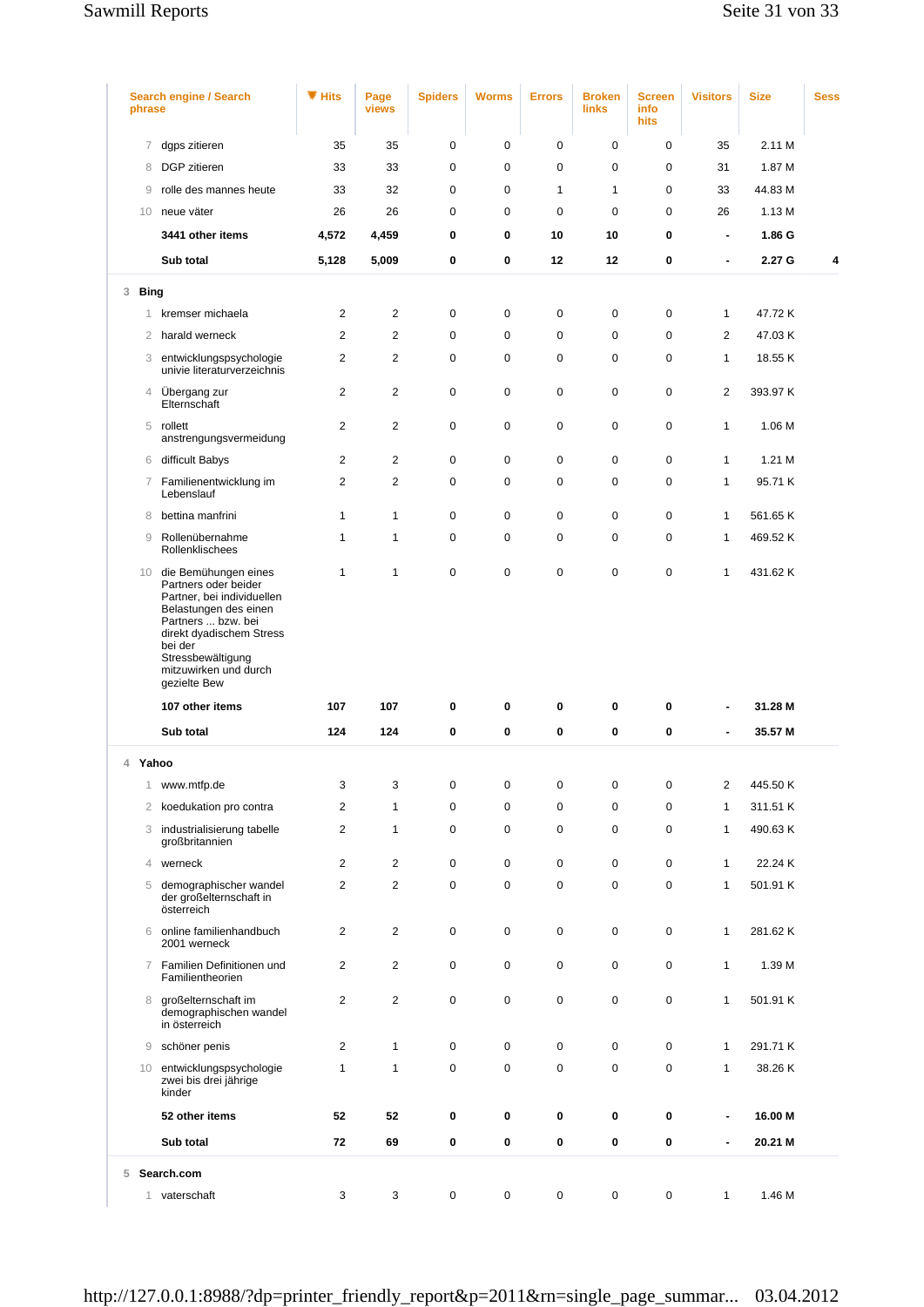| phrase         | Search engine / Search                                                    | $\P$ Hits      | Page<br>views  | <b>Spiders</b> | <b>Worms</b> | <b>Errors</b> | <b>Broken</b><br><b>links</b> | <b>Screen</b><br>info<br>hits | <b>Visitors</b> | <b>Size</b> | <b>Sess</b> |
|----------------|---------------------------------------------------------------------------|----------------|----------------|----------------|--------------|---------------|-------------------------------|-------------------------------|-----------------|-------------|-------------|
| 2              | ernst berger                                                              | 2              | 2              | 0              | 0            | 0             | 0                             | $\pmb{0}$                     | $\mathbf{1}$    | 49.00 K     |             |
| 3              | STEOP Psychologie                                                         | $\overline{2}$ | $\overline{2}$ | $\mathbf 0$    | $\mathbf 0$  | $\mathbf 0$   | $\mathbf 0$                   | $\mathbf 0$                   | $\mathbf{1}$    | 7.46 K      |             |
| 4              | aktive vaterschaft                                                        | $\overline{2}$ | 2              | 0              | 0            | 0             | $\mathbf 0$                   | 0                             | $\mathbf{1}$    | 29.81 K     |             |
| 5              | psychologie steop                                                         | $\overline{2}$ | 2              | $\mathbf 0$    | $\mathbf 0$  | 0             | $\mathbf 0$                   | $\mathbf 0$                   | $\mathbf{2}$    | 7.61 K      |             |
| 6              | proseminare<br>entwicklungspsychologie                                    | $\mathbf{1}$   | $\mathbf{1}$   | $\mathbf 0$    | $\mathbf 0$  | 0             | $\mathbf 0$                   | $\mathbf 0$                   | $\mathbf{1}$    | 10.46 K     |             |
| $\overline{7}$ | psychologische<br>untersuchungsmethoden                                   | $\mathbf{1}$   | $\mathbf{1}$   | 0              | $\mathbf 0$  | $\mathbf 0$   | $\mathbf 0$                   | 0                             | $\mathbf{1}$    | 13.18K      |             |
| 8              | Entwicklungspsychologe,<br>uni basel                                      | 1              | 1              | 0              | $\mathbf 0$  | 0             | $\mathbf 0$                   | 0                             | 1               | 60.36K      |             |
| 9              | Rollett 2011                                                              | $\mathbf{1}$   | 1              | 0              | $\mathbf 0$  | 0             | 0                             | 0                             | $\mathbf{1}$    | 122.55 K    |             |
| 10             | Zur Situation der Frau<br>zwischen Familienarbeit<br>und Erwerbstätigkeit | 1              | 1              | $\mathbf 0$    | $\mathbf 0$  | 0             | $\mathbf 0$                   | $\mathbf 0$                   | $\mathbf{1}$    | 1.38 M      |             |
|                | 20 other items                                                            | 20             | 20             | 0              | 0            | 0             | 0                             | 0                             | ٠               | 7.89 M      |             |
|                | Sub total                                                                 | 36             | 36             | $\mathbf 0$    | $\mathbf 0$  | 0             | $\mathbf 0$                   | 0                             | $\blacksquare$  | 11.02 M     |             |
| 6              | <b>MSN Search</b>                                                         |                |                |                |              |               |                               |                               |                 |             |             |
|                | psychologen<br>$\mathbf{1}$                                               | $\overline{2}$ | 2              | 0              | 0            | 0             | 0                             | 0                             | 1               | 48.99 K     |             |
|                | Sub total                                                                 | $\mathbf{2}$   | $\mathbf{2}$   | $\bf{0}$       | $\mathbf 0$  | 0             | 0                             | 0                             | $\blacksquare$  | 48.99 K     |             |
| $\overline{7}$ | AltaVista                                                                 |                |                |                |              |               |                               |                               |                 |             |             |
| 1              | alleinerziehende sexuell<br>offen                                         | 1              | 1              | 0              | $\mathbf 0$  | 0             | $\mathbf 0$                   | 0                             | $\mathbf{1}$    | 371.77 K    |             |
|                | Sub total                                                                 | 1              | 1              | 0              | $\bf{0}$     | 0             | 0                             | 0                             | $\blacksquare$  | 371.77 K    |             |
| 8              | <b>AOL Search</b>                                                         |                |                |                |              |               |                               |                               |                 |             |             |
| $\mathbf{1}$   | partnerschaftsfragebogen                                                  | 1              | 1              | 0              | $\pmb{0}$    | 0             | 0                             | 0                             | 1               | 30.06 K     |             |
|                | Sub total                                                                 | 1              | 1              | $\mathbf 0$    | $\mathbf 0$  | 0             | 0                             | 0                             | $\blacksquare$  | 30.06 K     |             |
|                |                                                                           |                |                |                |              |               |                               |                               |                 |             |             |

#### Worms

| Item $1 - 1$ of 1 |           |        |               |                |              |               |                        |                               |  |
|-------------------|-----------|--------|---------------|----------------|--------------|---------------|------------------------|-------------------------------|--|
| <b>Worm</b>       | $\P$ Hits |        | Page<br>views | <b>Spiders</b> | <b>Worms</b> | <b>Errors</b> | <b>Broken</b><br>links | <b>Screen</b><br>info<br>hits |  |
| (not a<br>worm)   | 124,456   | 100.0% | 36,591        | 23,332         | 0            | 24,587        | 23,280                 | 0                             |  |
| <b>Total</b>      | 124,456   | 100.0% | 36,591        | 23,332         | 0            | 24,587        | 23,280                 | 0                             |  |

# Spiders -

| Item 1 - 10 of 10 |               |                           |               |                |              |               |                        |                               |
|-------------------|---------------|---------------------------|---------------|----------------|--------------|---------------|------------------------|-------------------------------|
| <b>Spider</b>     | <b>V</b> Hits |                           | Page<br>views | <b>Spiders</b> | <b>Worms</b> | <b>Errors</b> | <b>Broken</b><br>links | <b>Screen</b><br>info<br>hits |
| (not a spider)    | 99,008        | 79.6%                     | 36,591        | 0              | 0            | 22,471        | 21,171                 | 0                             |
| Googlebot<br>2    | 10,907        | 8.8%<br><b>CONTRACTOR</b> | 0             | 10,186         | 0            | 721           | 714                    | 0                             |
| Yahoo Slurp<br>3  | 6,997         | $5.6\%$                   | 0             | 6,491          | 0            | 506           | 506                    | 0                             |
| Yandex<br>4       | 6,349         | 5.1%                      | 0             | 5,918          | 0            | 431           | 431                    | 0                             |
| BaiduSpider<br>5  | 675           | 0.5%                      | 0             | 372            | 0            | 303           | 303                    | 0                             |